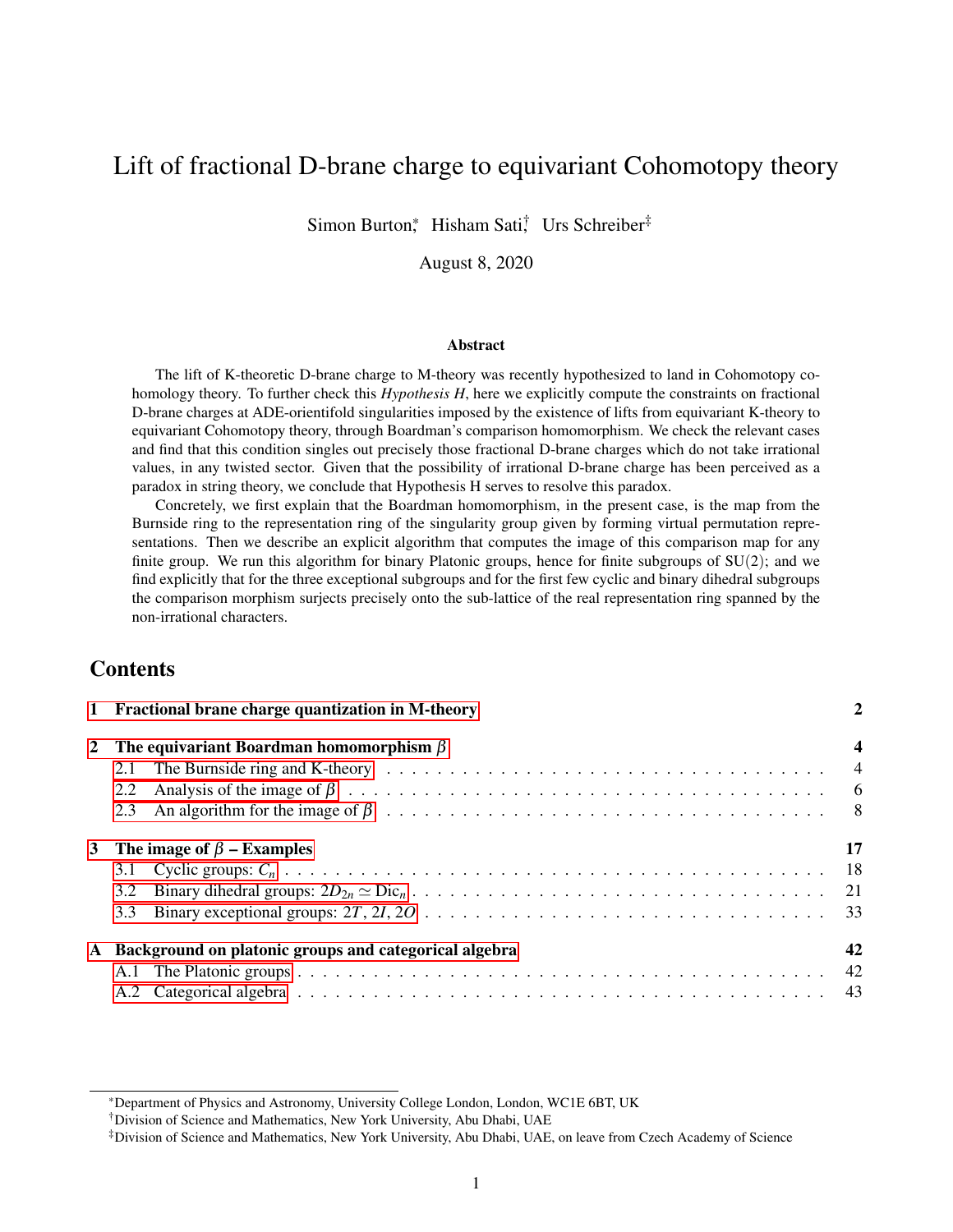We present here a curious computation of equivariant K-theory indices on the point (Theorem [3.1](#page-16-1) below), the background for which we introduce in detail in [§2](#page-3-0) below. Besides its mathematical content, which is of interest in itself as explained in [§2.2](#page-5-0) below, we argue, based on the recent insight [\[SS19\]](#page-45-0), that this result impacts on open questions in the foundations of string theory. This we explain next in [§1:](#page-1-0)

## <span id="page-1-0"></span>1 Fractional brane charge quantization in M-theory

The issue of irrational D-brane charge. It is a long-standing conjecture [\[Wi98,](#page-45-1) Sec. 5.1] that the charge lattice of fractional D-branes [\[DGM97\]](#page-43-0) stuck at *G*-orientifold singularities is the *G*-equivariant K-theory of the singular point, hence the representation ring of *G* (e.g. [\[Gr05\]](#page-44-0)). However, it was argued already in [\[BDH](#page-43-1)<sup>+</sup>02, 4.5.2] that not all elements of the representation ring can correspond to viable D-brane charges, and a rationale was sought for identifying a sub-lattice of physical charges. Independently, in [\[BDS00,](#page-43-2) (2.8)] it was highlighted that the possibility of irrational D-brane RR-charge is a "paradox" [\[BDS00\]](#page-43-2) that needs to be resolved.

<span id="page-1-2"></span>However, for fractional D-branes stuck at *G*-orbifold singularities, the RR-charge is rationally proportional to the character (recalled as Def. [2.28](#page-12-0) below) of the corresponding representation (by [\[DGM97,](#page-43-0) (3.8)][\[BCR00,](#page-43-3) (4.65)][\[RS13,](#page-45-2) (4.102)]):

| <b>Orbifold</b><br>D-brane theory | D-brane charge<br>at $G$ -singularity                              | mass               | charge in<br>g-twisted sector |
|-----------------------------------|--------------------------------------------------------------------|--------------------|-------------------------------|
|                                   | $KO_G$                                                             | dim(V)             | $\text{tr}_{V}(g)$            |
|                                   | $V \in$<br>- 21                                                    |                    |                               |
|                                   | $R_{\scriptscriptstyle \rm \scriptscriptstyle D} \left( G \right)$ | $\chi_{V}(e)$      | $\chi_{V}(g)$                 |
| Representation                    | linear                                                             | character value    | character value               |
| theory                            | G-representation                                                   | at neutral element | at element $g \in G$          |

Table 1 – The translation between fractional D-brane charge at *G*-orbifold singularities and characters of linear *G*-representations.

In view of [\[BDS00\]](#page-43-2) this means that representations with irrational characters would reflect physically spurious fractional D-brane charges, even though they do appear in equivariant K-theory. Several authors tried to find a resolution of the paradox of possible irrational D-brane charge [\[Ta00\]](#page-45-3)[\[Zh01\]](#page-45-4)[\[Ra02\]](#page-44-1) but the situation has remained inconclusive.

The open problem of formulating M-theory. Of course, perturbative string theory, where this paradox is encountered, is famously supposed to be just a limiting case of an elusive non-perturbative theory with working title *M-theory* (see e.g.[\[Du99\]](#page-43-4)[\[HSS18,](#page-44-2) Sec. 2]). It is to be expected that the full M-theory implies constraints not seen from the string perturbation series. This is directly analogous to the now popular statement that perturbative string theory, in turn, implies constraints not seen in effective quantum field theory, separating the "Landscape" of effective field theories that do lift to perturbative string vacua from the "Swampland" of those that do not [\[Va05\]](#page-45-5), indicated on the right of [Figure 1.](#page-2-0) However, despite the tight web of hints on its limiting cases, actually formulating M-theory remains an open problem (see [\[NH98,](#page-44-3) p. 2][\[Mo14,](#page-44-4) Sec. 12][\[CP18,](#page-43-5) p. 2][\[HSS18,](#page-44-2) Sec. 2]).

<span id="page-1-1"></span>Hypothesis H – M-brane charge quantization in Cohomotopy. But recent analysis of the structure of the bouquet of super *p*-brane WZ terms from the point of view of homotopy theory ([\[Sa18\]](#page-45-6)[\[FSS16a\]](#page-43-6)[\[FSS15\]](#page-43-7)[\[BSS18\]](#page-43-8), see [\[FSS19a\]](#page-43-9) for review) has suggested a new hypothesis about the precise nature of the brane charge structure in M-theory. This *Hypothesis H* [\[FSS19b\]](#page-43-10)[\[FSS19c\]](#page-43-11) asserts that the generalized cohomology theory which quantizes brane charge in M-theory, in analogy to how twisted K-theory is expected to quantize D-brane charge in string theory (see [\[BSS18,](#page-43-8) Sec. 1][\[GS19\]](#page-44-5) for pointers), is unstable *Cohomotopy* cohomology theory [\[Bo36\]](#page-43-12)[\[Sp49\]](#page-45-7)[\[Pe56\]](#page-44-6), specifically *J-twisted Cohomotopy* [\[FSS19b,](#page-43-10) Def. 3.1]. On flat orbifold spacetimes this is unstable *equivariant Cohomotopy* [\[SS19,](#page-45-0) (2)][\[HSS18\]](#page-44-2), traditionally considered in its stabilized approximation [\[Seg71\]](#page-45-8)[\[Ca84\]](#page-43-13)[\[Lu05\]](#page-44-7).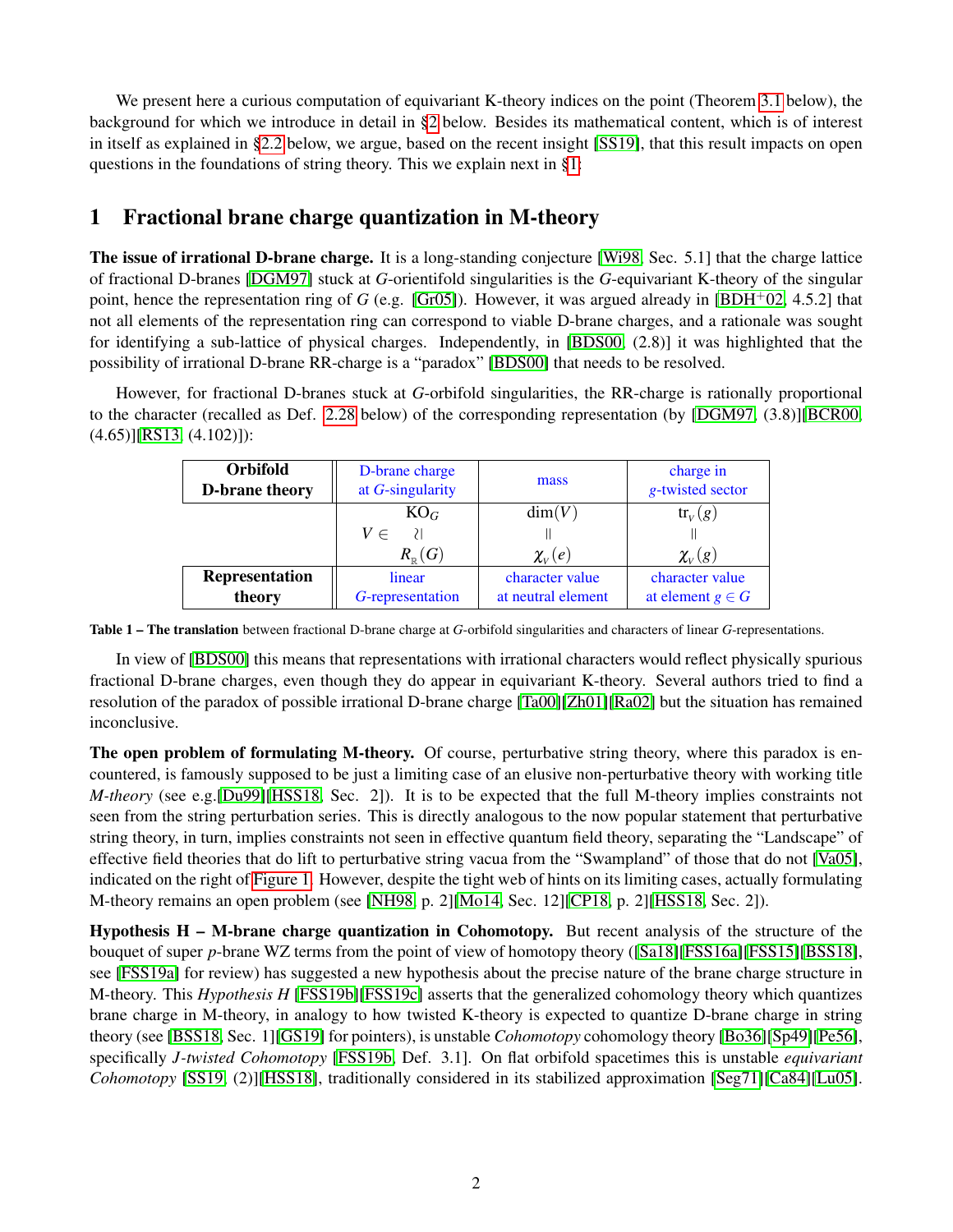<span id="page-2-0"></span>This is indicated on the left of [Figure 1,](#page-2-0) which contextualizes our proposal and provides a global perspective:



Figure 1: Relations between M-brane charges in M-theory via Cohomotopy and D-brane charges in string theory via K-theory.

The Boardman homomorphism to equivariant K-theory. Displayed on the left of *[Figure 1](#page-2-0)* is the *Boardman homomorphism* [\[Ad74,](#page-43-14) II.6], which, under *Hypothesis H*, is the M-theoretic analog of the Chern character (that maps D-brane charge in string theory to flux forms in effective field theory) now mapping brane charge in nonperturbative M-theory to its perturbative approximation in string theory. As discussed in detail in [\[SS19,](#page-45-0) 3.1.2], classical results in equivariant homotopy theory (see [\[Bl17\]](#page-43-15)) identify [\[Seg71\]](#page-45-8)[\[tD79,](#page-45-9) 8.5.1][\[Lu05,](#page-44-7) 1.13] the stable equivariant Cohomotopy of a *G*-orbifold singularity with the *Burnside ring* – a non-linear combinatorial analog of the *G*-linear representation ring. Furthermore, under this identification, the Boardman homomorphism to equivariant K-theory identifies with the homomorphism that linearizes a combinatorial *G*-set (of M-branes) to a linear *G*-representation (of D-brane Chan-Paton factors), see [Figure 2.](#page-2-1) We lay out the relevant definitions in full detail in [§2](#page-3-0) below. As explained in [\[SS19\]](#page-45-0), we have the following picture:

<span id="page-2-1"></span>

Figure 2 – Virtual G-representations of fractional branes classified by equivariant Cohomotopy in the vicinity of ADE-singularities, seen through the Boardman homomorphism to equivariant K-theory, according to [\[SS19\]](#page-45-0). Shown is a situation for  $G = \mathbb{Z}_4$ .

With this explicit form of the equivariant Boardman homomorphism at *G*-singularities ( $\beta \simeq \mathbb{R}[-1]$ ) in hand, we obtain here a concrete computational handle on the implications of *[Hypothesis H](#page-1-1)*, which may serve as further tests of this hypothesis.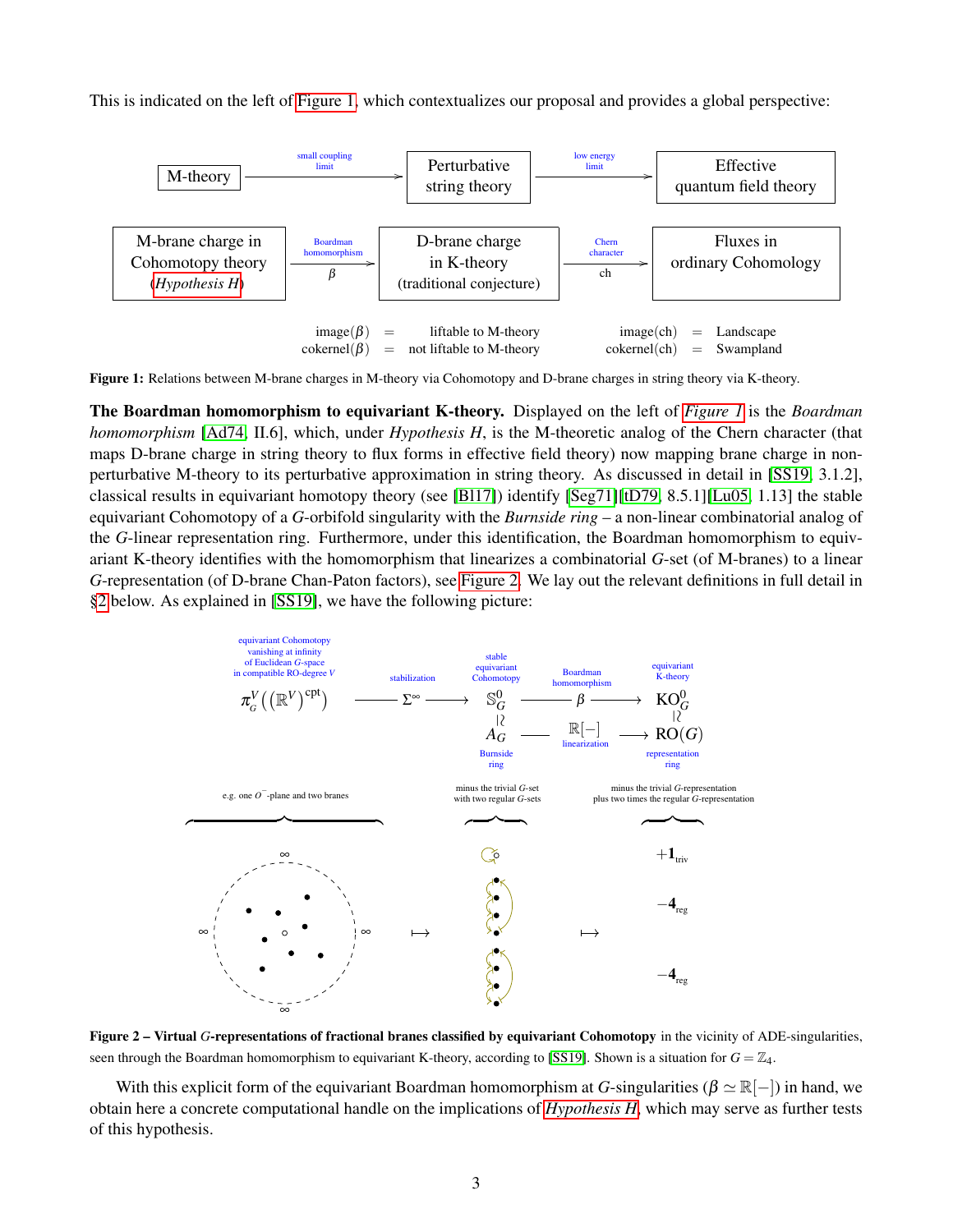Fractional D-brane charge at orientifold singularities under Hypothesis H. In [\[SS19\]](#page-45-0) we had laid out in detail how, under *[Hypothesis H](#page-1-1)*, equivariant Cohomotopy measures charges of M5-branes stuck at ADE-orientifold singularities, and how this translates, under the Boardman homomorphism, to charges in equivariant K-theory of fractional D-branes stuck at these singularities. The main result of [\[SS19\]](#page-45-0) is that the lift of fractional D-brane charge on orientifolds from equivariant K-theory through the Boardman homomorphism to equivariant Cohomotopy (as in [Figure 2\)](#page-2-1) implies expected anomaly cancellation conditions for D-branes in orientifolds, the *RR-field tadpole cancellation conditions*.

Approach: Numerical fractional D-brane charge under Hypothesis H. Here we investigate further implications of this lift of brane charge from K-theory to Cohomotopy: Using the explicit form of the Boardman homomorphism explained below in [§2.1,](#page-3-1) we develop in [§2.3](#page-7-0) an effective algorithm for explicitly computing the image of the Boardman homomorphism as a sublattice in the representation ring, and hence in the equivariant K-theory ring of fractional D-brane charges. This allows us to concretely read off which fractional D-brane charges lift to M-theory under [Hypothesis H,](#page-1-1) as indicated in [Figure 1.](#page-2-0)

Physics result. Our main result, Theorem [3.1](#page-16-1) below, establishes that, in all the examples of singularity groups which we compute, the image of the Boardman homomorphism in the real representation ring (appropriate for orientifold charges) consists precisely of the *integral* characters; these are equivalently the non-irrational characters (by Prop. [2.3](#page-6-0) below). Under the translation of [Table 1](#page-1-2) this means that *[Hypothesis H](#page-1-1)* removes precisely the irrational D-brane charges from the charge lattice of fractional D-branes stuck at ADE-singularities. Hence, in as far as irrational D-brane charge is a paradox [\[BDS00\]](#page-43-2)[\[Ta00\]](#page-45-3)[\[Zh01\]](#page-45-4)[\[Ra02\]](#page-44-1), [Hypothesis H](#page-1-1) resolves this paradox.

We explain now in [§2](#page-3-0) how these issues are formulated mathematically, translating the question of lifting Dbrane charge to Cohomotopy to a question purely in representation theory.

### <span id="page-3-0"></span>2 The equivariant Boardman homomorphism  $\beta$

#### <span id="page-3-1"></span>2.1 The Burnside ring and K-theory

Finite group actions control orbifold spacetime singularities in string theory. For *G* a finite group one may consider linear as well as purely combinatorial *actions* of *G* on some set (see e.g. [\[Dr71\]](#page-43-16)[\[tD79\]](#page-45-9)[\[Ke99\]](#page-44-8)[\[LP12\]](#page-44-9)). We will be concerned with the relation between these two types of actions (see e.g. [\[tD79\]](#page-45-9)[\[Be91\]](#page-43-17)[\[Bo10\]](#page-43-18)).

Basics. Traditionally, for *k* any field, the linear actions receive more attention as they are the *k*-linear *representations* of *G*, namely the group homomorphisms  $G \to Aut_k(V)$  from *G* to the *k*-linear invertible maps from a given *k*-vector space *V* to itself. More elementary than this concept is that of plain *G-sets*, which are instead group homomorphism of the form  $G \to Aut(S)$ , from G to all the invertible functions from some set S to itself (permutations).

To emphasize that these two concepts, while clearly different, are conceptually related, one may appeal to the lore of the "field with one element"  $\mathbb{F}_1$  [\[Ti56\]](#page-45-10)[\[KS\]](#page-44-10)[\[So04\]](#page-45-11)[\[CCM09\]](#page-43-19)[\[Man08\]](#page-44-11) (see [\[Th16\]](#page-45-12)[\[Lo18\]](#page-44-12) for recent surveys) and regard plain sets as vector spaces over  $\mathbb{F}_1$ , and plain set-theoretic permutations as being the  $\mathbb{F}_1$ -linear maps  $Aut(S) = Aut_{\mathbb{F}_1}(S).$ 

In any case, for every finite group *G* and field *k*, the isomorphism classes of finite nonlinear actions and of finite-dimensional linear actions of *G* form two rings-without-negatives,

<span id="page-3-3"></span>
$$
(GSet^{\text{fin}}/\sim, \sqcup, \times) = (GRep_{\mathbb{F}_1}^{\text{fin}}/\sim, \oplus_{\mathbb{F}_1}, \otimes_{\mathbb{F}_1}) \quad \text{and} \quad (GRep_k^{\text{fin}}/\sim, \oplus_k, \otimes_k), \tag{1}
$$

where addition is given by disjoint union of *G*-sets and by direct sum of *G*-representations, respectively, while the product operation is given by Cartesian product of *G*-sets and by tensor product of *G*-representations, respectively.

We will be interested in a canonical comparison map from *G*-sets to *G*-representation: By forming *k*-linear combinations of elements of a finite set, every *G*-set  $G \subset S$  in  $A(G)$  spans a *k*-linear representation

<span id="page-3-2"></span>
$$
\begin{pmatrix} G \\ k[S] \end{pmatrix} \qquad g(v) = g\left(\sum_{s \in S} \underbrace{v_s}_{\in k} \cdot \underbrace{s}_{\in S}\right) := \sum_{h \in G} v_i \cdot g(s) \,. \tag{2}
$$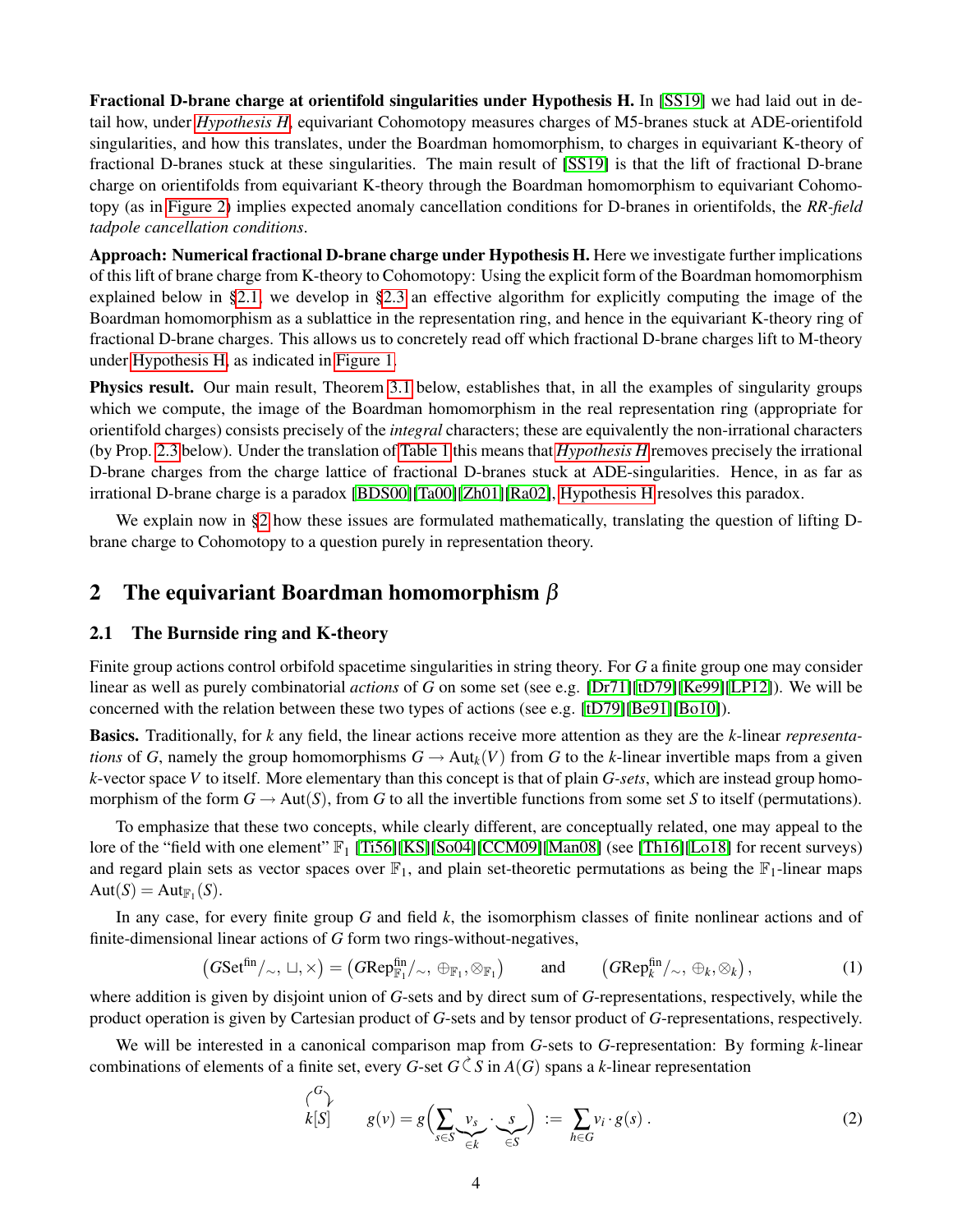These are called the *permutation representations*. The archetypical example is the *regular representation*  $k[G]$ , which is the linearization of *G* acting on its own underlying set by group multiplication from the left. A simple but important example is the trivial 1-dimensional representation 1 of *G*, which is the linearization of the point, regarded as a *G*-set:

<span id="page-4-4"></span>
$$
\mathbf{1} \simeq k[*]. \tag{3}
$$

The construction [\(2\)](#page-3-2) of permutation representations from *G*-sets is clearly linear and multiplicative, in that it extends to a homomorphism between the above rings-without-negatives [\(1\)](#page-3-3)

<span id="page-4-0"></span>
$$
(GSet^{\text{fin}}/\sim,\sqcup,\times) \xrightarrow{k[-]} (GRep^{\text{fin}}/\sim,\oplus,\otimes).
$$
 (4)

While this establishes the canonical comparison map between nonlinear and linear *G*-actions, there is nothing much of interest to be said about it.

Passage to K-theory. This situation changes drastically as soon as we consider not just plain *G*-sets and *G*representations, but also their "anti-*G*-sets" and "anti-*G*-representations", namely as we group-complete the ringswithout-negatives in [\(1\)](#page-3-3) to actual rings, by adjoining additive inverses for all elements. Concretely, a *virtual G*representation is represented by a pair (*V* <sup>+</sup>,*V* <sup>−</sup>) of two *G*-representations, thought of as a plain *G*-representation *V*<sup>+</sup> and an *anti*-*G*-representation *V*<sup>−</sup>; and the K-group completion is obtained by quotienting out from the evident group (ring) that these virtual representation/anti-representation pairs form the equivalence relation

$$
(V, V) \sim 0 \qquad \text{for all } V \in GRep_k^{\text{fin}}/_{\sim}.
$$

This can viewed as exhibiting pair-creation/annihilation of bound states of a representation with its own antirepresentation. The resulting ring is called the *representation ring* of *G*, denoted

<span id="page-4-2"></span>
$$
R_k(G) := K\left(G\mathrm{Rep}_k^{\mathrm{fin}}/\sim, \oplus, \otimes\right). \tag{5}
$$

An analogous construction applies to virtual *G*-sets represented by pairs consisting of a *G*-set and an anti-*G*-set, subject to the relation of pair-creation/annihilation of bound states of a *G*-set *S* with its anti-*G*-set:

$$
(S, S) \sim 0 \quad \text{ for all } S \in GSet^{\text{fin}}
$$

The resulting ring is known as the *Burnside ring* of *G* [\[Bur01\]](#page-43-20)[\[So67\]](#page-45-13) (see e.g. [\[Dr71\]](#page-43-16)[\[tD79\]](#page-45-9)[\[Ke99\]](#page-44-8)), denoted

<span id="page-4-1"></span>
$$
A(G) := K\left(GSet^{\text{fin}}/\sim, \sqcup, \times\right). \tag{6}
$$

.

While plain permutation representations [\(2\)](#page-3-2) generally form just a very small subset of all isomorphism classes of *k*-linear representations, the passage to *virtual* permutation representations drastically changes the picture: Since every plain permutation representation decays into a direct sum of irreducible linear representations, the *formal difference* of two permutation representations in a virtual permutation representation may partially cancel out to become equal, in the representation ring, to a representation that is not itself a plain permutation representation.

For example, in the simplest non-trivial case, where  $G = C_2$  is the finite group of order 2, the 1-dimensional alternating representation  $1_{alt}$  is clearly not a permutation representation itself. But it is a direct summand in the regular representation  $k[C_2] = 1 + \mathbf{1}_{alt}$ . Since the other summand is a permutation representation,  $\mathbf{1} = k[*]$ , the alternating representation may then be isolated as the formal difference  $\mathbf{1}_{alt} = k[C_2] - k[*]$ , thus as a virtual permutation representation.

The comparison morphism. Therefore, while the step from plain to *virtual* actions and representations is small, it has drastic consequences, as it potentially reduces much of linear representation theory to pure combinatorics. In order to quantify this effect, one observes that the construction [\(4\)](#page-4-0) of permutation representations evidently extends linearly to virtual *G*-sets and virtual *G*-representations, to a homomorphism

<span id="page-4-3"></span>
$$
A(G) \xrightarrow{\beta := k[-]} R_k(G) \tag{7}
$$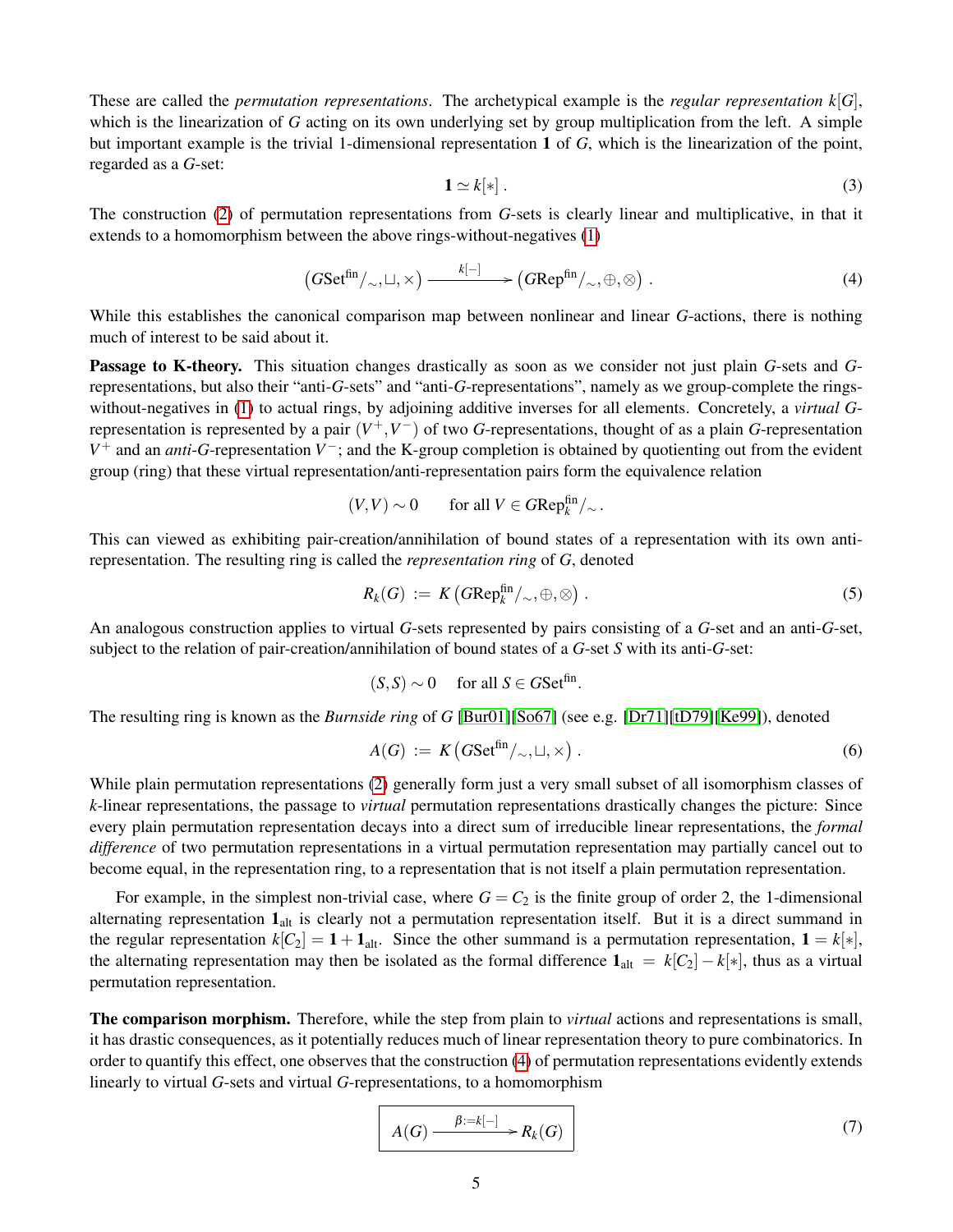from the Burnside ring [\(6\)](#page-4-1) to the representation ring [\(5\)](#page-4-2), taking virtual *G*-sets to virtual *G*-representations. We may associate to the representation theory of *G* over *k* the following interpretation.

| <b>Space</b>      | <b>Meaning</b>                                                                         |
|-------------------|----------------------------------------------------------------------------------------|
|                   | $\vert$ Cokernel of $\beta \vert \vert$ Linear algebra invisible to pure combinatorics |
| Kernel of $\beta$ | Pure combinatorics invisible to linear algebras                                        |

Intuition might suggest that generally the cokernel of β is large, while the kernel of β is generally small. This is indeed the case for the restriction [\(4\)](#page-4-0) of  $\beta$  to actual (as opposed to virtual) *G*-sets and *G*-representations. However, the inclusion of anti-*G*-sets and anti-representations and passage to the K-groups of virtual *G*-sets and virtual *G*-representations completely changes the picture. It turns out that the kernel of  $\beta$  almost never vanishes: in characteristic zero its rank is the difference of the number of non-cyclic by cyclic subgroups of *G* (Prop. [2.7](#page-6-1) below). At the same time, classical results give that the cokernel of  $\beta$  often vanishes: for instance, over  $k = \mathbb{Q}$  it vanishes for all cyclic groups (Prop. [2.6](#page-6-2) below), as well as for all *p*-groups ([\[Seg72\]](#page-45-14), recalled as Prop. [2.8](#page-7-1) below), while for *G* = *S<sub>n</sub>* a symmetric group, the cokernel of β vanishes even for all fields *k* of characteristic zero (Prop. [2.9](#page-7-2) below).

This is a remarkable state of affairs, which deserves further investigation.

The mathematical incarnation of the goals and results stated at the end of [§1](#page-1-0) are the following:

Goal. Here our goal is to give explicit descriptions of the cokernel of  $\beta$ , over the rational, real and complex numbers, for further concrete examples of finite groups *G*. We are particularly interested in the case of the *binary Platonic groups*, namely the finite subgroups of  $SU(2)$  (recalled in appendix [A.1\)](#page-41-1).

Method. In [§2.3](#page-7-0) we describe an algorithm for the image of  $\beta$ , Theorem [2.37](#page-15-0) below. In [§3](#page-16-0) we apply this algorithm and compute the cokernel of  $\beta$  in various concrete examples, Theorem [3.1.](#page-16-1) In appendix [A](#page-41-0) we collect some background material.

Results. The table in Theorem [3.1](#page-16-1) shows that in all examples computed here, notably for the three exceptional finite subgroups of  $SU(2)$  as well as the seven first cases of binary dihedral groups, the image of  $\beta$  in the real representation ring consists precisely of the sub-lattice of integer characters, hence (by Prop. [2.3\)](#page-6-0) of non-irrational characters. The same holds true for larger classes of Examples which we have computed, but are not showing here. We conjecture that it holds true for all binary dihedral groups.

#### <span id="page-5-0"></span>2.2 Analysis of the image of  $\beta$

In order to set the scene for the considerations below, we record some well-known general facts about the image of the comparison morphism  $\beta$  [\(7\)](#page-4-3).

<span id="page-5-1"></span>Definition 2.1 (Sub-lattice of integer-valued characters). For *G* a finite group and *k* a field, write

<span id="page-5-2"></span>
$$
R_k^{\rm int}(G) \longrightarrow R_k(G) \tag{8}
$$

for the sub-lattice of the representation ring given by those representations  $V \in R_k(G)$  whose characters  $\chi_V$  (Def. [2.28\)](#page-12-0) are integer-valued

$$
\chi_{V} \,:\, g \longmapsto \chi_{V}(g) \in \mathbb{Z} \subset k\,.
$$

<span id="page-5-3"></span>Proposition 2.2 (β takes values in integer-valued characters). *The comparison morphism* β [\(7\)](#page-4-3) *has its image inside the integer-valued characters (Def. [2.1\)](#page-5-1), hence it factors as*

$$
\beta : A(G) \xrightarrow{\beta_k^{\text{int}}} R_k^{\text{int}}(G) \longrightarrow R_k(G) . \tag{9}
$$

 $\Box$ 

*Proof.* By Example [2.29.](#page-13-0)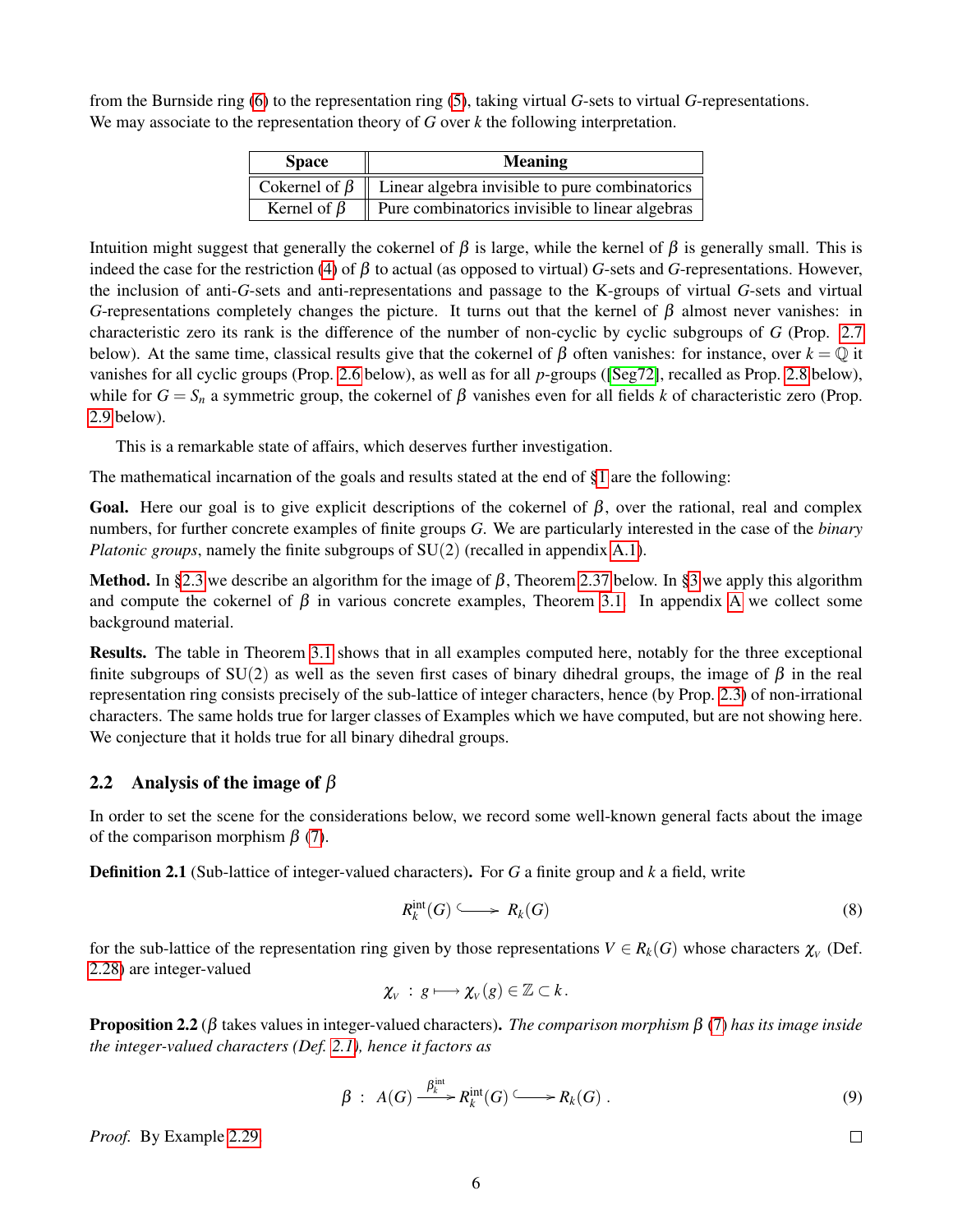The following is elementary, but important:

<span id="page-6-0"></span>Proposition 2.3 (e.g. [\[Na-cycl\]](#page-44-13)). *If the ground field k has characteristic zero, then a character (Def. [2.28\)](#page-12-0) that takes values in the rational numbers* Q ⊂ *k in fact already takes values in the integers* Z ⊂ Q ⊂ *k. Hence if*  $R_k^{\text{rat}}(G) \subset R_k(G)$  denotes the sublattice of rational-valued characters, in analogy to the sub-lattice of integer*valued characters in Def. [2.1,](#page-5-1) then these sub-lattices are in fact equal:*

$$
R_k^{\text{int}}(G) \xrightarrow{= \ } R_k^{\text{rat}}(G) \subset R_k(G) \qquad \text{for } \mathbb{Q} \subset k \, .
$$

In particular, if the ground field  $k = \mathbb{Q}$  is itself the rational numbers, then all characters are integer-valued char*acters (Def. [2.1\)](#page-5-1), hence in this case the canonical inclusion* [\(8\)](#page-5-2) *is an isomorphism:*

$$
R_{\mathbb{Q}}^{\mathrm{int}}(G) \xrightarrow{=} R_{\mathbb{Q}}(G) .
$$

*Proof.* In general, characters are cyclotomic integers. Over the rationals the only cyclotomic integers are the actual integers.  $\Box$ 

<span id="page-6-3"></span>Remark 2.4 (Factorizations of the comparison map β). In summary, Prop. [2.2](#page-5-3) and Prop. [2.3](#page-6-0) say that we have the following commuting diagram of factorizations of the morphism  $\beta$  [\(7\)](#page-4-3) that sends *G*-sets to their linear permutation representation:



Hence it is worthwhile to first record what is known about the image of  $\beta$  over  $\mathbb{Q}$ ;

**Proposition 2.5** (e.g. [\[tDi09,](#page-45-15) proof of Prop. 4.5.4]). *Over the rational numbers,*  $k = \mathbb{Q}$ , the image of  $A(G) \stackrel{\beta}{\rightarrow}$  $R_{\mathbb{Q}}(G)$  [\(7\)](#page-4-3) *is at least a sub-lattice of full rank (i.e. has the same number <i>of generators as*  $R_{\mathbb{Q}}(G)$ *). This full-rank sublattice is spanned by the permutation representations* [\(2\)](#page-3-2) *of the form*  $\mathbb{Q}[G/C_i]$  *for*  $C_i \subset C_n$  *ranging over the cyclic subgroups.*

<span id="page-6-2"></span>**Proposition 2.6** (e.g. [\[tDi09,](#page-45-15) Example (4.4.4)]). *For*  $G = C_n = \mathbb{Z}/n$  *a cyclic group and k* =  $\mathbb Q$  *the rational numbers,* β *is an isomorphism*

$$
A(C_n) \xrightarrow{\beta} R_{\mathbb{Q}}(C_n) .
$$

<span id="page-6-1"></span>**Proposition 2.7.** The only finite groups G for which  $A(G)\stackrel{\beta_k}{\longrightarrow}R_k(G)$  is injective over  $k=\mathbb{Q}$  (hence over  $k=\mathbb{R},\mathbb{C}$ ) *are the cyclic groups*  $G = C_n$ *.* 

*Proof.* We know that a linear basis for  $A(G)$  is given by the cosets  $G/H$  for *H* ranging over conjugacy classes of all subgroups of *G*, while a linear basis for  $R_{\mathbb{Q}}(G)$  is given by the isomorphism classes of irreducible  $\mathbb{Q}$ -linear representations. But the latter are in bijection to just the *cyclic* subgroups of *G* (e.g. [\[tDi09,](#page-45-15) Prop. 4.5.4] ). This means that when *G* is not itself cyclic, then the cardinality of a linear basis for  $A(G)$  is strictly larger than the cardinality of a linear basis for  $R_{\mathbb{Q}}(G)$ , so that no morphism  $A(G) \to R_{\mathbb{Q}}(G)$  can be injective. On the other hand, when *G* is a cyclic group then  $\beta$  is an isomorphism by Prop. [2.6,](#page-6-2) and hence in particular injective.  $\Box$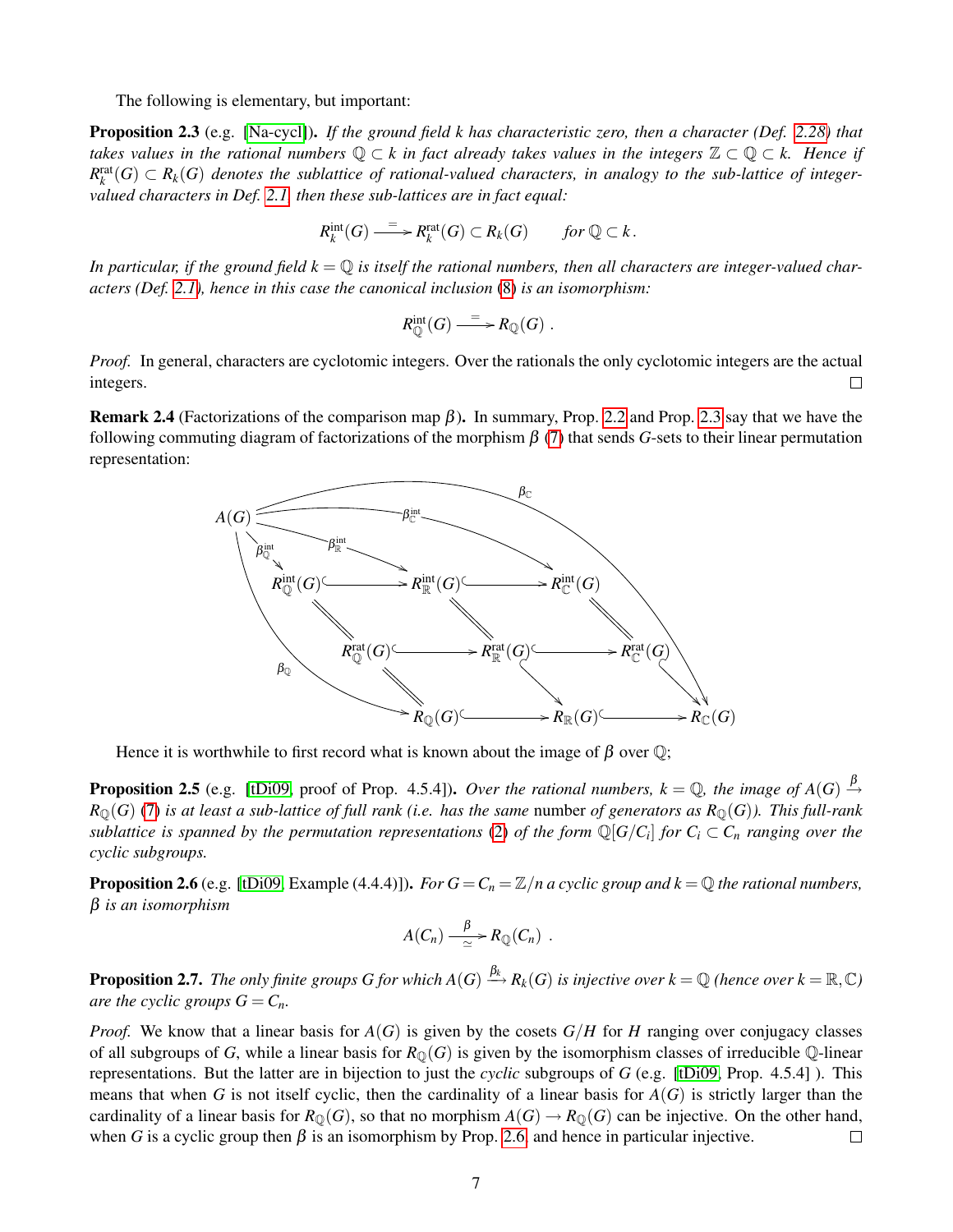Less immediate is the following result:

<span id="page-7-1"></span>Proposition 2.8 ([\[Seg72\]](#page-45-14)). *If the finite group G is a p-group, hence if its number of elements is the nth power p<sup>n</sup> of some prime number p by some natural number n*  $\in \mathbb{N}$ 

$$
|G| = p^n,
$$

*then over*  $k = \mathbb{Q}$  *the comparison morphism*  $A(G) \longrightarrow R_{\mathbb{Q}}(G)$  [\(7\)](#page-4-3) *is surjective.* 

The standard representation theory of symmetric groups in terms of Young diagrams and Specht modules yields the following statement:

<span id="page-7-2"></span>**Proposition 2.9** (e.g. [\[Dr86,](#page-43-21) Section 3]). *Over any ground field k of characteristic zero, and for*  $G = S_n$  *any symmetric group of permutations of*  $n \in \mathbb{N}$  *elements, the comparion map*  $A(S_n) \longrightarrow R_k(S_n)$  [\(7\)](#page-4-3) is surjective.

For some other classes of finite groups, formulas for the cokernel and kernel of  $\beta$  are known; see, e.g., [\[BD16\]](#page-43-22).

#### <span id="page-7-0"></span>2.3 An algorithm for the image of  $\beta$

We describe here an algorithm for computing the image and cokernel of  $\beta$  [\(7\)](#page-4-3). The end result is Theorem [2.37](#page-15-0) below. Establishing the algorithm involves only elementary representation theory (see [\[Dr71\]](#page-43-16)[\[tD79\]](#page-45-9)[\[Be91\]](#page-43-17)[\[Ke99\]](#page-44-8) [\[Rob06\]](#page-45-16)[\[Bo10\]](#page-43-18)[\[LP12\]](#page-44-9)) and basic monoidal category theory (see [\[Mc65\]](#page-44-14)[\[Bo94\]](#page-43-23)) but seems to be new.

Throughout, *G* is a finite group and *k* is a field.

<span id="page-7-5"></span>Definition 2.10 (Category of *G*-sets). We write *G*Setfin for the category of finite sets equipped with *G*-action, called *G-sets*, for short.

This is a symmetric monoidal category ([\[Bo94,](#page-43-23) vol 2, 6.1]) with respect to Cartesian product of *G*-sets, which is given by the plain Cartesian product of underlying sets, equipped with the diagonal *G*-action. For example, the underlying set of the group *G* becomes a *G*-set by the left multiplication action of *G* on itself. More generally, for  $H \subset G$  any subgroup, the set  $G/H$  of cosets is still a *G*-set by the left action of *G* on itself. The elements of  $G/H$ are equivalence classes of elements *g* of *G*, often denoted *gH*, for which we will write

$$
[g]:=gH.
$$

Generally, we use square brackets to indicate the equivalence classes or isomorphism classes. In particular we write  $[G/H]$  for the isomorphism class of the *G*-set  $G/H$  as an object of *GSet*.

<span id="page-7-6"></span>**Definition 2.11** (Category of *k*-linear *G*-representations). We write  $GRep_k^{\text{fin}}$  for the category of finite dimensional *k*-linear *G*-representations.

This is a symmetric monoidal category ([\[Bo94,](#page-43-23) vol 2, 6.1]) with respect to the standard tensor product of representations, which we denote simply by "⊗".

<span id="page-7-4"></span>Definition 2.12 (The trivial irrep). We write

$$
1 \simeq k[*] \in G\mathrm{Rep}_k^{\mathrm{fin}}
$$

<span id="page-7-3"></span>for the trivial 1-dimensional *G*-representation [\(3\)](#page-4-4), equivalently the permutation representation [\(2\)](#page-3-2) of the singleton *G*-set. This is the *tensor unit* for the tensor monoidal structure on  $GRep_k$ : For  $V \in GRep_k$  any representation, the hom-space out of 1 into *V* is the vector space  $V^G$  of *G-invariants* in *V*, hence of elements which are fixed by *G*:

$$
V^G \simeq \text{Hom}(\mathbf{1}, V) \in \text{Vect}_k.
$$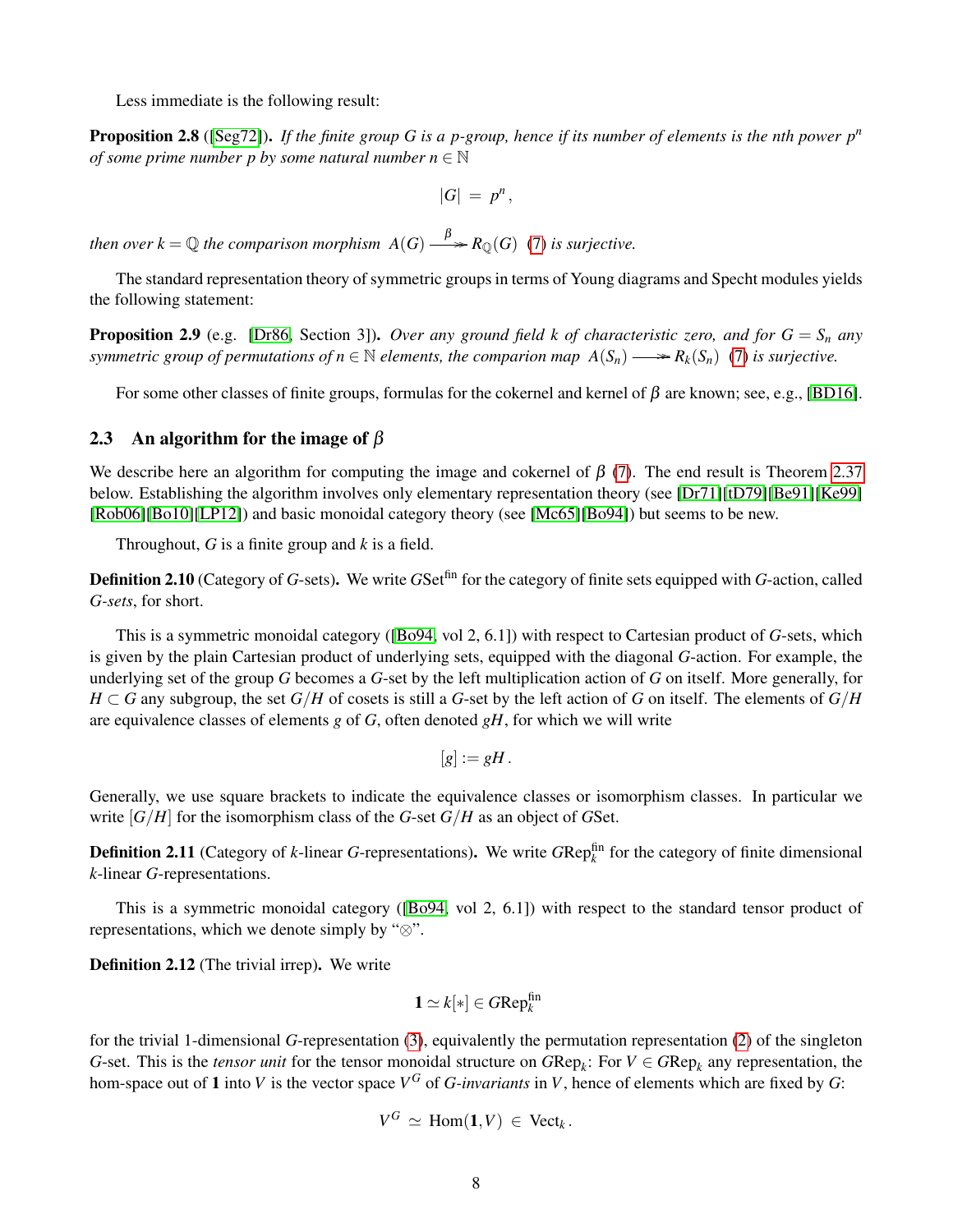Definition 2.13 (The irreducible *G*-sets). The action of *G* on a *G*-set *S* is called *transitive* if for all pairs of elements  $s_1, s_2 \in S$  there exists a group element that takes them into each other:  $gs_2 = g_2$ .

Every transitive *G*-set *S* is isomorphic to a set of cosets *G*/*H*, equipped with the canonical *G*-action induced from the left action of *G* on itsef, where *H* is isomorphic to the stabilizer subgroup  $\text{Stab}(s) \subset G$  of *s* in *S*. Two such *G*-sets of cosets are isomorphic,  $G/H_1 \simeq G/H_2$ , precisely if  $H_1$  and  $H_2$  are conjugate to each other, as subgroups of *G*. If we denote isomorphism classes of *G*-sets by square brackets, and also denote conjugacy classes of subgroups by square brackets, then this means that

$$
[G/H_1] = [G/H_2] \iff [H_1] = [H_2].
$$

Consequently, we have the following.

Proposition 2.14 (Canonical linear basis for Burnside ring). *Every finite G-set is a disjoint union of such transitive G-sets (Def. [2.13\)](#page-7-3). Hence the abelian group underlying the Burnside ring is the free abelian group on elements* [*G*/*H*]*, one for each conjugacy class* [*H*] *of subgroups of H:*

$$
\bigoplus_{[H]\atop H\subset G} \mathbb{Z}[H] \stackrel{\simeq}{\longrightarrow} A(G)
$$
  

$$
\bigoplus_{H\subset G} \mathbb{Z}[H] \longmapsto [G/H].
$$

We would like to get a handle on the following object:

<span id="page-8-2"></span>**Definition 2.15** (Multiplicities multiplication table of the Burnside ring). Let  $\{[H_i]\}_i$  be an indexing of the set of conjugacy classes [*H*] of subgroups  $H \subset G$ .

(i) The *structure constants* of the Burnside ring  $A(G)$  is the set of natural numbers  $\{n_{ij}^{\ell}\}$  defined by

<span id="page-8-4"></span>
$$
k[G/H_i] \otimes k[G/H_j] \simeq \bigoplus_{\ell} n_{ij}^{\ell} k[G/H_{\ell}]. \tag{10}
$$

(ii) The *total multiplicities table* of the Burnside ring  $A(G)$  is the quadratic matrix whose  $(i, j)$ -entry is

<span id="page-8-0"></span>
$$
M_{ij} := \sum_{\ell} n_{ij}^{\ell}.
$$
 (11)

Before discussing the crucial role of the total multiplicities [\(11\)](#page-8-0) for our purpose, (to which we come in Prop. [2.22](#page-10-0) below) we first record an efficient way of computing them:

<span id="page-8-1"></span>Definition 2.16 (e.g [\[Pf97,](#page-44-15) Def. 1.1]). Given a finite group *G*, its *table of marks* is the square matrix *m* indexed by the conjugacy classes [H] of subgroups  $H \subset G$  whose [H<sub>i</sub>], [H<sub>j</sub>]-entry is the number of fixed points of the H<sub>j</sub>-action on  $G/H_i$ 

$$
m_{ij} := | (G/H_i)^{H_j} | \in \mathbb{Z}.
$$

<span id="page-8-3"></span>Proposition 2.17 (Ordering). *There exists a linear ordering* ≤ *of the set of conjugacy classes of subgroups of G which extends the inclusion relation of subgroups, in that*

$$
(H_i\subset H_j)\ \Rightarrow\ \bigl([H_i]\leq [H_j]\bigr)\,.
$$

*With respect to any such linear ordering, the table of marks m (Def. [2.16\)](#page-8-1) is a lower triangular matrix with positive entries on its diagonal, hence in particular an invertible matrix.*

*Proof.* First of all, inclusion of subgroups defines a partial order and every partial order extends to a linear order. (For our finite ordered set this follows immediately by induction, splitting off a minimal element in each step; more generally see [\[Mar30\]](#page-44-16).) Then, observe that  $H_i$  having any fixed points on  $G/H_i$  means that it is conjugate to a subgroup of the stabilizer group of  $[e] \in G/H_i$ . But the latter is manifestly  $H_i$  itself. Hence

$$
\left(M_{ij} = \left| (G/H_i)^{G_j} \right| \, > \, 0 \right) \, \Rightarrow \, \left( [H_j] \leq [H_i] \right),
$$

which says that *m* is lower triangular. Finally, it is clear that at least  $[e] \in G/H_i$  is fixed by  $H_i$ , hence that the diagonal entries are positive.  $\Box$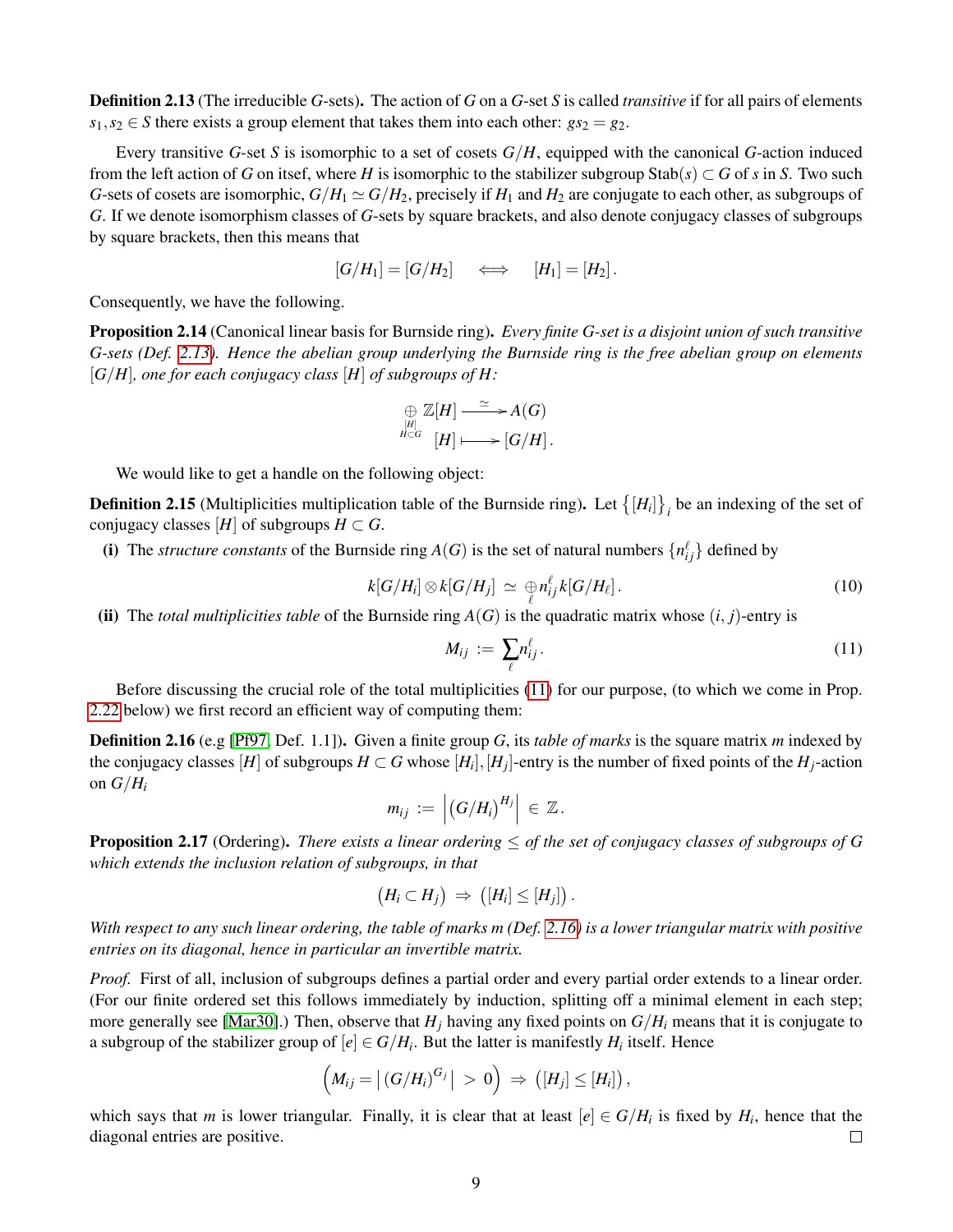**Proposition 2.18** (Multiplicities explicitly). *The Burnside multiplicities*  $m_{ij}^{\ell}$  *(Def. [2.15\)](#page-8-2) are given by the following algebraic expression in terms of the entries of the table of marks m (Def. [2.16\)](#page-8-1) and its inverse matrix m*−<sup>1</sup> *(from Prop. [2.17\)](#page-8-3):*

<span id="page-9-1"></span>
$$
n_{ij}^{\ell} = \sum_{k} m_{ik} \cdot m_{jk} \cdot (m^{-1})^{k\ell}.
$$
 (12)

*Proof.* Notice that the entry  $m_{ij}$  of the table of marks may equivalently be thought of as the cardinality of the set of homomorphism from the *G*-set *G*/*H<sup>j</sup>* to the *G*-set *G*/*H<sup>i</sup>* :

$$
m_{ij} = |\operatorname{Hom}_{GSet}(G/H_j, G/H_i)|.
$$

(Because, by transitivity of the action, any such homomorphism is determined by its image of  $[e] \in G/H_i$  and by *G*-equivariance this has to be sent to any  $H_j$ -fixed point of  $G/H_i$ .) With this we compute as follows:

$$
\sum_{\ell} n_{ij}^{\ell} \cdot m_{\ell k} = \sum_{\ell} n_{ij}^{\ell} \cdot |\text{Hom}_{GSet}(G/H_k, G/H_{\ell})|
$$
  
\n
$$
= |\text{Hom}_{GSet}(G/H_k, \sum_{\ell} n_{ij}^{\ell} \cdot G/H_{\ell})|
$$
  
\n
$$
= |\text{Hom}_{GSet}(G/H_k, G/H_i \times G/H_j)|
$$
  
\n
$$
= |\text{Hom}_{GSet}(G/H_k, G/H_i)| \cdot |\text{Hom}_{GSet}(G/H_k, G/H_j)|
$$
  
\n
$$
= m_{ik} \cdot m_{jk}.
$$

Here in the third step we used the defining equation [\(10\)](#page-8-4) of the Burnside multiplicities  $n_{ij}^{\ell}$ , and otherwise we used evident properties of sets of homomorphisms. Now matrix multiplication of both sides of this equation with the inverse matrix  $m^{-1}$  yields the claimed relation.  $\Box$ 

In order to understand the meaning of the total multiplicities [\(11\)](#page-8-0), we consider now some basic facts, all elementary.

<span id="page-9-0"></span>**Proposition 2.19** (Self-duality of permutation representations). If char( $k$ )  $\neq$  |H|, then the permutation representa*tion k*[*G*/*H*] [\(2\)](#page-3-2) *is a dualizable object in the symmetric monoidal representation category* (*G*Rep*<sup>k</sup>* ,⊗) *(e.g. [\[Bo94,](#page-43-23) vol 2, 6.1]) and is in fact self-dual:*

$$
k[G/H]^* \simeq k[G/H].
$$

*Proof.* We need to find morphisms

$$
1 \xrightarrow{\eta} k[G/H] \otimes k[G/H] \quad \text{and} \quad k[G/H] \otimes k[G/H] \xrightarrow{\varepsilon} 1
$$

in *G*Rep*<sup>k</sup>* that make the following triangle commutes (the "triangle identity", recalled in appendix [A.2\)](#page-42-0):

$$
k[G/H] \otimes k[G/H] \otimes k[G/H]
$$
  
\n
$$
k[G/H] \xrightarrow{\eta \otimes id} k[G/H]
$$
  
\n
$$
k[G/H] \xrightarrow{\eta \otimes id} k[G/H]
$$

where we are notationally suppressing the unitors and associators, as usual. With  $[g] \in G/H \subset k[G/H]$  denoting both the equivalence class of an element  $g \in G$  as well as the corresponding basis element of  $k[G/H]$ , we claim that the following choice works:

$$
1 \longrightarrow k[G/H] \otimes k[G/H] \longrightarrow k[G/H] \longrightarrow k[G/H] \otimes k[G/H] \longrightarrow 1
$$
  
\n
$$
1 \longmapsto \frac{1}{|H|} \sum_{g \in G} [g] \otimes [g]
$$
 and 
$$
[g_1] \otimes [g_2] \longmapsto \begin{cases} 1 & |[g_1] = [g_2], \\ 0 & | \text{ otherwise.} \end{cases}
$$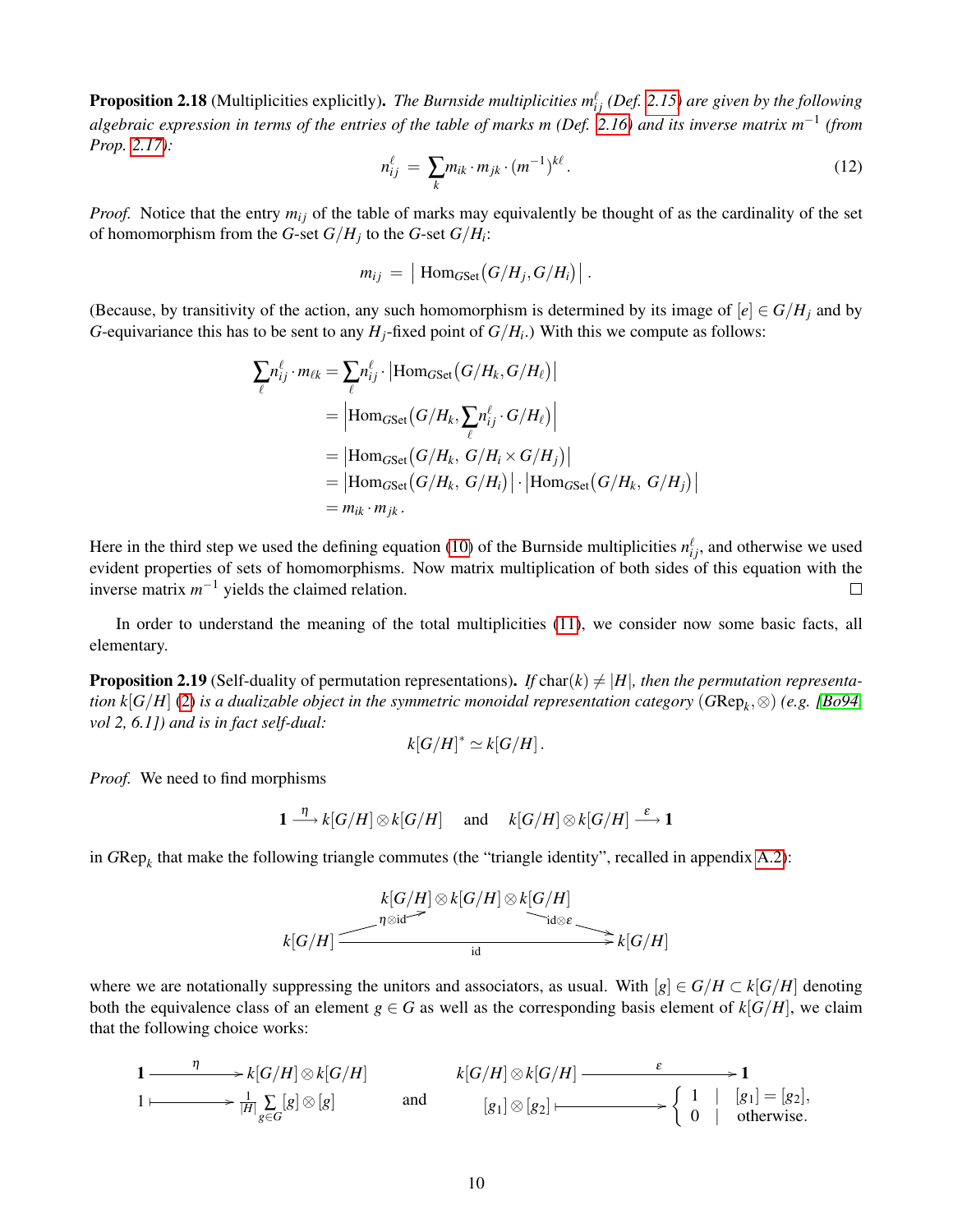Here the fraction on the left makes sense by assumption on the characteristic of *k*. Also, it is immediate that these linear maps do respect the *G*-action and hence are morphisms in *G*Rep*<sup>k</sup>* . Because with this, we check for every  $[\tilde{g}] \in k[G/H]$  that:

$$
[\tilde{g}] \longmapsto \frac{\eta \otimes id}{|H|} \sum_{g \in G} [g] \otimes [g] \otimes [\tilde{g}] \longmapsto \frac{id \otimes \varepsilon}{|H|} \sum_{\substack{g \in G \\ [g] = [g] \\ = 1}} [\tilde{g}] \longrightarrow [\tilde{g}] .
$$

As a direct consequence we obtain:

<span id="page-10-2"></span>**Proposition 2.20** (Internal hom between permutation representations). If char(k)  $\neq |H_1|$ *, then the* internal hom *between the permutation representation k*[ $G/H_1$ ] *and k*[ $G/H_2$ ] [\(2\)](#page-3-2) *exists in (* $GRep_k$ *,*  $\otimes$ ) *and is given by the tensor product of representations:*

$$
[k[G/H_1], k[G/H_2]] \simeq k[G/H_1] \otimes k[G/H_2].
$$

*Proof.* Generally, if duals exist, the internal hom is given by

$$
[V_1,V_2] \, \simeq \, V_1^* \otimes V_2 \, .
$$

With this, the statement follows by Prop. [2.19.](#page-9-0)

<span id="page-10-1"></span>**Proposition 2.21** (Trivial irrep in transitive permutation representations). *The permutation representation*  $k[G/H]$ *of a transitive G-set (Def. [2.13\)](#page-7-3) contains precisely one direct summand of the trivial 1-dimensional representation (Def. [2.12\)](#page-7-4):*

$$
\dim_k \text{Hom}(\mathbf{1}, k[G/H]) = \dim_k (k[G/H])^G = 1.
$$

*Proof.* By definition, every element  $v \in k[G/H]$  is a formal linear combination of cosets [*g*]:

$$
v\,=\,\sum_{[g]\in G/H}v_{[g]}\,[g]
$$

for coefficients  $v_{[g]} \in k$ . If there exists  $[g_1], [g_2] \in G/H$  such that  $v_{[g_1]} \neq v_{[g_2]}$  then, by transitivity of the *G*-action, there exist  $g \in G$  with  $g[g_1] = [g_2]$ . But since the [*g*] constitute a basis of  $k[G/H]$ , this implies that  $gv \neq v$ , hence that *v* is not *G*-invariant. Therefore, the only *G*-invariant vectors  $v \in k[G/H]$  are those all whose coefficients  $v_{[g]}$  agree. These clearly form a 1-dimensional subspace. agree. These clearly form a 1-dimensional subspace.

As a corollary we obtain:

<span id="page-10-0"></span>**Proposition 2.22** (Multiplication table via invariants and via hom-spaces). *The entries*  $M_{ij} := \sum_{\ell} n_{ij}^{\ell}$  *in the table of multiplication multiplicities in the Burnside ring (Def. [2.15\)](#page-8-2) are equivalently*

- (i) *the dimensions of the subspaces of G-invariants in the Burnside products;*
- (ii) *the dimensions of the external homs of the two given basis elements;*

$$
M_{ij} := \sum_{\ell} n_{ij}^{\ell} = \dim_k (k[G/H_i] \otimes k[G/H_j])^G = \dim_k \text{Hom}\big(k[G/H_i], k[G/H_j]\big).
$$

*Proof.* The first equality follows from Prop. [2.21](#page-10-1) applied to the Definition [2.15](#page-8-2) of the structure constants, which gives the following isomorphism

$$
\begin{aligned} \left(k[G/H_i] \otimes k[G/H_j]\right)^G &:= \left(\underset{\ell}{\underset{\ell}{\oplus}} n_{ij}^{\ell} k[G/H_{\ell}]\right)^G \\ &\simeq \underset{\ell}{\underset{\ell}{\oplus}} n_{ij}^{\ell} \left(k[G/H_{\ell}]\right)^G \\ &\simeq \underset{\ell}{\underset{\ell}{\oplus}} n_{ij}^{\ell} k \ .\end{aligned}
$$

 $\Box$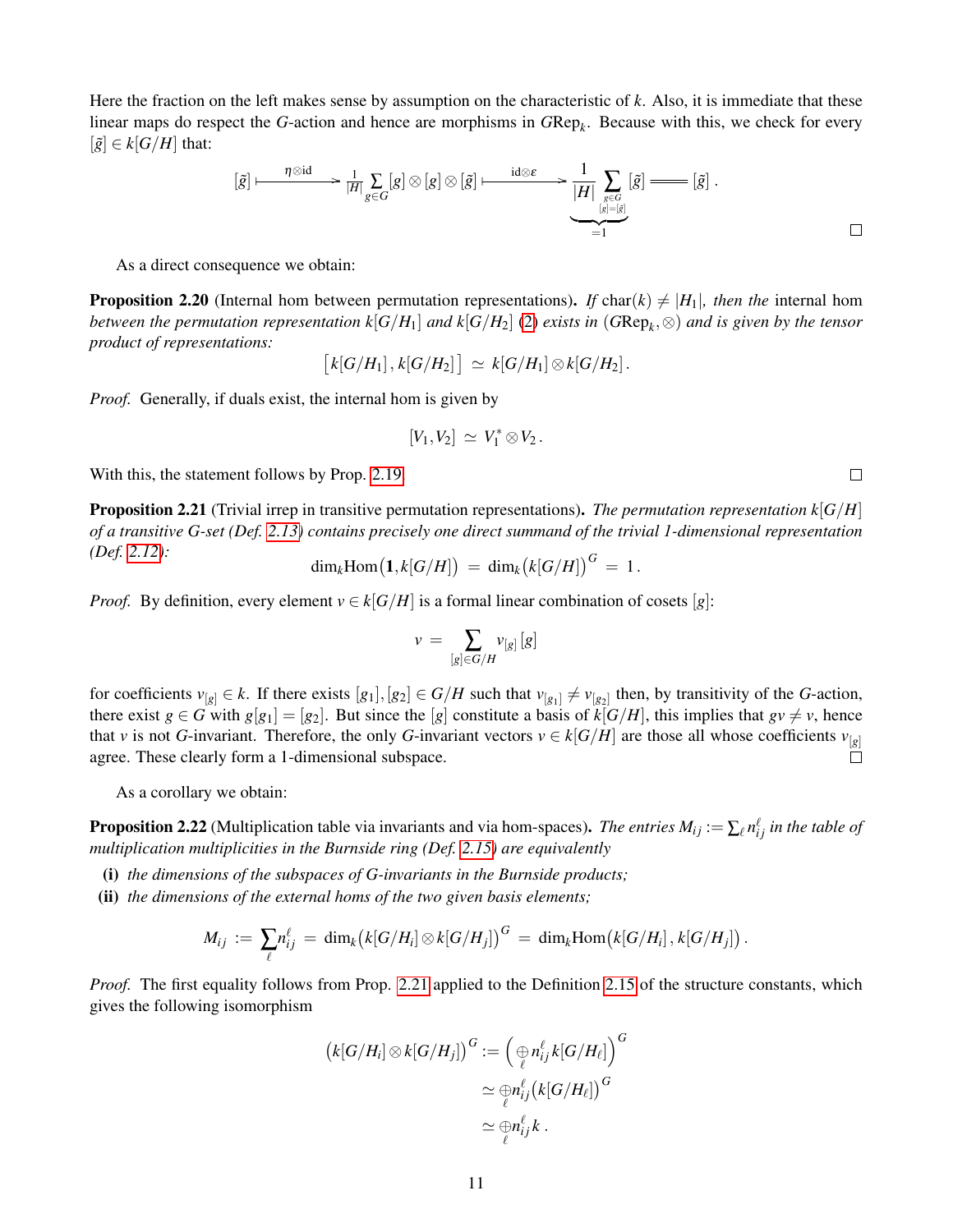The second equality comes from the following sequence of isomorphisms

$$
\begin{aligned} \mathrm{Hom}\Bigl(k[G/H_1],k[G/H_2]\Bigr)\simeq \mathrm{Hom}\Bigl( \mathbf{1},\bigl[k[G/H_1],k[G/H_2]\bigr] \Bigr)\\ \simeq \Bigl( \bigl[k[G/H_1],k[G/H_2]\bigr) \Bigr)^G\\ \simeq \bigl(k[G/H_1]\otimes k[G/H_2]\bigr)^G. \end{aligned}
$$

Here the first equivalence expresses a general relation between external and internal homs, via the tensor unit (Def. [2.12\)](#page-7-4), the second is from [\(2.12\)](#page-7-4) and the last one is Prop. [2.20.](#page-10-2)  $\Box$ 

Now it is useful to relate this to Schur's Lemma. For this purpose it turns out to be convenient to think in terms of the following inner product.

<span id="page-11-0"></span>**Definition 2.23** (Inner product on Burnside ring). For  $V_1, V_2 \in GRep_k$ , write

$$
\big\langle V_1,V_2\big\rangle\,:=\,\text{dim}_k\text{Hom}\big(V_1,V_2\big)\,\in\,\mathbb{N}
$$

for the dimension of the vector space of representation homomorphism between them. By Z-linearity this extends to a Z-valued pairing on the Burnside ring:

$$
R_k(G)\times R_k(G)\stackrel{\langle-,-\rangle}{-\!\!\!-\!\!\!-\!\!\!-\!\!\!-\!\!\!-\!\!\!-\!\!\!\longrightarrow} \mathbb{Z}\ .
$$

In terms of this pairing, *Schur's Lemma* says the following:

<span id="page-11-5"></span>**Lemma 2.24** (Schur's Lemma). *The pairing*  $\langle -, - \rangle$  *from Def.* [2.23](#page-11-0) *is a symmetric and* Z-bilinear *inner product on the abelian group underlying the representation ring*  $R_k(G)$ *. With respect to this inner product, the set of isomorphism classes* ρ*<sup>i</sup> of irreducible representations of G*

- (i) *is always an* orthogonal basis*, where each basis element has positive norm-square;*
- (ii) *is even an* orthonormal basis *if the field k is algebraically closed.*

Using this perspective, we amplify the following:

<span id="page-11-4"></span>Remark 2.25 (Matching of multiplicities and independence). The statement of Prop. [2.22](#page-10-0) is that, in terms of the inner product  $\langle -, - \rangle$  from Def. [2.23,](#page-11-0) the multiplicities multiplication table coincides with the table of inner products of Burnside-basis elements:

<span id="page-11-3"></span>
$$
M_{ij} := \sum_{\ell} n_{ij}^{\ell} = \langle k[G/H_i], k[G/H_j] \rangle.
$$
 (13)

Also notice that Prop. [2.22](#page-10-0) implies that the *k*-linear dimension of *k*-linear hom-spaces between *k*-linear permutation representations of transitive *G*-sets is *independent* of the ground field *k*:

$$
\langle k[G/H_i], k[G/H_j] \rangle := \dim_k \text{Hom}\left(k[G/H_i], k[G/H_j]\right) = M_{ij}
$$

since the multiplication multiplicities matrix *M* of the Burnside ring is manifestly independent of *k*.

We now use this to discuss explicit matrix representations of  $\beta$ .

<span id="page-11-2"></span>Definition 2.26 (Upper triangular form of the Burnside multiplicities matrix). For *G* a finite group, let

<span id="page-11-1"></span>
$$
H := U \cdot M \in \text{Mat}_{N \times N}(\mathbb{N}) \tag{14}
$$

be an integral upper triangular form (e.g. [\[GP90,](#page-44-17) p. 3,4]) of the Burnside multiplication multiplicities matrix (Def. [2.15\)](#page-8-2), hence with  $U \in GL(N, \mathbb{Z})$  an invertible matrix whose left-multiplication implements row reduction on *M* (*N* the number of conjugacy classes of subgroups of *G*). Write

<span id="page-11-6"></span>
$$
\tilde{H} := \tilde{U} \cdot H \tag{15}
$$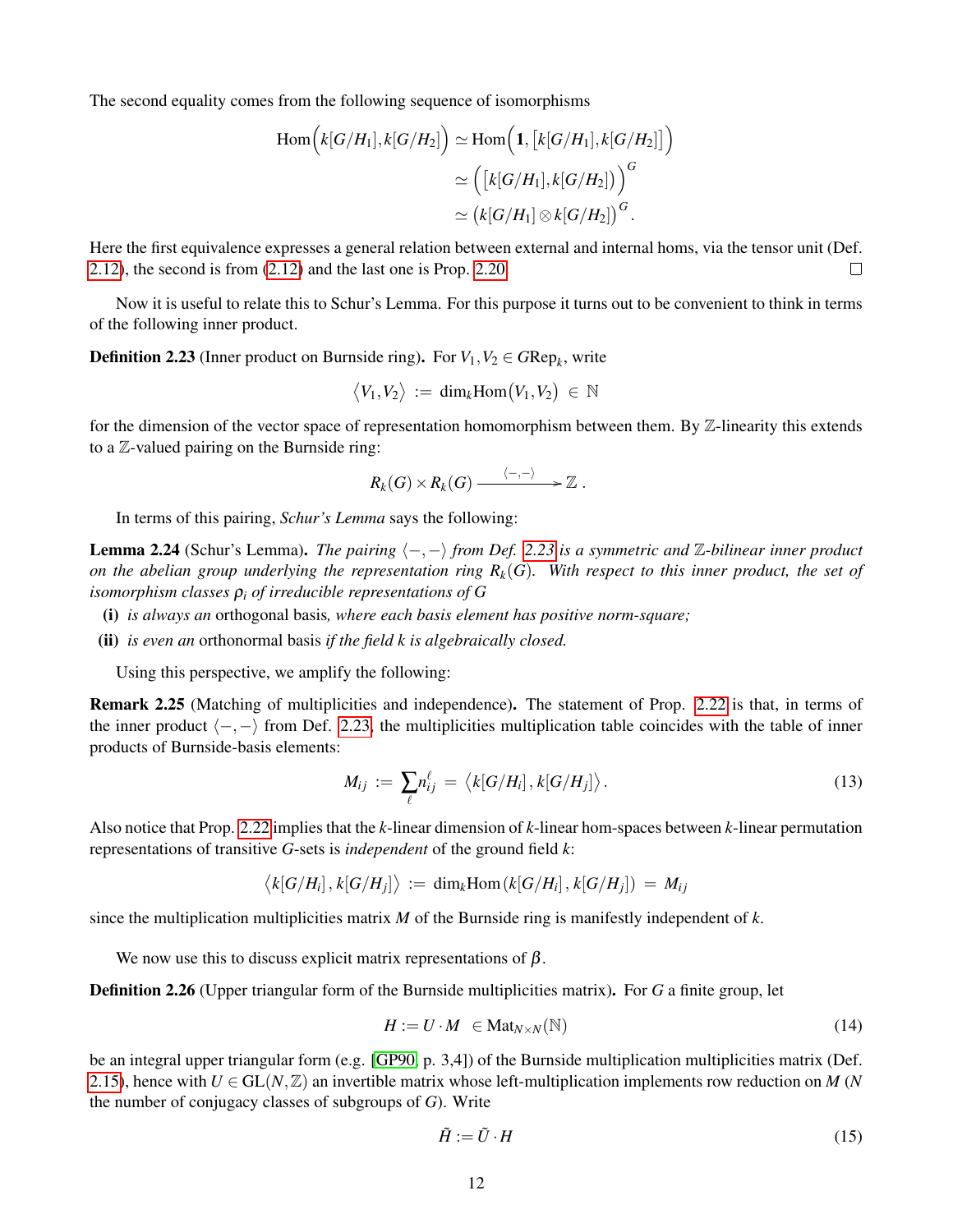for the result of deleting the zero-rows from [\(14\)](#page-11-1). Write

<span id="page-12-1"></span>
$$
V_i := \sum_{\ell} \tilde{U}_i^{\ell} \cdot [G/H_{\ell}] \in A(G) \tag{16}
$$

for the corresponding permutation representations and write

$$
d_i := \langle V_i, V_j \rangle \tag{17}
$$

for their norm-square with respect to the inner product (Def. [2.23\)](#page-11-0).

<span id="page-12-4"></span>**Proposition 2.27** (Matrix for β). *Consider the upper triangular form*  $H$  *of the Burnside multiplication matrix, Def. [2.26.](#page-11-2)*

(i) Then the corresponding permutation representations  $V_i \in R_k(G)$  [\(16\)](#page-12-1) are orthogonal, in that their inner products *(Def. [2.23\)](#page-11-0) satisfy*

<span id="page-12-2"></span>
$$
\langle V_i, V_j \rangle = \delta_{ij} d_i \qquad d_i \in \mathbb{N}; \tag{18}
$$

*and they linearly span the image of*  $\beta$ *:*  $\langle V_i \rangle_i \simeq \text{im}(\beta) \subset R_k(G)$ *.* 

(ii) *Specifically, the matrix that represents* β *with respect to the basis of the G*/*H<sup>j</sup>* ∈ *A*(*G*) *and the basis of V<sup>i</sup>* ∈ Im(β) ⊂ *Rk*(*G*) *is*

$$
\beta_{ij} = \tfrac{1}{d_i} \tilde{H}_{ij}.
$$

*(In particular this means that the ith row*  $\tilde{H}_{i\bullet}$  *of*  $\tilde{H}$  *is divisible by*  $d_i$ *.)* 

(iii) *Hence for every subgroup H<sup>j</sup>* ⊂ *G, the image of* β *on the corresponding G-set G*/*H<sup>j</sup> is the following linear combination of the representations V<sup>i</sup>* [\(16\)](#page-12-1)*, from Def. [2.26:](#page-11-2)*

<span id="page-12-3"></span>
$$
\beta\left(G/H_{j}\right) = \sum_{i} \frac{1}{d_{i}} \tilde{H}_{ij} V_{i}.
$$
\n(19)

*Proof.* The first statement follows from [\[PT91\]](#page-44-18): By [\(13\)](#page-11-3) we have that  $M = A^T \cdot A$  is a positive semi-definite matrix of inner products, where *A* is the matrix whose columns are the permutation representations  $k[G/H]$  expanded in terms of the irreps of *G*. By [\[PT91,](#page-44-18) top of p. 5] this implies that the same row reduction which turns *M* into upper-triangular form takes  $A$  to a matrix whose non-vanishing columns  $V_i$  constitute an orthogonal basis of the linear span of the *k*[*G*/*H*].

The remaining statement just spells this out by immediate computation:

$$
\begin{aligned} \tilde{H}_{ij} &= \sum_\ell \tilde{U}_i^\ell M_{\ell j} \\ &= \sum_\ell \tilde{U}_i^\ell \left\langle k[G/H_\ell], k[G/H_j] \right\rangle \\ &= \left\langle \sum_\ell \tilde{U}_i^\ell k[G/H_\ell], k[G/H_j] \right\rangle \\ &= \left\langle V_i, k[G/H_j] \right\rangle \\ &= \left\langle V_i, \beta(G/H_j) \right\rangle \\ &= d_i \beta_{ij} \,. \end{aligned}
$$

Here the first line is by Def. [2.26,](#page-11-2) and in the second step we used Prop. [2.20](#page-10-2) in the inner product notation from Def. [2.23](#page-11-0) (as in Remark [2.25\)](#page-11-4). In the third step we used the linearity of the inner product from Prop. [2.24,](#page-11-5) in the fourth step we inserted the definition of *V*<sub>*i*</sub> [\(16\)](#page-12-1). In the fifth step we just identified  $\beta(H_j) = k[G/H_j]$ , for emphasis. Finally we used the assumption [\(18\)](#page-12-2) to identify the coefficient  $\beta_{ij}$  of  $V_i$  in  $\beta(H_j)$ .  $\Box$ 

<span id="page-12-0"></span>With a linear basis for the image of  $\beta$  thus in hand, it just remains to express it in a form that may directly be compared to standard classifications available from the linear representation theory of finite groups. For completeness, recall: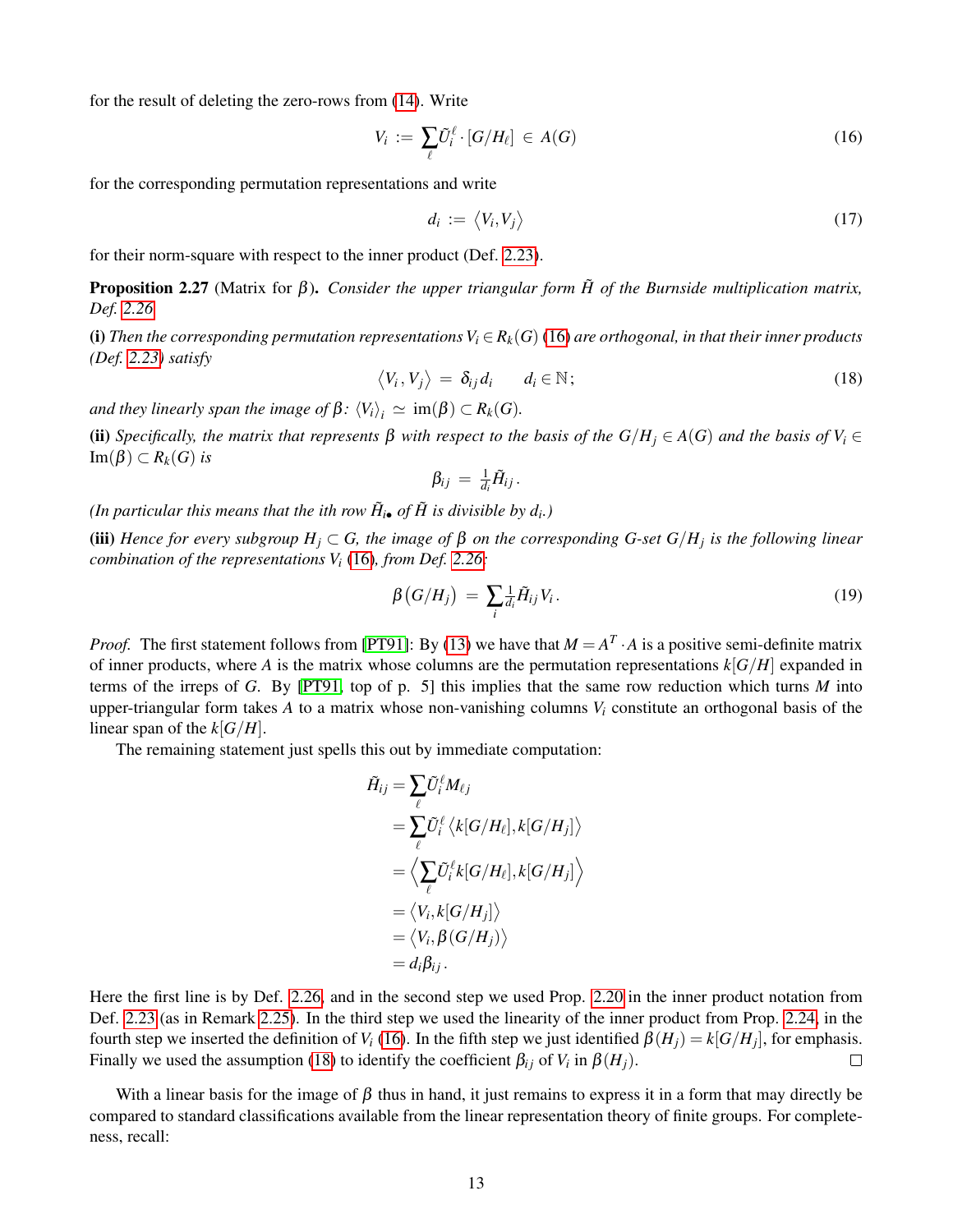Definition 2.28 (Characters). For *G* a finite group and *k* a field, a function from the underlying set of *G* to *k* is called a *class function* if it is constant on conjugacy classes of *G*, hence if it factors as



Hence class functions form a *k*-vector space of dimension the number of conjugacy classes in *G*:

<span id="page-13-1"></span>
$$
k^{\left|\operatorname{ConjCl}(G)\right|}.\tag{20}
$$

For  $V \in R_k(G)$  a representation, the map sending any  $g \in G$  to its *trace*, when regarded as a linear map  $V \stackrel{g}{\to} V$  via this representation, is a class function (by basic properties of the trace), called the *character*  $\chi_V$  of *V*:

ConjCl(*G*) 
$$
\longrightarrow k
$$
  
\n $[g] \longmapsto \text{tr}_V(g)$ 

The following example is immediate but important:

<span id="page-13-0"></span>**Example 2.29** (Character of permutation representation). For  $S \in A(G)$  a finite *G*-set, the character (Def. [2.28\)](#page-12-0) of its permutation representation  $k[S]$  [\(2\)](#page-3-2) is the function that sends *g* to the number of elements in *S* that are fixed by the given action of *g*:

$$
\chi_{k[S]} \,:\, [g]\longmapsto |S^g|\in\mathbb{N}\subset k\,.
$$

The relevance of characters is that, in characteristic zero, they already completely characterize linear representations, while being more manifestly tractable:

<span id="page-13-2"></span>Proposition 2.30 (e.g. [\[tDi09,](#page-45-15) Theorem 2.2.5]). *If the field k is of characteristic zero, then the map that sends a k-linear G-representation to its character (Def. [2.28\)](#page-12-0) is an injection of the k-vector space of isomorphism classes of finite-dimensional G-representations into the vector space* [\(20\)](#page-13-1) *of class functions (Def. [2.28\)](#page-12-0)*



*If k is, in addition, a splitting field for G (notably if k* = C *is the complex numbers), then this map is even an isomorphism.*

As usual, it is convenient to organize this data in *character tables*. In order to make our list of examples in [§3](#page-16-0) be unambiguously intelligible, we briefly dwell on the notation for character tables.

<span id="page-13-3"></span>**Definition 2.31** (Character table). For  $(W_i \in R_k(G))_{i \in \{1,\dots,\}}$  a tuple of (possibly virtual) *k*-linear representations of a finite group *G*, their *character table* is the  $n \times |ConjCl(G)|$ -matrix with values in *k* whose  $(i, j)$ -th entry is the value  $\chi_{W_i}(g_j)$  of the character  $\chi_{W_i}$  (Def. [2.28\)](#page-12-0) on any element  $g_j$  of the *j*th conjugacy class  $[g_j] \in \text{ConjCl}(G)$ .

<span id="page-13-4"></span>Example 2.32 (Irreducible character table over C). By Prop. [2.30](#page-13-2) the characters of irreducible representations over  $k = \mathbb{C}$  the complex numbers form a linear basis of the representation ring  $R_{\mathbb{C}}(G)$ . We will denote these irreducible representations by  $(\rho_i \in R_{\mathbb{C}})(G)$  and will display the corresponding character table (Def. [2.31\)](#page-13-3) as follows (conjucagy classes being labeled by the order of their elements):

|       |  | conjugacy class                                                                        |  |  |  |  |  |
|-------|--|----------------------------------------------------------------------------------------|--|--|--|--|--|
|       |  |                                                                                        |  |  |  |  |  |
|       |  |                                                                                        |  |  |  |  |  |
| repr. |  |                                                                                        |  |  |  |  |  |
|       |  | $\chi_{\rho_2}(g_2)$ $\chi_{\rho_2}(g_3)$<br>$\chi_{\rho_3}(g_2)$ $\chi_{\rho_3}(g_3)$ |  |  |  |  |  |
| rred  |  |                                                                                        |  |  |  |  |  |
|       |  |                                                                                        |  |  |  |  |  |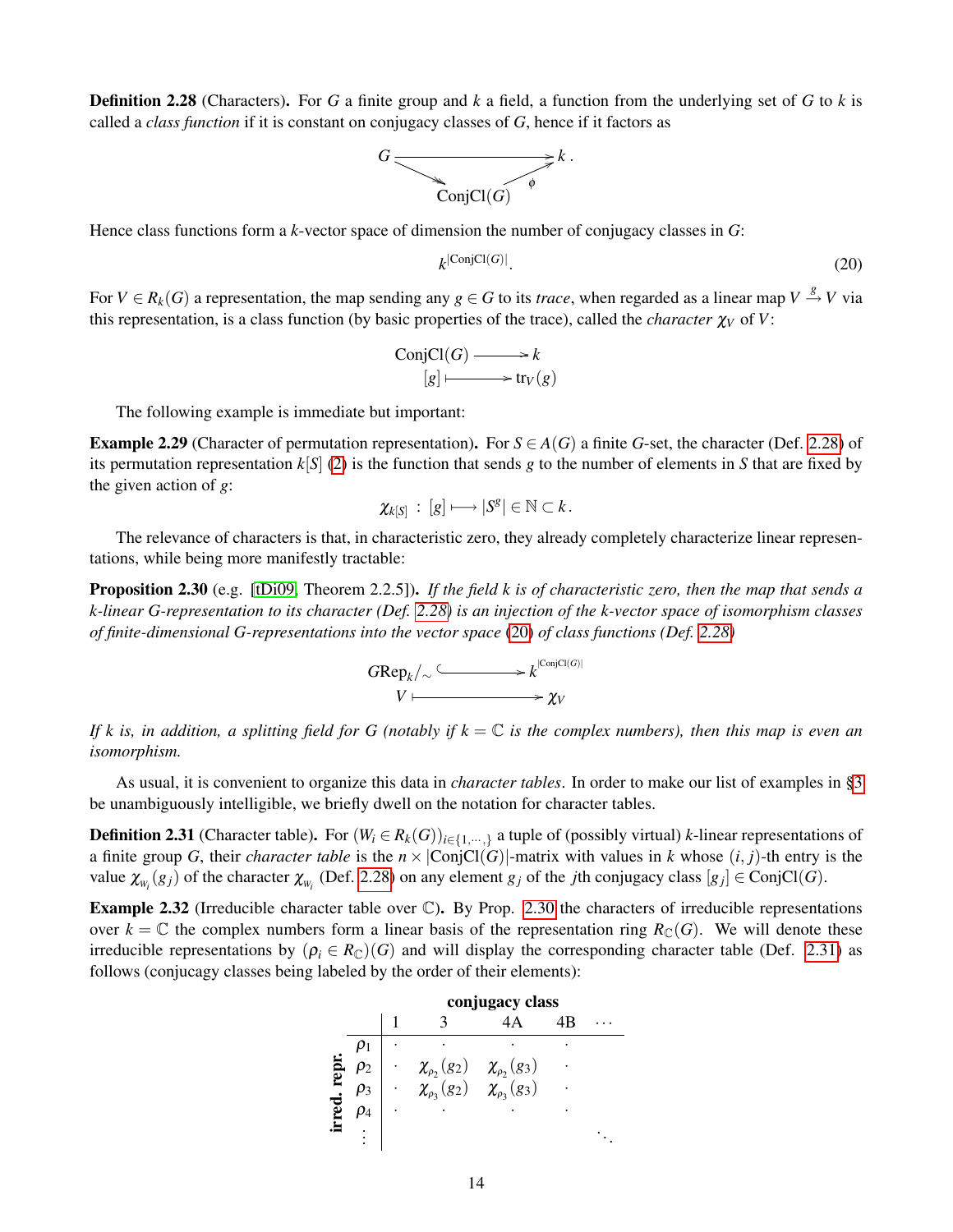The character tables of irreducible representations over the complex numbers, for many finite groups of small order, have been tabulated in the literature, for instance in [\[Dok-GroupNames\]](#page-45-17).

<span id="page-14-1"></span>**Example 2.33** (Irreducible character table over  $\mathbb{R}$ ). For  $k \subset \mathbb{C}$  a subfield, under the ring homomorphism of "extension of scalars"

$$
R_k(G) \xrightarrow{(-)_k \mathbb{C}} R_{\mathbb{C}}(G) ,
$$

the values of characters to not change. Hence if *k* is of characteristic zero,  $\mathbb{Q} \subset k \subset \mathbb{C}$ , then, by Prop. [2.30,](#page-13-2) we may equivalently express the character of any linear representation  $W \in R_k(G)$  over *k* after tensoring it with  $\mathbb{C}$ . This is a linear combination of the complex irreducible characters  $\chi_{\rho_i}$  from above

$$
W\otimes_k \mathbb{C} = \sum_i \underbrace{w_i}_{\in \mathbb{N}} \cdot \rho_i , \qquad \qquad \chi_{(W\otimes_k \mathbb{C})} = \sum_i w_i \cdot \chi_{\rho_i} .
$$

Therefore, when  $\mathbb{Q} \subset k \subset \mathbb{C}$  and for  $(\cdots, W \in R_k(G), \cdots)$  a tuple of *k*-linear representations, we may and will express the corresponding character table as a table of linear combinations of the irreducible complex characters:

|   |                                                                                                                                 | conjugacy class |  |  |  |  |  |
|---|---------------------------------------------------------------------------------------------------------------------------------|-----------------|--|--|--|--|--|
|   |                                                                                                                                 |                 |  |  |  |  |  |
|   |                                                                                                                                 |                 |  |  |  |  |  |
|   | $W \otimes_k \mathbb{C} = \sum w_i \cdot \rho_i \mid \cdot \sum w_i \cdot \chi_{\rho_i}(g_2) \sum w_i \cdot \chi_{\rho_i}(g_3)$ |                 |  |  |  |  |  |
| ↽ |                                                                                                                                 |                 |  |  |  |  |  |
|   |                                                                                                                                 |                 |  |  |  |  |  |

In this fashion we will in particular state the irreducible character tables over  $k = \mathbb{R}$  the real numbers, which may again be found in the literature for many finite groups of small order.

Specifically, the complex character tables available in the literature (e.g. [\[Dok-GroupNames\]](#page-45-17)) list the *type* of the corresponding complex representation, from which the character table of irreducible representations over the real numbers may be extracted (or conversely, as in [\[Mon-Reps\]](#page-46-0)), via the following basic fact:

Proposition 2.34 (e.g. [\[Rob06,](#page-45-16) p. 4]). *Let G be a finite group, and consider the complexification map on the repre-* $Sentation$   $ring$   $R_\mathbb{R}(G) \xrightarrow{(-)\otimes_\mathbb{R} \mathbb{C}} R_\mathbb{C}(G)$ . Then every irreducible complex representation  $V \in R_\mathbb{C}(G)$  is of exactly one *of the following three* types*, depending on how it arises as a direct summand of an irreducible real representation*  $W \in R_{\mathbb{R}}(G)$ :

$$
W \otimes_{\mathbb{R}} \mathbb{C} \simeq \left\{ \begin{array}{ccc} V & | & real type & / \ or thogonal \\ V \oplus V & | & complex type \\ V \oplus V & | \quad quaternionic type & / \ \text{symplectic} \end{array} \right.
$$

In this fashion we may now identify the image of  $\beta$  via the character table of its basis elements:

<span id="page-14-0"></span>Proposition 2.35 (Character table of linear basis of image of β). *The character (Def. [2.28\)](#page-12-0) of a basis element V<sup>i</sup>* [\(16\)](#page-12-1) *of the image of* β *(Prop. [19\)](#page-12-3) is the class function given by*

<span id="page-14-2"></span>
$$
\chi_{V_i} : [g] \longmapsto \sum_{\ell} \tilde{U}_i^{\ell} \cdot |(G/H_{\ell})^g|, \qquad (21)
$$

*where on the right we have the sum over conjugacy classes*  $H_\ell$  *of subgroups of G of the product of the entries of* the base change matrix from  $(15)$  with the number of elements in  $G/H_\ell$  that are fixed by the action of g.

*Proof.* This follows by Example [2.29.](#page-13-0)

Hence, in conclusion, we have the following.

 $\Box$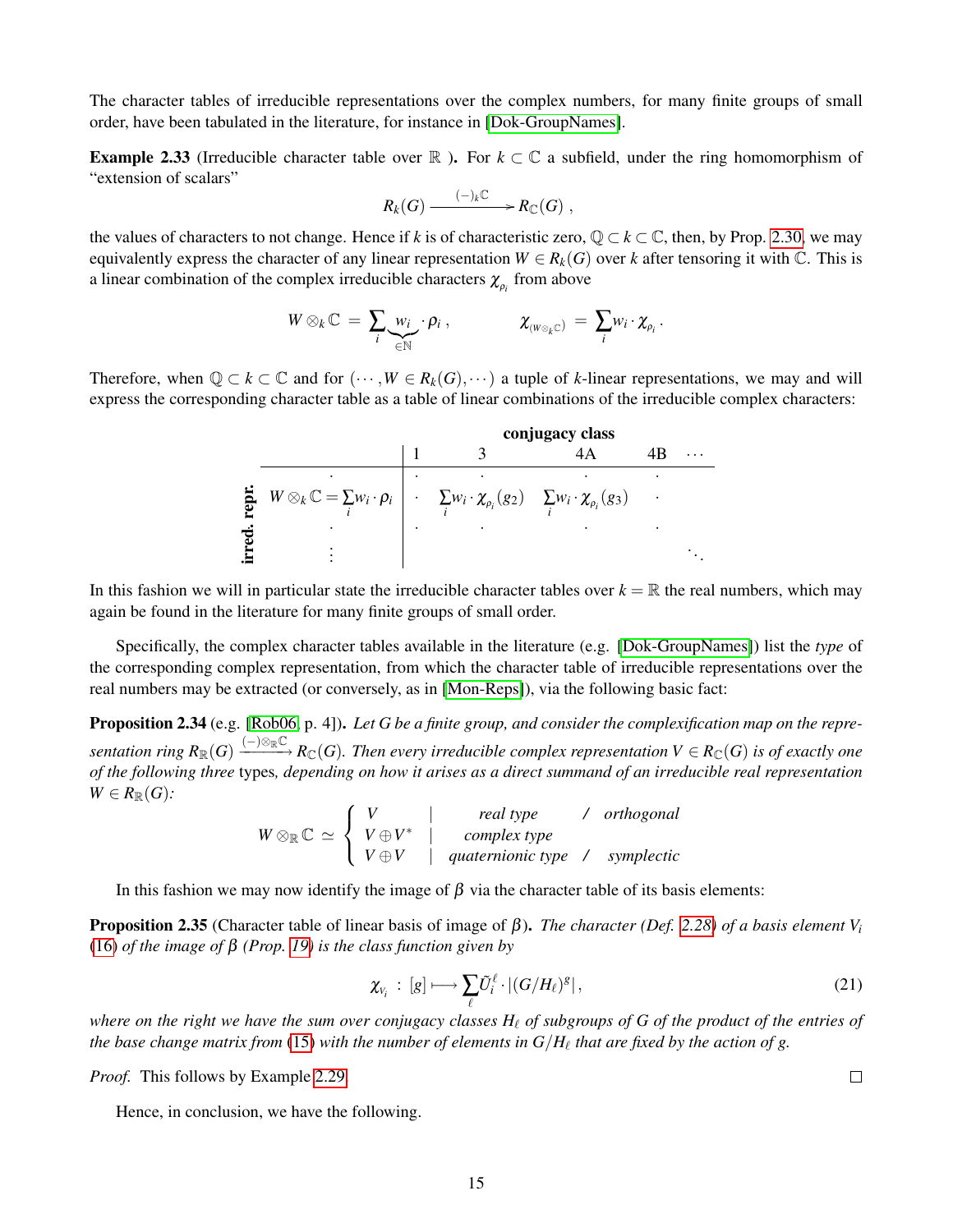**Proposition 2.36** (Recognizing surjectivity of β). *For k of characteristic zero, let* ( $ρ<sub>i</sub> ∈ R<sub>k</sub>(G)$ ) *be the irreducible k-linear representations, spanning the representation ring Rk*(*G*)*. Then the comparison morphism* [\(7\)](#page-4-3) *is surjective*  $p$ recisely if the corresponding tuple of characters  $\chi_{\rho_i}$  (Def. [2.28\)](#page-12-0) is related to the set of characters  $\chi_{\nu_i}$  in Def. [2.35](#page-14-0) *by an invertible integer matrix*

$$
\beta \text{ is surjective over } k \iff \chi_{\rho_i} = \sum_j T_i^j \cdot \chi_{v_j} , \quad T \in GL(N, \mathbb{Z}).
$$

*Proof.* Since, by construction, the  $V_j$  [\(16\)](#page-12-1) are linearly independent and span the image of  $\beta$  (Prop. [2.27\)](#page-12-4) and since the  $\rho_i$  span  $R_k(G)$ , the number of the  $V_j$  is smaller or equal to the number of  $\rho_i$ , hence the number must be equal if β is surjective. This means that for surjectivity there must be an invertible integer matrix relating the  $(V_i)$  to the  $(\rho_i)$ . But by Prop. [2.30](#page-13-2) this is the case precisely if there is such a matrix relating the characters of these representations.  $\Box$ 

This concludes our algorithmic description of the image of  $\beta$ . To summarize, the algorithm proceeds as follows. Here

- $N := |ConjCl(G)|$  is the number of conjugacy classes of *G*;
- $r := \text{rank}(\text{image}(\beta))$  is the rank of the image of  $\beta$  (the number of  $V_i$ );
- *n* is the number of isomorphism classes of irreducible representations  $\rho_i$ .

<span id="page-15-0"></span>Theorem 2.37 (Algorithm for the cokernel of β). *Let G be a finite group and k a field of characteristic zero.* (1) *Extract from standard literature:*

*• the* character table of irreducible *k*-linear representations *(Examples [2.32,](#page-13-4) [2.33\)](#page-14-1)*

$$
\left(\chi_{\rho_i}([g])\right) \in \mathrm{Mat}_{n,N}(k) .
$$

(2) *Compute:*

- (a) the multiplication table  $\left(n_{ij}^{\ell}\right)$  [\(10\)](#page-8-4) *of the Burnside ring, efficiently so via* [\(12\)](#page-9-1);
- (**b**) *the resulting* table of total multiplication multiplicities  $(M_{ij}) := \left(\sum_{\ell}$  $n_{ij}^{\ell}$  $(11)$ ;
- (c) *its upper triangular form*  $H := U \cdot M$  *[\(14\)](#page-11-1);*
- (**d**) *the result*  $\tilde{H} = \tilde{U} \cdot M$  [\(15\)](#page-11-6) *of deleting its zero-rows;*
- (e) *the* character table of the resulting linear basis for the image of  $\beta$  [\(21\)](#page-14-2)

$$
\left(\chi_{_{V_i}}([g])\ =\ \sum_{\ell} \tilde{U}_i^{\ell}\cdot|(G/H_{\ell})^g|\right)\ \ \in\ \mathrm{Mat}_{r,N}(\mathbb{N})\subset \mathrm{Mat}_{r,N}\left(k\right).
$$

(3) *Read off the quotient of the lattice spanned by the vectors*  $\chi_{\rho_i}$  *by that spanned by the vectors*  $\chi_{v_j}$ *:* 

$$
\mathrm{coker}(\beta_k) \ := \ \frac{\mathbb{Z}[\chi_{\rho_i}]_{i=1}^n}{\mathbb{Z}[\chi_{V_j}]_{j=1}^N} \, .
$$

Remark 2.38 (Simplification in examples). (i) In all examples that we compute in [§3,](#page-16-0) upper triangular form of the multiplicities matrix in the third step of the algorithm of Theorem [2.37](#page-15-0) is achieved by the most straightforward row reduction, where, incrementally in the row number, a suitable integer multiple of each row is subtracted from all those beneath it.

(ii) This is remarkable, since, in general, row reduction over the integers needs more and more intricate steps than this; see e.g. [\[GP90,](#page-44-17) p. 3–4]. That this happens is due to the fact that *M* is a positive semidefinite matrix, as explained in [\[PT91\]](#page-44-18).

(iii) Furthermore, in each case the resulting rows  $V_i$  happen to be actual representations, as opposed to virtual representations. This makes our algorithm very efficient, and makes it easy to read off the image of  $β$  in each example. It seems clear that this particularly nice behavior of row reduction on the Burnside multiplicities matrix is due to a very special property of the latter. It would be interesting to understand this phenomenon theoretically.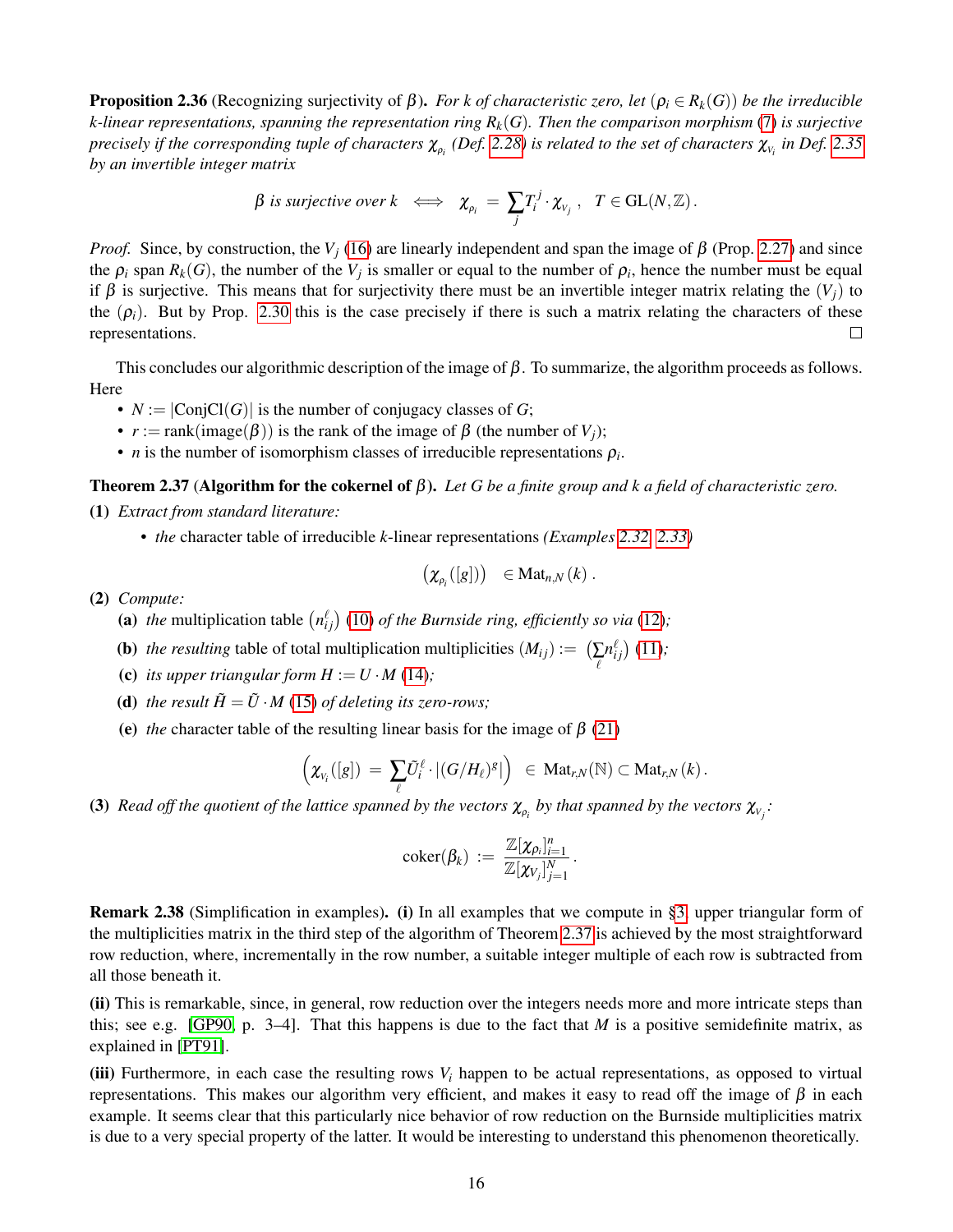## <span id="page-16-0"></span>3 The image of  $\beta$  – Examples

Given a finite group *G* and its irreducible characters over a given field *k* of characteristic zero, Theorem [2.37](#page-15-0) provides an effective algorithm for identifying the image of  $A(G) \stackrel{\beta}{\longrightarrow} R_k(G)$  [\(7\)](#page-4-3) and checking whether  $\beta$  is surjective. We have implemented this algorithm in Python, available as an ancillary file. Here we spell out various example computations. In summary, we obtain the result shown in Theorem [3.1.](#page-16-1) In particular, the shaded entries show that over the real numbers  $\beta$  has vanishing cokernel/is surjective onto the ring of integer characters (i.e. onto non-irrational characters, by Prop. [2.3\)](#page-6-0).

<span id="page-16-1"></span>Theorem 3.1 (Cokernel of β for binary Platonic groups). *The following table lists the cokernels*

$$
coker(\beta_k) := \frac{R_k(G)}{image(\beta_k)}, \quad coker(\beta_k^{int}) := \frac{R_k^{int}(G)}{image(\beta_k)}
$$

of the permutation-representation morphism  $A(G) \stackrel{\beta_k}{\longrightarrow} R_k(G)$  [\(7\)](#page-4-3) and its corestriction to the integer-valued char*acter ring (Prop. [2.2,](#page-5-3) Remark [2.4\)](#page-6-3), for finite subgroups of SU*(2) *in the D- and E-series (via Prop. [A.1\)](#page-41-2) and some relatives, over ground fields*  $k \in \{Q, \mathbb{R}, \mathbb{C}\}$ :

|                                 | $A(G) \xrightarrow{\beta_{\mathbb{F}}} R_{\mathbb{F}}(G)$<br>coker |                  |                                                                                                                              |                                                                                                                                | $A(G) \xrightarrow{\beta^{\rm int}_{\mathbb{F}}} R^{\rm int}_{\mathbb{F}}(G)$ |                  |                                                                                               |                                   |
|---------------------------------|--------------------------------------------------------------------|------------------|------------------------------------------------------------------------------------------------------------------------------|--------------------------------------------------------------------------------------------------------------------------------|-------------------------------------------------------------------------------|------------------|-----------------------------------------------------------------------------------------------|-----------------------------------|
| <b>Dynkin</b><br>group<br>label |                                                                    | ground field F   |                                                                                                                              |                                                                                                                                | ground field F                                                                |                  |                                                                                               |                                   |
|                                 | $\overline{G}$                                                     | $\mathbb{Q}$     | $\mathbb R$                                                                                                                  | $\mathbb{C}$                                                                                                                   | $\mathbb{Q}$                                                                  | $\mathbb R$      | $\mathbb{C}$                                                                                  | <b>Proof</b><br>via<br>Thm. 2.37: |
| $\mathbb{A}_1$                  | C <sub>2</sub>                                                     | $\boldsymbol{0}$ | $\overline{0}$                                                                                                               | $\boldsymbol{0}$                                                                                                               | $\theta$                                                                      | $\overline{0}$   | $\boldsymbol{0}$                                                                              | \$3.1.1                           |
| $\mathbb{A}_2$                  | $C_3$                                                              | $\boldsymbol{0}$ | $\frac{\mathbb{Z}[\rho_2,\rho_3]}{\mathbb{Z}[\rho_2+\rho_3]}$                                                                | $\boldsymbol{0}$                                                                                                               | $\theta$                                                                      | $\boldsymbol{0}$ | $\frac{\mathbb{Z}[\rho_2,\rho_3]}{\mathbb{Z}[\rho_2+\rho_3]}$                                 | \$3.1.2                           |
| $\mathbb{A}_3 = \mathbb{D}_3$   | $C_4$                                                              | $\boldsymbol{0}$ | $\frac{\mathbb{Z}[\rho_2,\rho_4]}{\mathbb{Z}[\rho_2+\rho_4]}$                                                                | $\boldsymbol{0}$                                                                                                               | $\theta$                                                                      | $\mathbf{0}$     | $\frac{\mathbb{Z}[\rho_2,\rho_4]}{\mathbb{Z}[\rho_2+\rho_4]}$                                 | \$3.1.3                           |
| $\mathbb{D}_4$                  | $2D_4$                                                             | $\boldsymbol{0}$ | $\boldsymbol{0}$                                                                                                             | $\frac{\mathbb{Z}[\rho_5]}{\mathbb{Z}[2\rho_5]}$                                                                               | $\boldsymbol{0}$                                                              | $\mathbf{0}$     | $\frac{\mathbb{Z}[\rho_5]}{\mathbb{Z}[2\rho_5]}$                                              | \$3.2.1                           |
| $\mathbb{D}_5$                  | $2D_6$                                                             | $\boldsymbol{0}$ | $\overline{0}$                                                                                                               | $\frac{\mathbb{Z}[\rho_3,\rho_4,\rho_6]}{\mathbb{Z}[\rho_3+\rho_4,2\rho_6]}$                                                   | $\theta$                                                                      | $\mathbf{0}$     | $\frac{\mathbb{Z}[\rho_6]}{\mathbb{Z}[2\rho_6]}$                                              | \$3.2.2                           |
| $\mathbb{D}_6$                  | $2D_8$                                                             | $\boldsymbol{0}$ | $\frac{\mathbb{Z}[2\rho_6,2\rho_7]}{\mathbb{Z}[2\rho_6+2\rho_7]}$                                                            | $\frac{\mathbb{Z}[\rho_6,\rho_7]}{\mathbb{Z}[2\rho_6+2\rho_7]}$                                                                | 0                                                                             | $\boldsymbol{0}$ | $\frac{\mathbb{Z}[\rho_6+\rho_7]}{\mathbb{Z}[2\rho_6+2\rho_7]}$                               | \$3.2.3                           |
| $\mathbb{D}_7$                  | $2D_{10}$                                                          | $\boldsymbol{0}$ | $\mathbb{Z}[\rho_3,\rho_4,\rho_5,\rho_6,\rho_7,\rho_8]$<br>$\mathbb{Z}[\rho_3 + \rho_4, \rho_5 + \rho_6, 2\rho_7 + 2\rho_8]$ | $\mathbb{Z}[\rho_3,\rho_4,\rho_5,\rho_6,2\rho_7,2\rho_8]$<br>$\mathbb{Z}[\rho_3 + \rho_4, \rho_5 + \rho_6, 2\rho_7 + 2\rho_8]$ | $\overline{0}$                                                                | $\boldsymbol{0}$ | $\frac{\mathbb{Z}[\rho_7+\rho_8]}{\mathbb{Z}[2\rho_7+2\rho_8]}$                               | \$3.2.4                           |
| $\mathbb{D}_8$                  | $2D_{12}$                                                          | $\boldsymbol{0}$ | $\frac{\mathbb{Z}[\rho_7,\rho_8,\rho_9]}{\mathbb{Z}[2\rho_7,2\rho_8+2\rho_9]}$                                               | $\frac{\mathbb{Z}[2\rho_8, 2\rho_9]}{\mathbb{Z}[2\rho_8+2\rho_9]}$                                                             | $\overline{0}$                                                                | $\boldsymbol{0}$ | $\frac{\mathbb{Z}[\rho_7]}{\mathbb{Z}[2\rho_7]}$                                              | \$3.2.5                           |
| $\mathbb{E}_6$                  | 2T                                                                 | $\mathbf{0}$     | $\overline{0}$                                                                                                               | $\mathbb{Z}[\rho_2,\rho_2^*,\rho_4,\rho_4^*,\rho_5]$<br>$\overline{\mathbb{Z}[\rho_2+\rho_2^*,\rho_4+\rho_4^*,2\rho_5]}$       | $\Omega$                                                                      | $\mathbf{0}$     | $\frac{\mathbb{Z}[\rho_5]}{\mathbb{Z}[2\rho_5]}$                                              | \$3.3.1                           |
| $\mathbb{E}_7$                  | 20                                                                 | $\boldsymbol{0}$ | $\frac{\mathbb{Z}[2\rho_6,2\rho_7]}{\mathbb{Z}[2\rho_6+2\rho_7]}$                                                            | $\frac{\mathbb{Z}[\rho_6,\rho_7,\rho_8]}{\mathbb{Z}[2\rho_6+2\rho_7,2\rho_8]}$                                                 | $\overline{0}$                                                                | $\mathbf{0}$     | $\frac{\mathbb{Z}[\rho_8]}{\mathbb{Z}[2\rho_8]}$                                              | \$3.3.2                           |
| $\mathbb{E}_8$                  | 2I                                                                 | $\boldsymbol{0}$ | $\mathbb{Z}[2\rho_2,\!2\rho_3,\!\rho_4,\!\rho_5]$<br>$\overline{\mathbb{Z}[2\rho_2+2\rho_3,\rho_4+\rho_5]}$                  | $\mathbb{Z}[\rho_2,\rho_3,\rho_4,\rho_5,\rho_7,\rho_9]$<br>$\mathbb{Z}[2\rho_2+2\rho_3,\rho_4+\rho_5,2\rho_7,2\rho_9]$         | $\boldsymbol{0}$                                                              | $\mathbf{0}$     | $\frac{\mathbb{Z}[\rho_2+\rho_3,\rho_7,\rho_9]}{\mathbb{Z}[2\rho_2+2\rho_3,2\rho_7,2\rho_9]}$ | \$3.3.3                           |
|                                 | $GL(2,\mathbb{F}_3)$                                               | $\boldsymbol{0}$ | $\overline{0}$                                                                                                               | $\frac{\mathbb{Z}[\rho_6,\rho_7]}{\mathbb{Z}[\rho_6+\rho_7]}$                                                                  | $\mathbf{0}$                                                                  | $\mathbf{0}$     | $\boldsymbol{0}$                                                                              | \$3.3.4                           |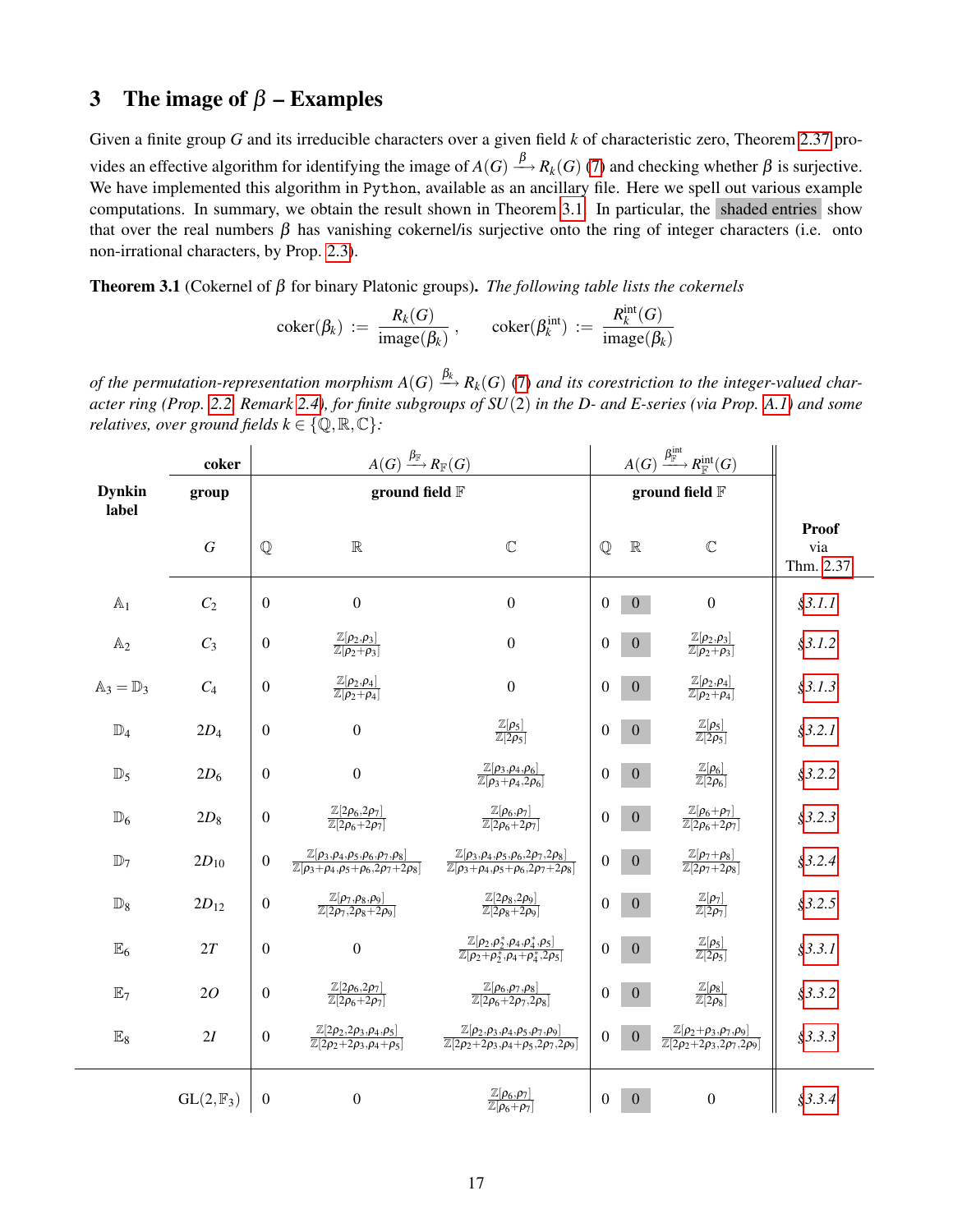For emphasis we highlight by example how to read the table in Theorem [3.1:](#page-16-1)

- an entry "0" means that the cokernel vanishes, hence that  $\beta$  is surjective;
- an entry " $\frac{\mathbb{Z}[\rho]}{\mathbb{Z}[2\rho]}$ " means that the image of  $\beta$  consists of all those virtual representations whose  $\rho$ -component has even multiplicity;
- an entry " $\frac{\mathbb{Z}[\rho_1,\rho_2]}{\mathbb{Z}[\rho_1+\rho_2]}$ " means that the image of  $\beta$  consists of all those virtual representations whose  $\rho_1$ -component has the same weight as their  $\rho_2$ -component.

Here  $\rho_i$  refers to the irreducible representations as tabulated in the respective subsection below. From the character tables given there one also reads off whether the character of  $\rho_i$  is integer-valued or else (by Prop. [2.3\)](#page-6-0) irrational. The cokernel for  $\beta_k^{\text{int}}$  is obtained from that of  $\beta_k$  by removing those generators from the numerator that have irrational-valued characters.

#### <span id="page-17-0"></span>3.1 Cyclic groups: *C<sup>n</sup>*

For completeness, we include discussion of the first three cyclic groups, which may be thought of as completing the D-series of finite subgroups of  $SU(2)$  (from Prop. [A.1\)](#page-41-2) in the low range. These simple examples may serve to introduce and illustrate our notation for recording application of the algorithm (Theorem [2.37\)](#page-15-0) in the examples to follow further below.

#### <span id="page-17-1"></span>3.1.1 The cyclic group  $C_2$

Group name:  $C_2$  ([\[Dok-](#page-45-18) $C_2$ ]) Group order: 2

Subgroups:

|  | subgroup   order   cosets   conjugates   cyclic |  |
|--|-------------------------------------------------|--|
|  |                                                 |  |
|  |                                                 |  |

Burnside ring product:

|   | А | к   |
|---|---|-----|
| A | A | к   |
| R | к | 2.B |

Table of multiplicities:

$$
\begin{array}{c|cc}\n & A & B \\
\hline\nA & 1 & 1 \\
B & 1 & 2\n\end{array}
$$

Upper triangular form:

|              | Ą | R |
|--------------|---|---|
| $\mathbf{V}$ |   |   |
| V.           |   |   |

Character table for image of  $\beta$ :

| class          |  |
|----------------|--|
| size           |  |
|                |  |
| $\overline{c}$ |  |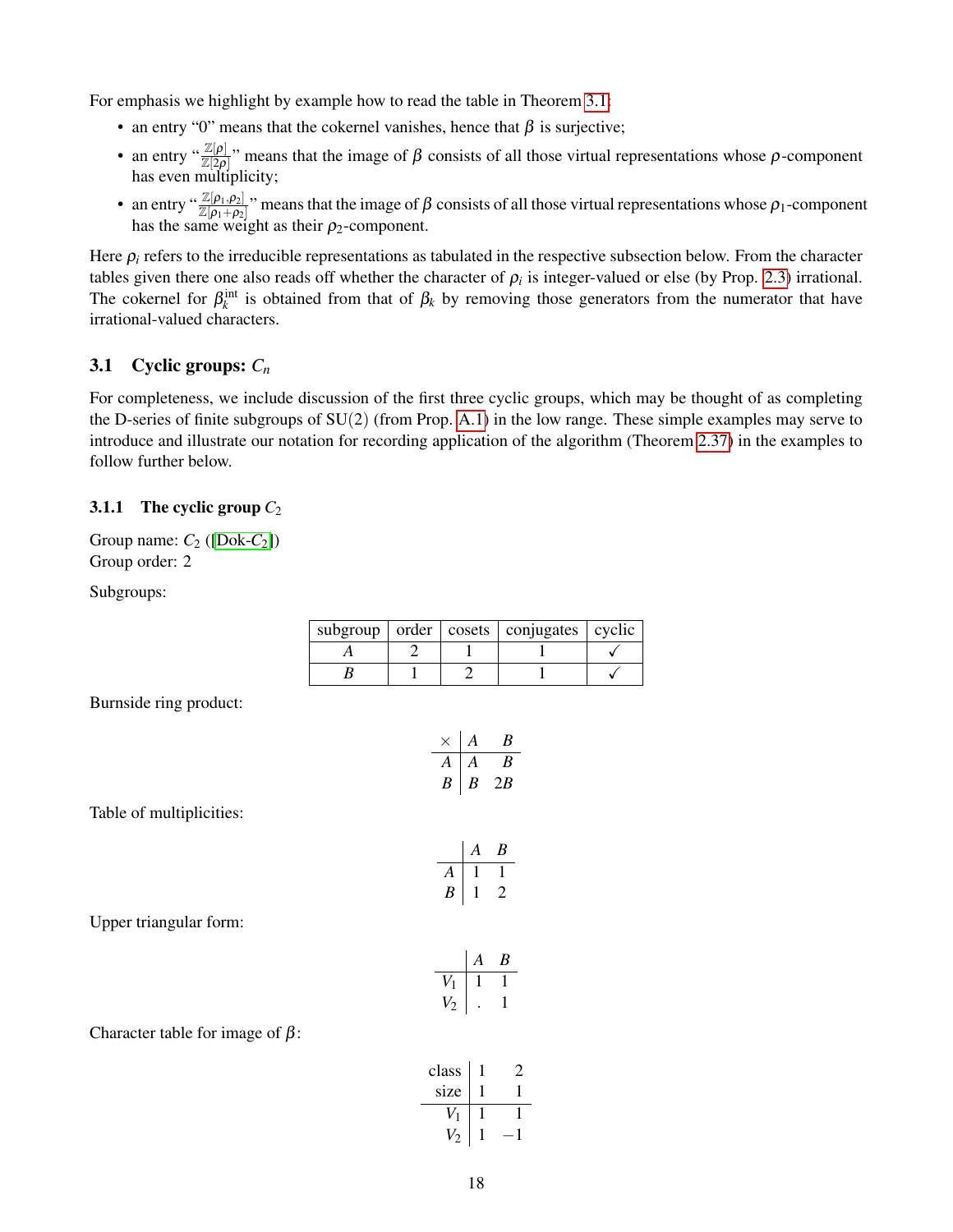#### Character table of irreps: over C:

|  |                    | conjugacy |       |
|--|--------------------|-----------|-------|
|  |                    |           | class |
|  |                    |           |       |
|  | $\boldsymbol{v}_1$ |           |       |
|  | υ2                 |           |       |

over R:



Hence the cokernel of  $\beta$  is:

$$
\begin{array}{c}\nV_1 = \rho_1 \\
V_2 = \rho_2\n\end{array}\n\Bigg| \ \text{coker}\left(A(C_2) \xrightarrow{\beta} R_k(C_2)\right) \simeq\n\begin{cases}\n0 & k = \mathbb{C} \\
0 & k = \mathbb{R} \\
0 & k = \mathbb{Q}\n\end{cases}
$$

#### <span id="page-18-0"></span>3.1.2 The cyclic group *C*<sup>3</sup>

Group name: *C*<sup>3</sup> ([\[Dok-](#page-45-19)*C*3]) Group order: 3

Subgroups:

|  | subgroup $\vert$ order $\vert$ cosets $\vert$ conjugates $\vert$ cyclic |  |
|--|-------------------------------------------------------------------------|--|
|  |                                                                         |  |
|  |                                                                         |  |

Burnside ring product:

$$
\begin{array}{c|cc}\n\times & A & B \\
\hline\nA & A & B \\
B & B & 3B\n\end{array}
$$

Table of multiplicities:

$$
\begin{array}{c|cc}\n & A & B \\
\hline\nA & 1 & 1 \\
B & 1 & 3\n\end{array}
$$

Upper triangular form:

$$
\begin{array}{c|cc}\n & A & B \\
\hline\nV_1 & 1 & 1 \\
V_2 & . & 2\n\end{array}
$$

Character table for image of  $\beta$ :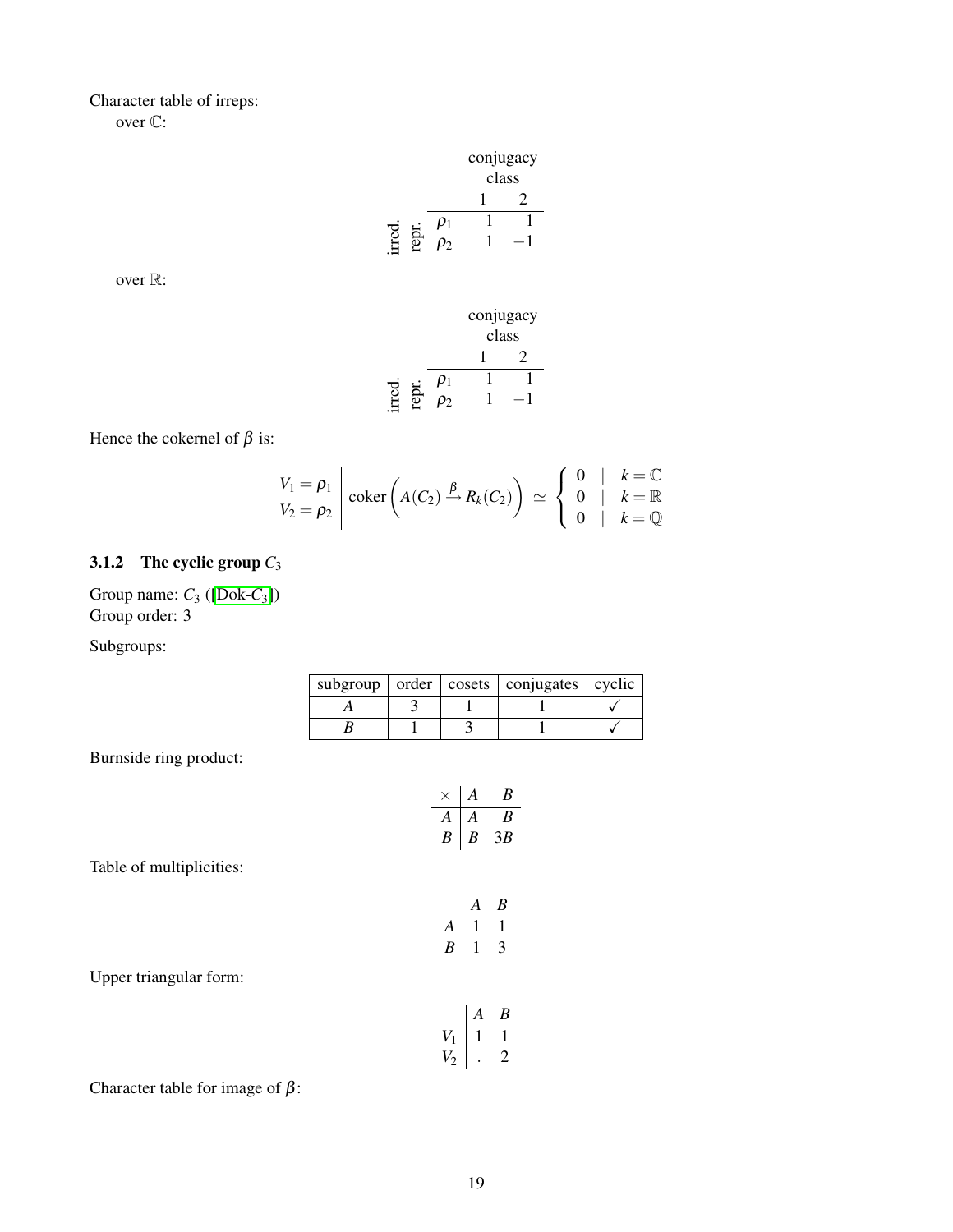| class |  |  |
|-------|--|--|
| size  |  |  |
|       |  |  |
|       |  |  |

Character table of irreps: over C:

|       |         | conjugacy class           |                          |  |  |  |
|-------|---------|---------------------------|--------------------------|--|--|--|
|       |         |                           |                          |  |  |  |
|       |         |                           |                          |  |  |  |
| repr. | $\mu_2$ | $e^{2\pi i \frac{1}{3}}$  | $e^{2\pi i \frac{2}{3}}$ |  |  |  |
| me    | P٩      | $e^{2\pi i \frac{-1}{3}}$ | $2\pi i \frac{2}{3}$     |  |  |  |

over R:

|  |                 | conjugacy class |  |  |  |
|--|-----------------|-----------------|--|--|--|
|  |                 |                 |  |  |  |
|  |                 |                 |  |  |  |
|  | $\rho_2+\rho_3$ |                 |  |  |  |

Hence the cokernel of  $\beta$  is:

$$
V_1 = \rho_1
$$
  
\n
$$
V_2 = \rho_2 + \rho_3
$$
 
$$
\begin{array}{ccc} \text{coker}\left(A(C_3) \xrightarrow{\beta} R_k(C_3)\right) & \simeq \left\{\begin{array}{ccc} \frac{\mathbb{Z}[\rho_2, \rho_3]}{\mathbb{Z}[\rho_2 + \rho_3]} & | & k = \mathbb{C} \\ 0 & | & k = \mathbb{R} \\ 0 & | & k = \mathbb{Q} \end{array}\right.\end{array}
$$

#### <span id="page-19-0"></span>3.1.3 The cyclic group *C*<sup>4</sup>

Group name: *C*<sup>4</sup> ([\[Dok-](#page-45-20)*C*4]) Group order: 4

Subgroups:

|  | subgroup $\vert$ order $\vert$ cosets $\vert$ conjugates $\vert$ cyclic |  |
|--|-------------------------------------------------------------------------|--|
|  |                                                                         |  |
|  |                                                                         |  |
|  |                                                                         |  |

Burnside ring product:

|             | A        | B    | t :  |
|-------------|----------|------|------|
| A           | $\bf{A}$ | B    | . .  |
| $B^{\perp}$ | B        | 2B   | - 2C |
| C           | C        | 2C - | 40.  |

Table of multiplicities:

|     | А | B             | ſ            |
|-----|---|---------------|--------------|
| A   |   |               |              |
| B   |   | $\mathbf{Z}$  | $\mathbf{Z}$ |
| . . |   | $\mathcal{L}$ | 4            |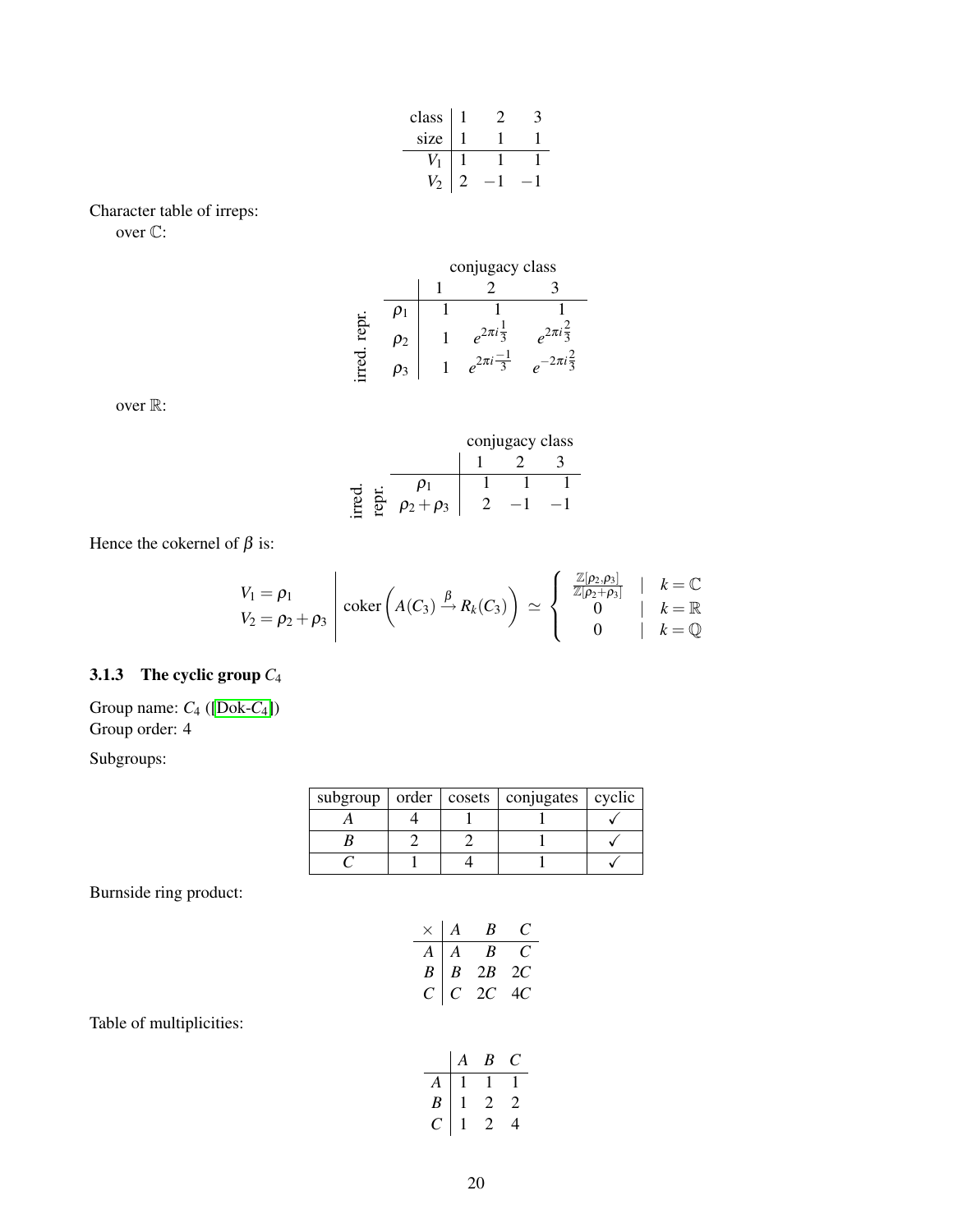Upper triangular form:

$$
\begin{array}{c|cc}\n & A & B & C \\
\hline\nV_1 & 1 & 1 & 1 \\
V_2 & 0 & 1 & 1 \\
V_3 & 0 & 0 & 2\n\end{array}
$$

Character table for image of  $\beta$ :

| class $ 1$ |  |  |
|------------|--|--|
| size       |  |  |
|            |  |  |
|            |  |  |
|            |  |  |

Character table of irreps:

over C:

|  | conjugacy class |  |  |  |  |
|--|-----------------|--|--|--|--|
|  |                 |  |  |  |  |
|  |                 |  |  |  |  |
|  |                 |  |  |  |  |
|  |                 |  |  |  |  |
|  |                 |  |  |  |  |

over R:

|  | conjugacy class |  |  |  |  |
|--|-----------------|--|--|--|--|
|  |                 |  |  |  |  |
|  |                 |  |  |  |  |
|  |                 |  |  |  |  |
|  |                 |  |  |  |  |

Hence the cokernel of  $\beta$  is:

$$
V_1 = \rho_1
$$
  
\n
$$
V_2 = \rho_3
$$
  
\n
$$
V_3 = \rho_2 + \rho_4
$$
  $\bigg| \ \coker \left( A(C_4) \xrightarrow{\beta} R_k(C_4) \right) \simeq \begin{cases} \frac{\mathbb{Z}[\rho_2, \rho_4]}{\mathbb{Z}[\rho_2 + \rho_4]} & | k = \mathbb{C} \\ 0 & | k = \mathbb{Q} \\ 0 & | k = \mathbb{Q} \end{cases}$ 

## <span id="page-20-0"></span>3.2 Binary dihedral groups:  $2D_{2n} \simeq \text{Dic}_n$

The binary dihedral groups have the following presentation (see e.g. [\[Dok-2](#page-45-21)*D*2*n*] [\[Li18\]](#page-44-19)):

$$
2D_{2n} := \langle r, s | r^{2n} = 1, s^2 = r^n, s^{-1}rs = r^{-1} \rangle.
$$

The order of  $2D_{2n}$  is  $4n$  and has  $n+3$  conjugacy classes:

$$
{1}, {s2},{r, r2n-1}, {r2, r2n-2},..., {rn-1, rn+1},{s, sr2,..., sr2n-2}, {sr, sr3,..., sr2n-1}.
$$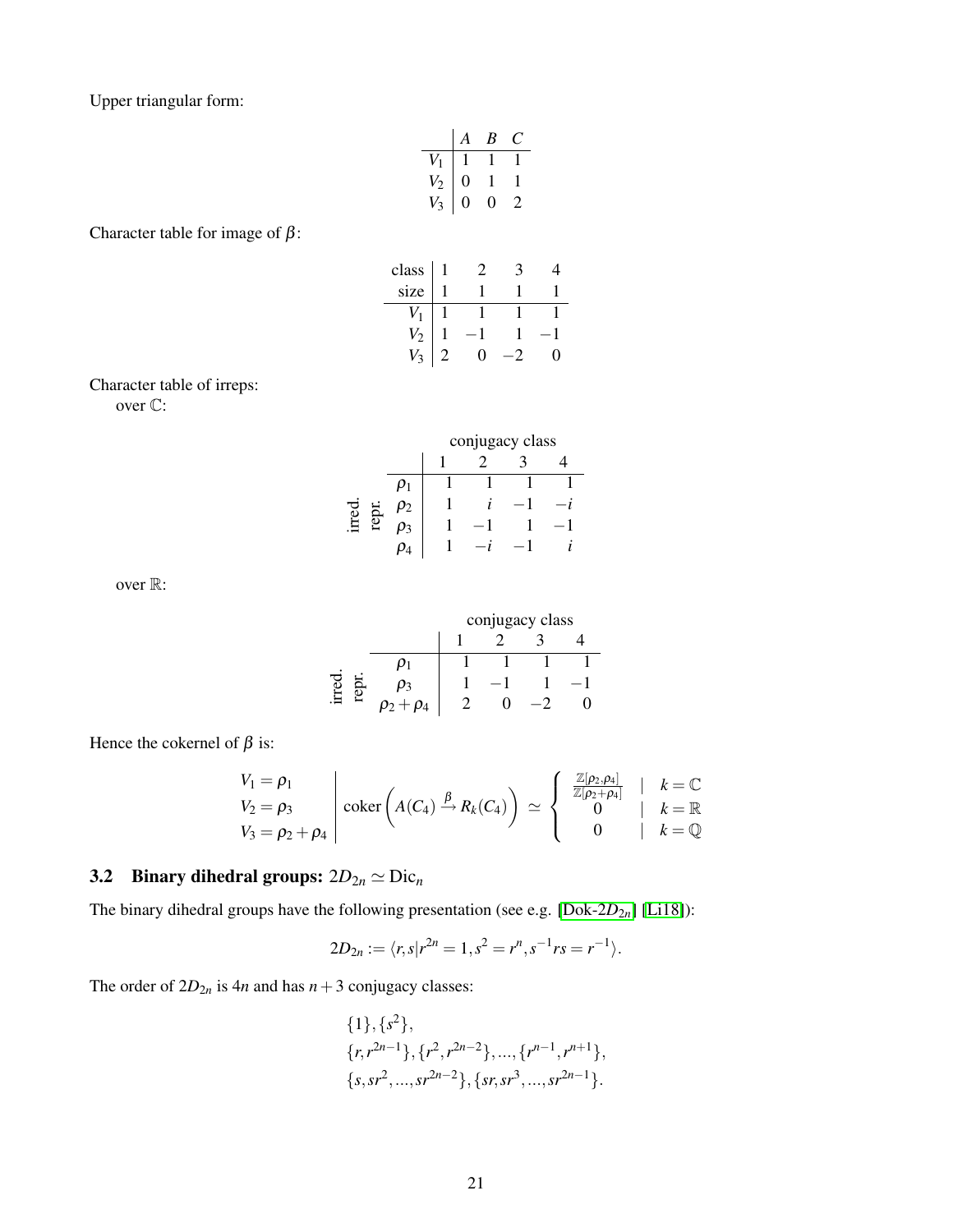The  $n+3$  complex irreducible characters are given by:

| $2D_{2n} = \text{Dic}_n   1$ $s^2$ $r$ $r^2$ |  |                                                            |            | $r^{n-1}$                                                                                                               |              | s sr          |
|----------------------------------------------|--|------------------------------------------------------------|------------|-------------------------------------------------------------------------------------------------------------------------|--------------|---------------|
|                                              |  | Triv. $1 \t 1 \t 1 \t 1 \t 1 \t \cdots$                    |            |                                                                                                                         | $1 \quad 1$  |               |
| 1A                                           |  | $\begin{array}{ccccccccc}\n & 1 & & 1 & & 1\n \end{array}$ | $\sim 100$ | 1                                                                                                                       | $-1$ $-1$    |               |
| 1В                                           |  |                                                            |            | $\begin{array}{ccccccccc}\n1 & (-1)^n & -1 & 1 & \cdots & (-1)^{n-1}\n\end{array}$                                      |              | $i^n \t -i^n$ |
| 1C                                           |  |                                                            |            | $\begin{array}{ccccccccc}\n1 & (-1)^n & -1 & 1 & \cdots & (-1)^{n-1}\n\end{array}$                                      | $-i^n$ $i^n$ |               |
| $\rho_1$                                     |  |                                                            |            | $\begin{vmatrix} 2 & -2 & \zeta + \zeta^{-1} & \zeta^2 + \zeta^{-2} & \cdots & \zeta^{n-1} + \zeta^{1-n} \end{vmatrix}$ | $0 \quad 0$  |               |
| $\rho_k$                                     |  |                                                            |            | $\zeta^{k}(2)(-1)^{k}2\zeta^{k}+\zeta^{-k}\zeta^{2k}+\zeta^{-2k} \zeta^{k(n-1)}+\zeta^{k(1-n)}=0$ 0                     |              |               |

with  $k = 2, ..., n - 1$  and  $\zeta = e^{2\pi i/2n}$ .

The representations Triv. and 1A are always real. For *n* even 1B and 1C are real. For *n* odd 1A and 1B are complex, and  $1A+1B$  is real irreducible. For *k* even  $\rho_k$  is real. For *k* odd  $\rho_k$  is quaternionic, and so  $2\rho_k$  is real.

#### <span id="page-21-0"></span>**3.2.1 Binary dihedral group:**  $2D_4 \simeq \text{Dic}_2 \simeq Q_8$

Group name:  $2D_4 \simeq Q_8$  ([\[Dok-2](#page-46-1)*D*<sub>4</sub>]) Group order:  $|2D_4| = 8$ 

Subgroups:

| subgroup $\vert$ order $\vert$ | cosets | conjugates   cyclic |  |
|--------------------------------|--------|---------------------|--|
|                                |        |                     |  |
|                                |        |                     |  |
|                                |        |                     |  |
|                                |        |                     |  |
| E                              |        |                     |  |
|                                |        |                     |  |

Burnside ring product:

|  | $\times$   A B C D E F                                                                                                                                                                                                                                                                                                                              |  |  |
|--|-----------------------------------------------------------------------------------------------------------------------------------------------------------------------------------------------------------------------------------------------------------------------------------------------------------------------------------------------------|--|--|
|  | $\begin{tabular}{ c c c c c c } \hline $A$ & $A$ & $B$ & $C$ & $D$ & $E$ & $F$ \\ \hline $B$ & $B$ & $2B$ & $E$ & $E$ & $2E$ & $2F$ \\ $C$ & $C$ & $E$ & $2C$ & $E$ & $2E$ & $2F$ \\ $D$ & $D$ & $E$ & $E$ & $2D$ & $2E$ & $2F$ \\ $E$ & $E$ & $2E$ & $2E$ & $2E$ & $4E$ & $4F$ \\ $F$ & $F$ & $2F$ & $2F$ & $2F$ & $4F$ & $8F$ \\ \hline \end{tab$ |  |  |
|  |                                                                                                                                                                                                                                                                                                                                                     |  |  |
|  |                                                                                                                                                                                                                                                                                                                                                     |  |  |
|  |                                                                                                                                                                                                                                                                                                                                                     |  |  |
|  |                                                                                                                                                                                                                                                                                                                                                     |  |  |
|  |                                                                                                                                                                                                                                                                                                                                                     |  |  |

Table of multiplicities:

|  |  | $\begin{array}{ccccccccc} & A & B & C & D & E & F \end{array}$                                     |  |
|--|--|----------------------------------------------------------------------------------------------------|--|
|  |  |                                                                                                    |  |
|  |  |                                                                                                    |  |
|  |  | A<br>1 1 1 1 1 1 1<br>B<br>1 2 1 1 2 2<br>C<br>1 1 2 2 2 2<br>E<br>1 2 2 2 4 4<br>F<br>1 2 2 2 4 8 |  |
|  |  |                                                                                                    |  |
|  |  |                                                                                                    |  |
|  |  |                                                                                                    |  |

Upper triangular form: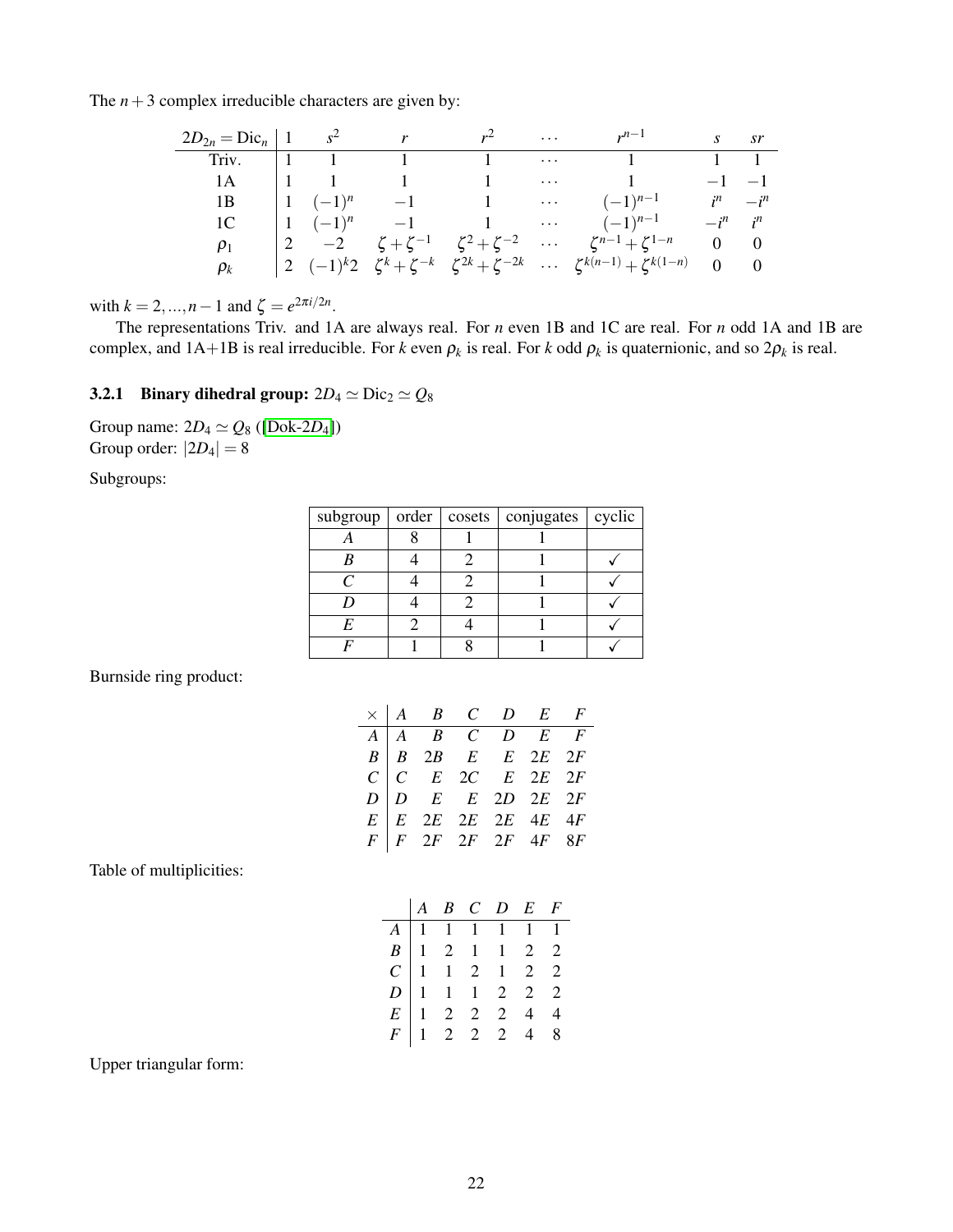|  |  | $\begin{array}{ccccccccc} A & B & C & D & E & F \end{array}$                                                                                                                                                                                           |  |
|--|--|--------------------------------------------------------------------------------------------------------------------------------------------------------------------------------------------------------------------------------------------------------|--|
|  |  |                                                                                                                                                                                                                                                        |  |
|  |  |                                                                                                                                                                                                                                                        |  |
|  |  |                                                                                                                                                                                                                                                        |  |
|  |  |                                                                                                                                                                                                                                                        |  |
|  |  | $\begin{tabular}{ c c c c c } \hline $V_1$ & $1$ & $1$ & $1$ & $1$ & $1$ \\ \hline $V_2$ & . & $1$ & . & . & $1$ & $1$ \\ $V_3$ & . & . & 1 & . & 1 & $1$ \\ $V_4$ & . & . & . & 1 & 1 & $1$ \\ $V_5$ & . & . & . & . & . & 4 \\ \hline \end{tabular}$ |  |

Character table for image of  $\beta$ :

| class $ 1$     | $\overline{2}$                                                      | 4A | -4B                 |                |
|----------------|---------------------------------------------------------------------|----|---------------------|----------------|
| size $ 1$      |                                                                     |    | $1 \quad 2 \quad 2$ | $\mathfrak{D}$ |
| $V_1$   1      | $\begin{array}{cccc} 1 & 1 & 1 & 1 \\ 1 & -1 & 1 & -1 \end{array}$  |    |                     |                |
| $V_2 \mid 1$   |                                                                     |    |                     |                |
|                | $V_3$   1   1   -1   -1   1                                         |    |                     |                |
|                | $\begin{array}{cccc} 1 & 1 & -1 & -1 \\ -4 & 0 & 0 & 0 \end{array}$ |    |                     |                |
| $V_{\epsilon}$ |                                                                     |    |                     | 0              |

# Character table of irreps [\[Dok-2](#page-46-1)*D*4, [Mon-](#page-46-2)*Q*8]

over C:

|       |  | conjugacy class |   |  |   |  |  |  |  |  |
|-------|--|-----------------|---|--|---|--|--|--|--|--|
|       |  | B<br>Ω          |   |  |   |  |  |  |  |  |
|       |  |                 |   |  |   |  |  |  |  |  |
|       |  |                 | 1 |  |   |  |  |  |  |  |
| repr. |  |                 |   |  |   |  |  |  |  |  |
|       |  |                 |   |  |   |  |  |  |  |  |
|       |  |                 |   |  | 0 |  |  |  |  |  |

over  $\mathbb{R}$ :

|       |    | conjugacy class |              |  |  |   |  |  |  |  |  |
|-------|----|-----------------|--------------|--|--|---|--|--|--|--|--|
|       |    |                 | C<br>4B<br>А |  |  |   |  |  |  |  |  |
|       |    |                 |              |  |  |   |  |  |  |  |  |
|       |    |                 |              |  |  |   |  |  |  |  |  |
| repr. |    |                 |              |  |  | ı |  |  |  |  |  |
| ್ದ    | 04 |                 |              |  |  |   |  |  |  |  |  |
| Ĕ     |    |                 |              |  |  |   |  |  |  |  |  |

Hence the cokernel of  $\beta$  is:

$$
V_1 = \rho_1
$$
  
\n
$$
V_2 = \rho_2
$$
  
\n
$$
V_3 = \rho_4
$$
  
\n
$$
V_4 = \rho_3
$$
  
\n
$$
V_5 = 2\rho_5
$$
\n
$$
\begin{array}{ccc}\n\text{coker}\left(A(2D_4) \xrightarrow{\beta} R_k(2D_4)\right) & \simeq \begin{cases}\n\frac{\mathbb{Z}[\rho_5]}{\mathbb{Z}[2\rho_5]} & | & k = \mathbb{C} \\
0 & | & k = \mathbb{R} \\
0 & | & k = \mathbb{Q}\n\end{cases}\n\end{array}
$$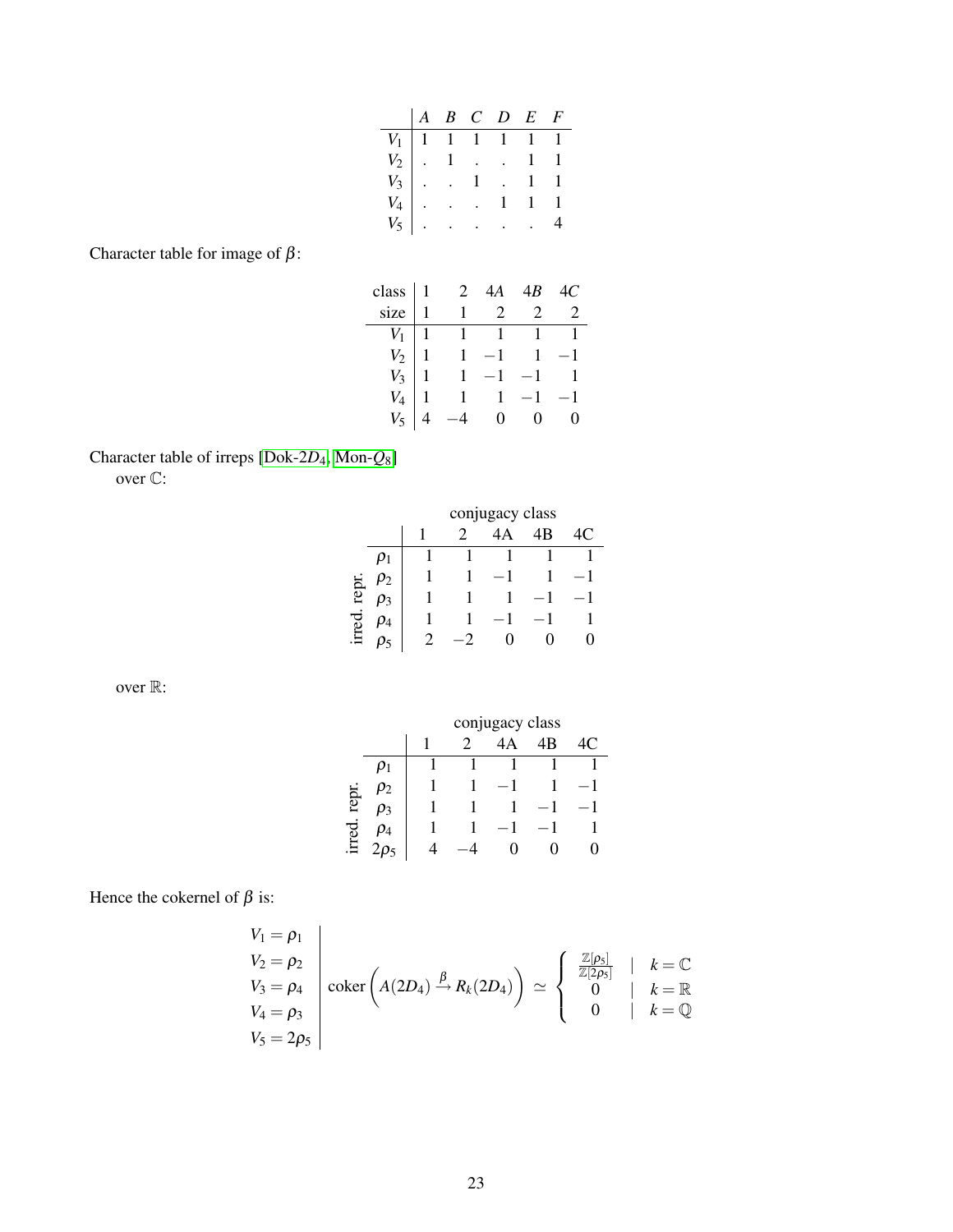#### <span id="page-23-0"></span>3.2.2 Binary dihedral group:  $2D_6 \simeq \text{Dic}_3$

Group name: 2*D*<sup>6</sup> ([\[Dok-2](#page-46-3)*D*6]) Group order:  $|2D_6| = 12$ 

Subgroups:

| subgroup $\vert$ order $\vert$ |    | cosets   conjugates   cyclic |  |
|--------------------------------|----|------------------------------|--|
|                                | 12 |                              |  |
|                                |    |                              |  |
|                                |    |                              |  |
|                                |    |                              |  |
|                                |    |                              |  |
|                                |    |                              |  |

Burnside ring product:

|  | $\times$   A B C D E F                                                                                                                                                                                                                                                                                                                       |  |  |
|--|----------------------------------------------------------------------------------------------------------------------------------------------------------------------------------------------------------------------------------------------------------------------------------------------------------------------------------------------|--|--|
|  |                                                                                                                                                                                                                                                                                                                                              |  |  |
|  |                                                                                                                                                                                                                                                                                                                                              |  |  |
|  |                                                                                                                                                                                                                                                                                                                                              |  |  |
|  |                                                                                                                                                                                                                                                                                                                                              |  |  |
|  |                                                                                                                                                                                                                                                                                                                                              |  |  |
|  | $\begin{tabular}{ c c c c c c c } \hline $A$ & $A$ & $B$ & $C$ & $D$ & $E$ & $F$ \\ \hline $B$ & $B$ & $2B$ & $E$ & $2D$ & $2E$ & $2F$ \\ $C$ & $C$ & $E$ & $C+E$ & $F$ & $3E$ & $3F$ \\ $D$ & $D$ & $2D$ & $F$ & $4D$ & $2F$ & $4F$ \\ $E$ & $E$ & $2E$ & $3E$ & $2F$ & $6E$ & $6F$ \\ $F$ & $F$ & $2F$ & $3F$ & $4F$ & $6F$ & $12F$ \\ \h$ |  |  |

Table of multiplicities:

|  |  | $\begin{array}{ccccccccc} & A & B & C & D & E & F \end{array}$ |                                                                                                     |
|--|--|----------------------------------------------------------------|-----------------------------------------------------------------------------------------------------|
|  |  |                                                                |                                                                                                     |
|  |  |                                                                |                                                                                                     |
|  |  |                                                                |                                                                                                     |
|  |  |                                                                |                                                                                                     |
|  |  |                                                                |                                                                                                     |
|  |  |                                                                | A<br>1 1 1 1 1 1 1<br>B<br>1 2 1 2 2 2<br>C<br>1 2 1 4 2 4<br>E<br>1 2 3 2 6 6<br>F<br>1 2 3 4 6 12 |

Upper triangular form:

|  |  | $A \ B \ C \ D \ E \ F$                                                                            |  |
|--|--|----------------------------------------------------------------------------------------------------|--|
|  |  | $V_1$   1   1   1   1   1                                                                          |  |
|  |  | $\begin{bmatrix} V_1 \\ V_3 \\ V_4 \end{bmatrix}$ . 1 . 1 1 1<br>$V_1$<br>$V_2$ . 1 . 2 2<br>$V_3$ |  |
|  |  |                                                                                                    |  |
|  |  |                                                                                                    |  |
|  |  | $V_5$                                                                                              |  |

Character table for image of  $\beta$ :

|  | class $\begin{vmatrix} 1 & 2 & 3 & 4A & 4B \\ 1 & 1 & 2 & 3 & 3 \end{vmatrix}$                                                                                                                       |  |  |
|--|------------------------------------------------------------------------------------------------------------------------------------------------------------------------------------------------------|--|--|
|  | $\begin{array}{c cccccc} V_1 & 1 & 1 & 1 & 1 & 1 \\ V_2 & 1 & 1 & 1 & -1 & -1 & 1 \\ V_3 & 2 & 2 & -1 & 0 & 0 & -1 \\ V_4 & 2 & -2 & 2 & 0 & 0 & -2 \\ V_5 & 4 & -4 & -2 & 0 & 0 & 2 \\ \end{array}$ |  |  |
|  |                                                                                                                                                                                                      |  |  |
|  |                                                                                                                                                                                                      |  |  |
|  |                                                                                                                                                                                                      |  |  |
|  |                                                                                                                                                                                                      |  |  |

Character table of irreps [\[Dok-2](#page-46-3)D<sub>6</sub>]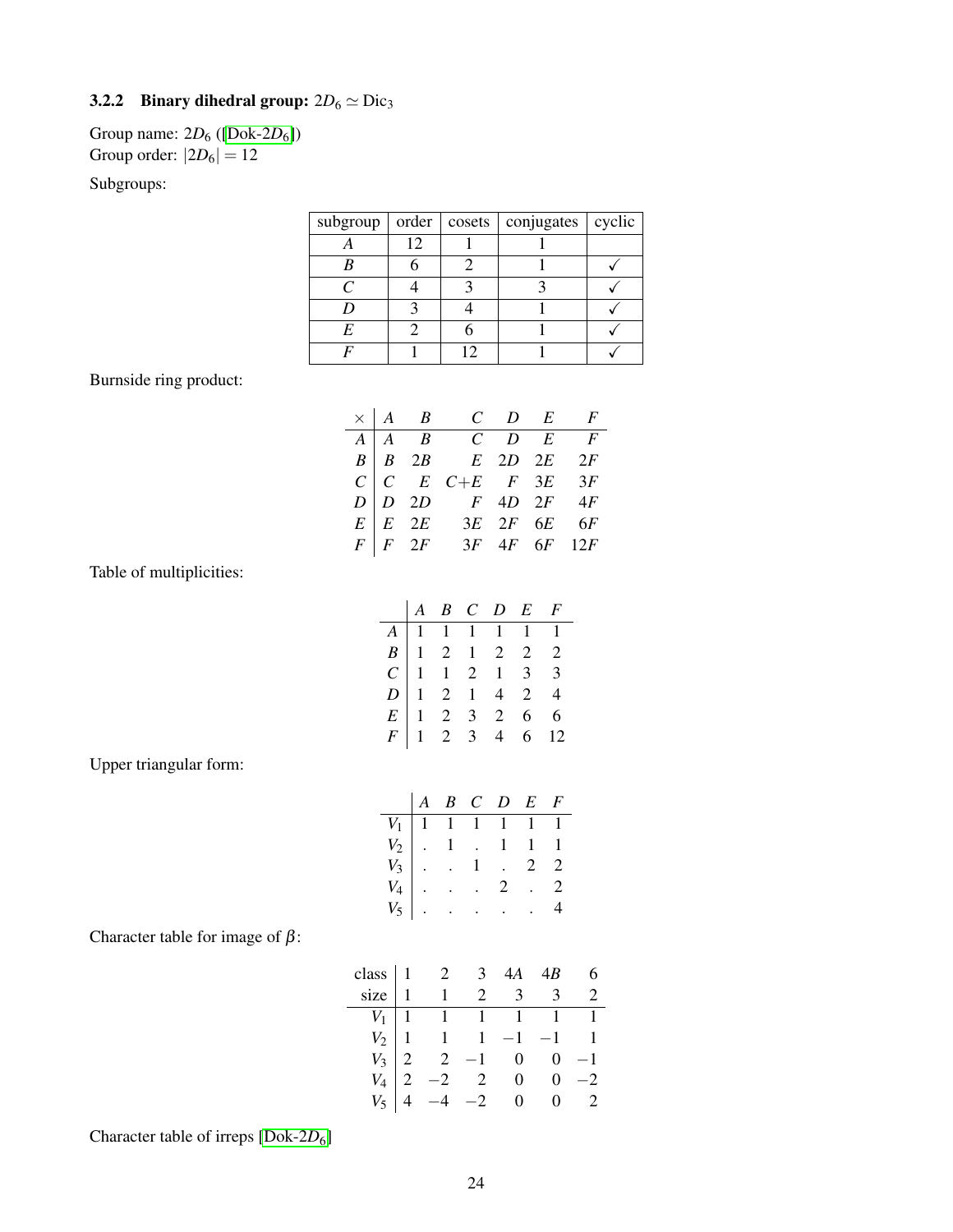| conjugacy class |  |
|-----------------|--|

|                         | $\overline{2}$ | $\overline{\mathbf{3}}$ | 4A                                                                                                          | 4 B |             |
|-------------------------|----------------|-------------------------|-------------------------------------------------------------------------------------------------------------|-----|-------------|
|                         |                |                         | $\begin{array}{ccccccccc} 1 & & 1 & & 1 & & 1 & & 1 & & 1 \\ 1 & & 1 & & 1 & & -1 & & -1 & & 1 \end{array}$ |     |             |
| $\approx \rho_2$        |                |                         |                                                                                                             |     |             |
| $\overline{2}$ $\rho_3$ |                |                         | $1 -1 1 i -i -1$                                                                                            |     |             |
| $\vec{B}$ $\rho_4$      |                |                         | $1 -1$ $1 -i$ $i$ $-1$                                                                                      |     |             |
| $\bar{H}$ $\rho_5$      | 2 2 $-1$       |                         | 0                                                                                                           |     | $0 -1$      |
| $\rho_6$                | 2 $-2$ $-1$    |                         | $\Omega$                                                                                                    |     | $0 \quad 1$ |

over R:

|       |          |   | conjugacy class |    |    |  |
|-------|----------|---|-----------------|----|----|--|
|       |          |   |                 | 4A | 4B |  |
|       |          |   |                 |    |    |  |
|       | 02       |   |                 |    |    |  |
| repr  | 04<br>Ρ3 | 2 | 2               | 0  |    |  |
|       |          |   |                 | 0  |    |  |
| irred |          |   |                 |    |    |  |

Hence the cokernel of  $\beta$  is

$$
V_1 = \rho_1
$$
  
\n
$$
V_2 = \rho_2
$$
  
\n
$$
V_3 = \rho_5
$$
  
\n
$$
V_4 = \rho_3 + \rho_4
$$
  
\n
$$
V_5 = 2\rho_6
$$
\n
$$
V_6 = \rho_5
$$
\n
$$
V_7 = \rho_6
$$
\n
$$
V_8 = \rho_7
$$
\n
$$
V_9 = \rho_8
$$
\n
$$
V_1 = \rho_8
$$
\n
$$
V_2 = \rho_9
$$
\n
$$
V_3 = \rho_9
$$
\n
$$
V_4 = \rho_9
$$
\n
$$
V_5 = \rho_8
$$

<span id="page-24-0"></span>3.2.3 Binary dihedral group:  $2D_8 \simeq \text{Dic}_4 \simeq Q_{16}$ 

Group name: 2*D*<sup>8</sup> ([\[Dok-2](#page-46-4)*D*8]) Group order:  $|2D_8| = 16$ 

Subgroups:

| subgroup | order | cosets | conjugates            | cyclic |
|----------|-------|--------|-----------------------|--------|
| А        | 16    |        |                       |        |
| B        |       | 2      |                       |        |
| C        |       | 2      |                       |        |
| D        |       | 2      |                       |        |
| E        |       |        | $\mathcal{D}_{\cdot}$ |        |
| F        |       |        |                       |        |
| G        |       |        | 2                     |        |
| Н        | 2     |        |                       |        |
|          |       | 16     |                       |        |

Table of multiplicities: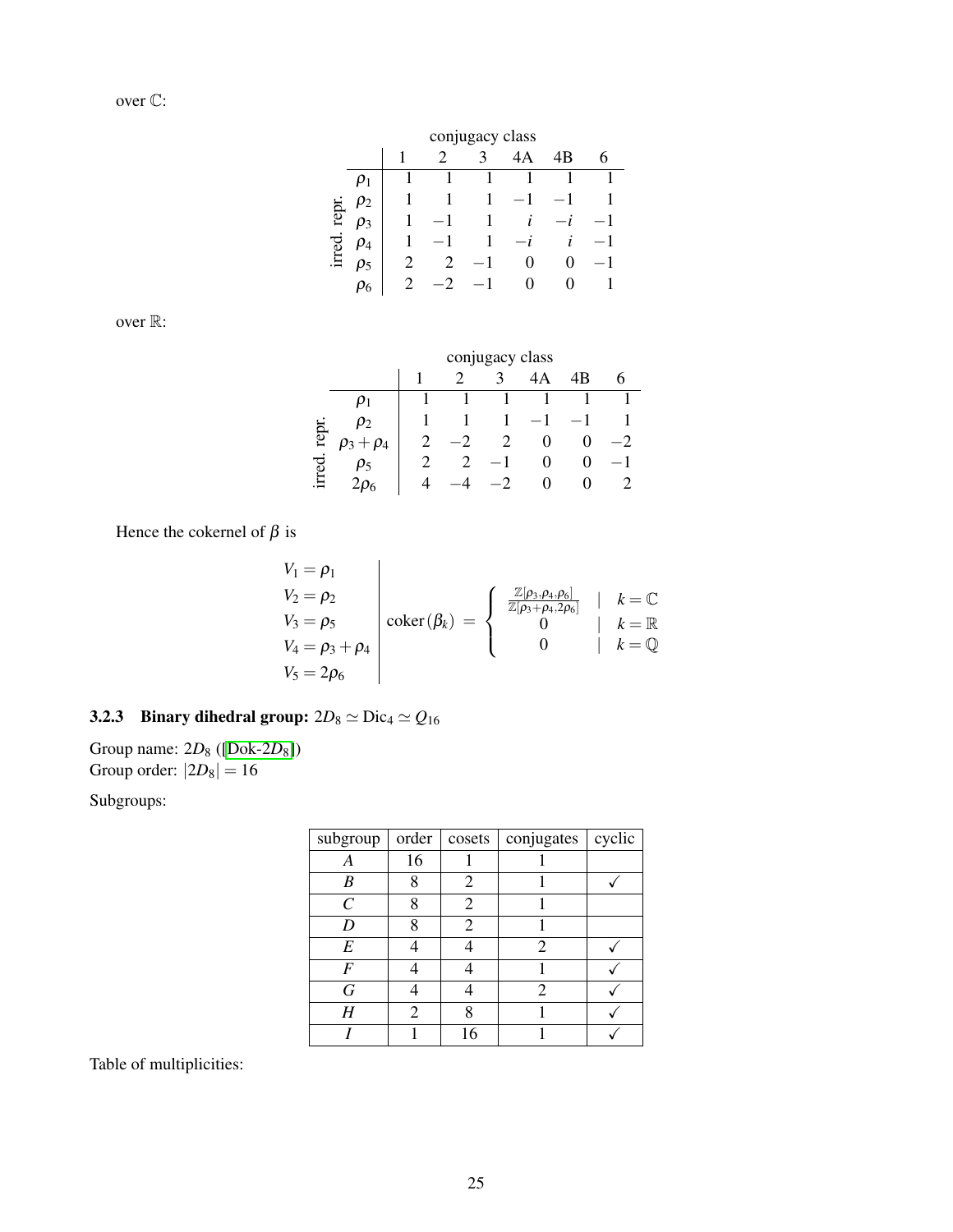|  |  |                                                             |  | $A \begin{bmatrix} 1 & 1 & 1 & 1 & 1 & 1 & 1 & 1 & 1 & 1 \end{bmatrix}$ |  |
|--|--|-------------------------------------------------------------|--|-------------------------------------------------------------------------|--|
|  |  |                                                             |  | $B$   1 2 1 1 1 2 1 2 2                                                 |  |
|  |  |                                                             |  | $C$ 1 1 2 1 2 2 1 2 2                                                   |  |
|  |  |                                                             |  | $D$ 1 1 1 2 1 2 2 2 2                                                   |  |
|  |  |                                                             |  | $E$ 1 1 2 1 3 2 2 4 4                                                   |  |
|  |  |                                                             |  | $F$   1 2 2 2 2 4 2 4 4                                                 |  |
|  |  | $G \begin{bmatrix} 1 & 1 & 1 & 2 & 2 & 2 & 3 \end{bmatrix}$ |  | $4\quad 4$                                                              |  |
|  |  | $H \begin{bmatrix} 1 & 2 & 2 & 2 & 4 & 4 \end{bmatrix}$     |  | $4 \quad 8 \quad 8$                                                     |  |
|  |  |                                                             |  | $1 \t2 \t2 \t2 \t4 \t4 \t4 \t8 \t16$                                    |  |
|  |  |                                                             |  |                                                                         |  |

Upper triangular form:

|  |  |  |  | $\begin{array}{ccccccccc} & A & B & C & D & E & F & G & H & I \end{array}$                                                                                                                                       |  |
|--|--|--|--|------------------------------------------------------------------------------------------------------------------------------------------------------------------------------------------------------------------|--|
|  |  |  |  | $V_1$ 1 1 1 1 1 1 1 1 1 1                                                                                                                                                                                        |  |
|  |  |  |  |                                                                                                                                                                                                                  |  |
|  |  |  |  |                                                                                                                                                                                                                  |  |
|  |  |  |  |                                                                                                                                                                                                                  |  |
|  |  |  |  | $\begin{array}{c cccccc}\nV_2 & . & 1 & . & . & . & 1 & . & 1 & 1 \\ V_3 & . & . & 1 & . & 1 & 1 & . & 1 & 1 \\ V_4 & . & . & . & 1 & . & 1 & 1 & 1 & 1 \\ V_5 & . & . & . & . & 1 & . & 1 & 2 & 2\n\end{array}$ |  |
|  |  |  |  | $V_6$ 8                                                                                                                                                                                                          |  |

Character table for image of  $\beta$ :

| $class \mid 1$ |                                                                                                                                                     | 2 $4A$ $4B$ $4C$ $8A$ $8B$ |  |  |
|----------------|-----------------------------------------------------------------------------------------------------------------------------------------------------|----------------------------|--|--|
| size           | $1 \t2 \t4 \t4 \t2 \t2$                                                                                                                             |                            |  |  |
|                | $\begin{array}{c cccccc} V_1 & 1 & 1 & 1 & 1 & 1 & 1 & 1 \\ V_2 & 1 & 1 & 1 & -1 & 1 & -1 & -1 \\ V_3 & 1 & 1 & 1 & -1 & -1 & 1 & 1 \\ \end{array}$ |                            |  |  |
|                |                                                                                                                                                     |                            |  |  |
|                |                                                                                                                                                     |                            |  |  |
|                | $V_4$   1   1   1   -1   -1   -1                                                                                                                    |                            |  |  |
| $V_5$          |                                                                                                                                                     | $2$ $-2$ 0 0 0 0           |  |  |
| $V_6$          |                                                                                                                                                     | $-8$ 0 0 0 0 0             |  |  |

Character table of irreps [\[Dok-2](#page-46-4)*D*8]:

over C

|       |          |   | conjugacy class |        |          |    |    |    |  |  |  |  |
|-------|----------|---|-----------------|--------|----------|----|----|----|--|--|--|--|
|       |          |   | 2               | A<br>4 | 4B       | 4C | 8A | 8Β |  |  |  |  |
|       |          |   |                 |        |          |    |    |    |  |  |  |  |
|       | $\rho_2$ |   |                 |        |          |    |    |    |  |  |  |  |
|       | $\rho_3$ |   |                 |        |          |    |    |    |  |  |  |  |
| repr. | $\rho_4$ |   |                 |        |          |    |    |    |  |  |  |  |
| irred | ρ5       |   | 2               | $-2$   | $_{0}$   | 0  |    |    |  |  |  |  |
|       | Ρ6       | 2 | 2               | 0      | $\theta$ | 0  | 2  |    |  |  |  |  |
|       |          |   |                 | 0      | 0        | 0  |    |    |  |  |  |  |

over  $\mathbb R$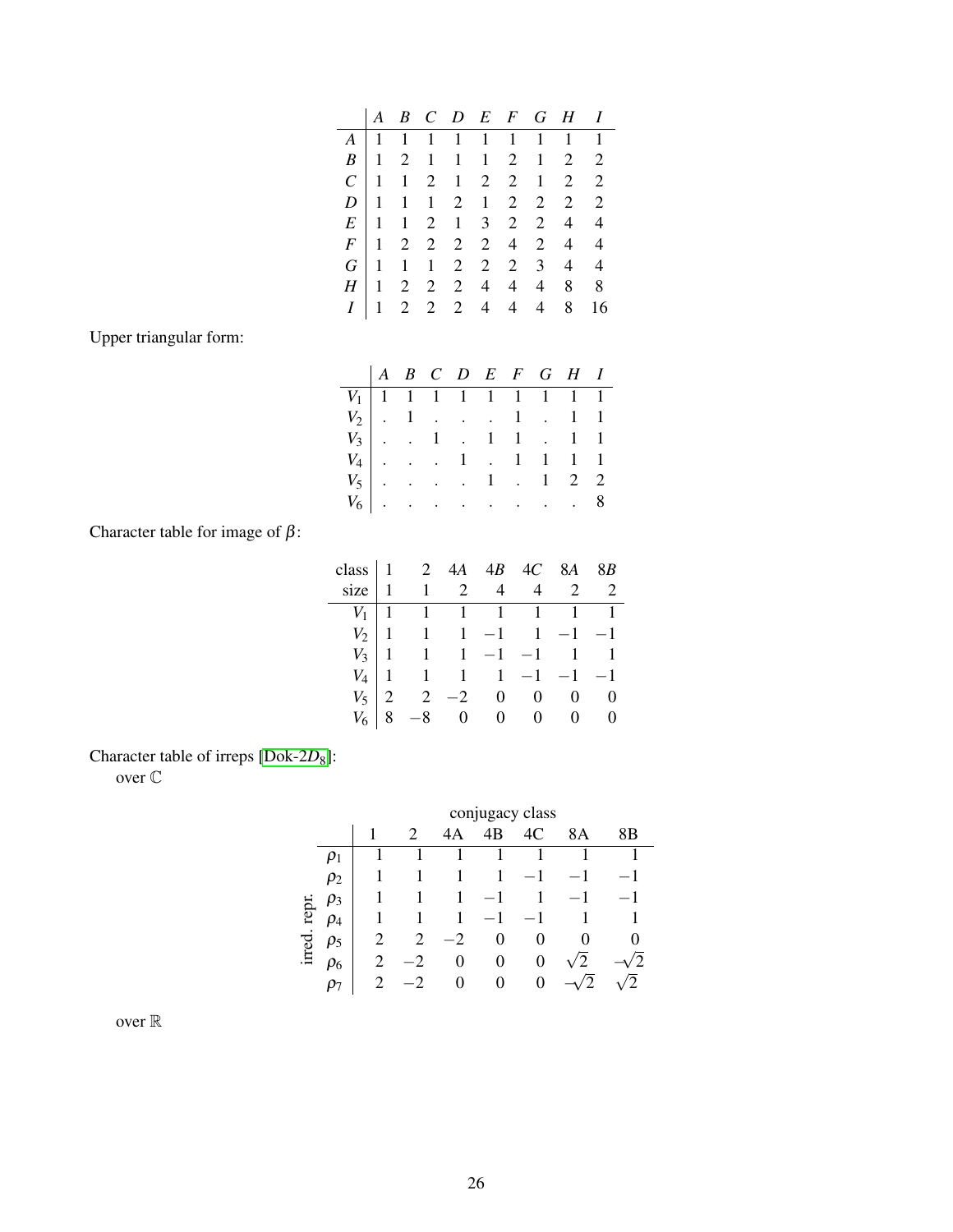|       |           |   |   |    |    | conjugacy class |    |                |
|-------|-----------|---|---|----|----|-----------------|----|----------------|
|       |           |   | 2 | 4Α | 4B | 4C              | 8A | 8Β             |
|       | $\rho_1$  |   |   | 1  |    |                 |    |                |
|       | $\rho_2$  |   |   |    | 1  |                 |    | - 1            |
|       | $\rho_3$  |   |   | 1  | 1  |                 |    | - 1 -          |
| repr. | $\rho_4$  |   |   | 1  | 1  |                 |    |                |
| irred | $\rho_5$  |   | 2 | 2  | 0  | $\theta$        |    | 0              |
|       | $2\rho_6$ | 4 |   | 0  | 0  | 0               | 2  |                |
|       | 207       | Δ |   | 0  | 0  | 0               |    | $\overline{c}$ |

Hence the cokernel of  $\beta$  is:

$$
V_1 = \rho_1
$$
  
\n
$$
V_2 = \rho_3
$$
  
\n
$$
V_3 = \rho_4
$$
  
\n
$$
V_4 = \rho_2
$$
  
\n
$$
V_5 = \rho_5
$$
  
\n
$$
V_6 = 2\rho_6 + 2\rho_7
$$
\n
$$
\begin{array}{ccc}\n\text{coker}\left(A(2D_8) \stackrel{\beta}{\rightarrow} R_k(2D_8)\right) & \simeq \\
\begin{array}{ccc}\n\frac{\mathbb{Z}[\rho_6, \rho_7]}{\mathbb{Z}[2\rho_6 + 2\rho_7]} & k = \mathbb{R} \\
\frac{\mathbb{Z}[\rho_6, 2\rho_7]}{\mathbb{Z}[2\rho_6 + 2\rho_7]} & k = \mathbb{R} \\
0 & k = \mathbb{Q}\n\end{array}
$$

### <span id="page-26-0"></span>3.2.4 Binary dihedral group:  $2D_{10} \simeq \text{Dic}_5$

Group name: 2*D*<sup>10</sup> ([\[Dok-2](#page-46-5)*D*10]) Group order:  $|2D_{10}| = 20$ 

Subgroups:

| subgroup           | order | cosets | conjugates   cyclic |  |
|--------------------|-------|--------|---------------------|--|
|                    | 20    |        |                     |  |
|                    | 10    |        |                     |  |
| $\curvearrowright$ |       |        |                     |  |
|                    |       |        |                     |  |
| E                  |       | 10     |                     |  |
|                    |       | 20     |                     |  |

Table of multiplicities:

|  |  | $\begin{array}{ccccccccc} & A & B & C & D & E & F \end{array}$                                                             |  |
|--|--|----------------------------------------------------------------------------------------------------------------------------|--|
|  |  |                                                                                                                            |  |
|  |  |                                                                                                                            |  |
|  |  |                                                                                                                            |  |
|  |  |                                                                                                                            |  |
|  |  |                                                                                                                            |  |
|  |  | A<br>1 1 1 1 1 1 1<br>B<br>1 2 2 1 2 2<br>C<br>1 2 4 1 2 4<br>D<br>1 1 1 3 5 5<br>E<br>1 2 2 5 10 10<br>F<br>1 2 4 5 10 20 |  |

Upper triangular form:

|  |  | $B$ $C$ $D$ $E$ $F$                                                                                                                                            |  |
|--|--|----------------------------------------------------------------------------------------------------------------------------------------------------------------|--|
|  |  | $\begin{array}{c cccccc} V_1 & 1 & 1 & 1 & 1 & 1 & 1 \\ V_2 & . & 1 & 1 & . & 1 & 1 \\ V_3 & . & . & 2 & . & . & 2 \\ V_4 & . & . & . & 2 & 4 & 4 \end{array}$ |  |
|  |  |                                                                                                                                                                |  |
|  |  |                                                                                                                                                                |  |
|  |  |                                                                                                                                                                |  |
|  |  | $V_5$                                                                                                                                                          |  |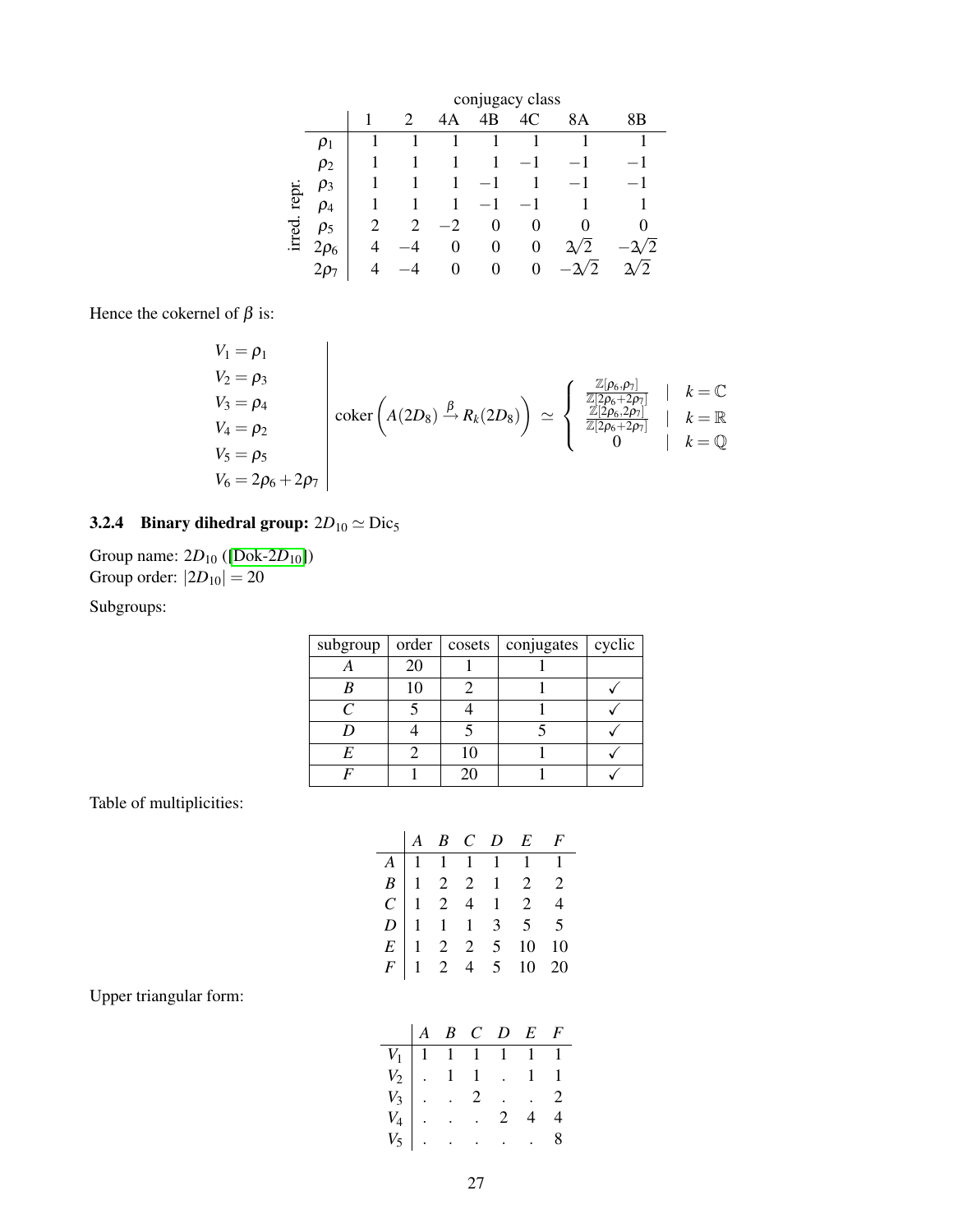Character table for image of  $\beta$ :

| class $\begin{vmatrix} 1 & 2 & 4A & 4B & 5 & 5 & 10 & 10 \\ 1 & 1 & 5 & 5 & 2 & 2 & 2 & 2 \end{vmatrix}$ |  |  |  |                                                                                                                                                                                                                                                    |  |
|----------------------------------------------------------------------------------------------------------|--|--|--|----------------------------------------------------------------------------------------------------------------------------------------------------------------------------------------------------------------------------------------------------|--|
|                                                                                                          |  |  |  |                                                                                                                                                                                                                                                    |  |
|                                                                                                          |  |  |  |                                                                                                                                                                                                                                                    |  |
|                                                                                                          |  |  |  |                                                                                                                                                                                                                                                    |  |
|                                                                                                          |  |  |  |                                                                                                                                                                                                                                                    |  |
|                                                                                                          |  |  |  | $\begin{array}{c cccccccc} V_1 & 1 & 1 & 1 & 1 & 1 & 1 & 1 \\ V_2 & 1 & 1 & -1 & -1 & 1 & 1 & 1 & 1 \\ V_3 & 2 & -2 & 0 & 0 & 2 & 2 & -2 & -2 \\ V_4 & 4 & 4 & 0 & 0 & -1 & -1 & -1 & -1 \\ V_5 & 8 & -8 & 0 & 0 & -2 & -2 & 2 & 2 \\ \end{array}$ |  |

#### Character table of irreps [\[Dok-2](#page-46-5)*D*<sub>10</sub>]

over C

| class $\vert$ 1 |           | 2 $4A$ $4B$ | 5A                                | 5B                                                      | 10A                                                                                                                                              |                         |
|-----------------|-----------|-------------|-----------------------------------|---------------------------------------------------------|--------------------------------------------------------------------------------------------------------------------------------------------------|-------------------------|
|                 |           |             | $\rho_1$   1   1   1   1   1      |                                                         | $\sim$ 1.                                                                                                                                        | $\sim$ 1                |
|                 |           |             | $\rho_2$   1   1   -1   1   1   1 |                                                         | $\sim 1$                                                                                                                                         | $\overline{1}$          |
| $\rho_3$        |           |             |                                   | $\begin{vmatrix} 1 & -1 & -i & i & 1 & 1 \end{vmatrix}$ | $-1$                                                                                                                                             | $-1$                    |
|                 |           |             |                                   |                                                         | $\rho_4$   1 -1 i -i 1 1 -1                                                                                                                      | $-1$                    |
| $\rho_5$        |           |             |                                   |                                                         | $\begin{array}{ccccccccc} 2 & 2 & 0 & 0 & \zeta_5^2 + \zeta_5^3 & \zeta_5 + \zeta_5^4 & \zeta_5^2 + \zeta_5^3 & \zeta_5 + \zeta_5^4 \end{array}$ |                         |
| $\rho_6$        |           |             |                                   |                                                         | $\begin{vmatrix} 2 & 2 & 0 & 0 & \zeta_5 + \zeta_5^4 & \zeta_5^2 + \zeta_5^3 & \zeta_5 + \zeta_5^4 \end{vmatrix}$                                | $\zeta_5^2 + \zeta_5^3$ |
| $\rho_7$        | $ 2 -2 0$ |             |                                   |                                                         | 0 $\zeta_5^2 + \zeta_5^3$ $\zeta_5 + \zeta_5^4$ $-\zeta_5^2 - \zeta_5^3$ $-\zeta_5 - \zeta_5^4$                                                  |                         |
| $\rho_8$        |           |             |                                   |                                                         | $\begin{vmatrix} 2 & -2 & 0 & 0 & \zeta_5 + \zeta_5^4 & \zeta_5^2 + \zeta_5^3 & -\zeta_5 - \zeta_5^4 & -\zeta_5^2 - \zeta_5^3 \end{vmatrix}$     |                         |

over  $\mathbb R$ 

| class     | $\begin{bmatrix} 1 & 2 & 4A & 4B \end{bmatrix}$ |                          | 5A                                                  | 5В                                       | 10A                                                                                                            |                         |
|-----------|-------------------------------------------------|--------------------------|-----------------------------------------------------|------------------------------------------|----------------------------------------------------------------------------------------------------------------|-------------------------|
|           |                                                 |                          |                                                     |                                          |                                                                                                                |                         |
| $\rho_2$  |                                                 |                          | $\begin{vmatrix} 1 & 1 & -1 & -1 & 1 \end{vmatrix}$ | $\begin{array}{ccc} & & 1 & \end{array}$ |                                                                                                                |                         |
|           |                                                 |                          | $\rho_3 + \rho_4   2 -2 0 0 2$                      | $\overline{2}$                           | $-2$                                                                                                           | $-2$                    |
|           |                                                 |                          |                                                     |                                          | $\rho_5$   2 2 0 0 $\zeta_5^2 + \zeta_5^3$ $\zeta_5 + \zeta_5^4$ $\zeta_5^2 + \zeta_5^3$                       | $\zeta_5 + \zeta_5^4$   |
|           |                                                 |                          |                                                     |                                          | $\rho_6$   2 2 0 0 $\zeta_5 + \zeta_5^4$ $\zeta_5^2 + \zeta_5^3$ $\zeta_5 + \zeta_5^4$ $\zeta_5^2 + \zeta_5^3$ |                         |
| $2\rho_7$ | $ 4 -4 0$                                       | $\overline{\mathbf{0}}$  |                                                     |                                          | $2(\zeta_5^2+\zeta_5^3)$ $2(\zeta_5+\zeta_5^4)$ $-2(\zeta_5^2-\zeta_5^3)$                                      | $-2(\zeta_5-\zeta_5^4)$ |
| $2\rho_8$ | $\begin{vmatrix} 4 & -4 & 0 \end{vmatrix}$      | $\overline{\phantom{0}}$ |                                                     |                                          | $2(\zeta_5+\zeta_5^4)$ $2(\zeta_5^2+\zeta_5^3)$ $-2(\zeta_5-\zeta_5^4)$ $-2(\zeta_5^2-\zeta_5^3)$              |                         |

Hence the cokernel of  $\beta$  is:

$$
V_1 = \rho_1
$$
  
\n
$$
V_2 = \rho_2
$$
  
\n
$$
V_3 = \rho_3 + \rho_4
$$
  
\n
$$
V_4 = \rho_5 + \rho_6
$$
  
\n
$$
V_5 = 2\rho_7 + 2\rho_8
$$
\n
$$
\begin{array}{ccc}\n\text{coker}\left(A(2D_{10}) \xrightarrow{\beta} R_k(2D_{10})\right) = \begin{cases}\n\frac{\mathbb{Z}[\rho_3, \rho_4, \rho_5, \rho_6, \rho_7, \rho_8]}{\mathbb{Z}[\rho_3, \rho_4, \rho_5, \rho_6, 2\rho_7, 2\rho_8]} & k = \mathbb{C} \\
\frac{\mathbb{Z}[\rho_3, \rho_4, \rho_5, \rho_6, 2\rho_7, 2\rho_8]}{\mathbb{Z}[\rho_3, \rho_4, \rho_5, \rho_6, 2\rho_7, 2\rho_8]} & k = \mathbb{R} \\
0 & k = \mathbb{Q}\n\end{cases}
$$

### <span id="page-27-0"></span>3.2.5 Binary dihedral group:  $2D_{12} \simeq \text{Dic}_6$

Group name: 2*D*<sup>12</sup> ([\[Dok-2](#page-46-6)*D*12]) Group order:  $|2D_{12}| = 24$ 

Subgroups: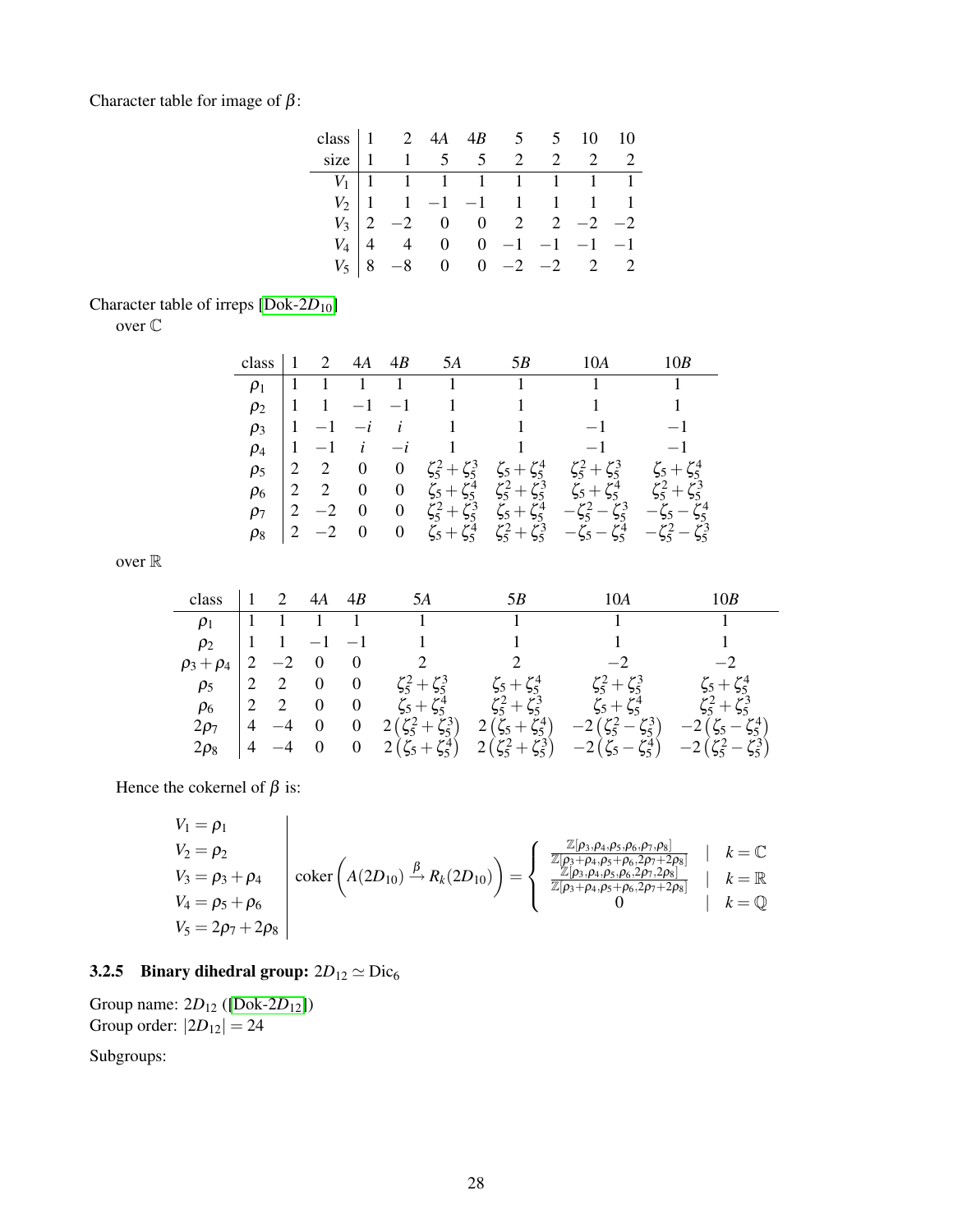| subgroup          | order | cosets         | conjugates | cyclic |
|-------------------|-------|----------------|------------|--------|
| А                 | 24    |                |            |        |
| B                 | 12    | 2              |            |        |
| $\mathcal{C}_{0}$ | 12    | $\overline{2}$ | 1          |        |
| D                 | 12    | $\overline{2}$ | 1          |        |
| E                 | 8     | 3              | 3          |        |
| F                 | 6     | 4              |            |        |
| G                 | 4     | 6              | 3          |        |
| H                 | 4     | 6              | 1          |        |
| I                 | 4     | 6              | 3          |        |
| J                 | 3     | 8              |            |        |
| K                 | 2     | 12             | 1          |        |
| L                 |       | 24             |            |        |

Table of multiplicities:

|                  | А | B | C              | D              | E              | $\bm{F}$       | G              | H              | I              | J              | K  | L              |
|------------------|---|---|----------------|----------------|----------------|----------------|----------------|----------------|----------------|----------------|----|----------------|
| A                | 1 | 1 | 1              | 1              | 1              | 1              | 1              | 1              | 1              | 1              | 1  | 1              |
| B                | 1 | 2 | 1              | 1              | 1              | 2              | 1              | $\overline{2}$ | 1              | 2              | 2  | 2              |
| $\mathcal C$     | 1 | 1 | $\overline{2}$ | 1              | 1              | $\overline{2}$ | 2              | 1              | 1              | 2              | 2  | 2              |
| D                | 1 | 1 | 1              | 2              | 1              | 2              | 1              | 1              | 2              | 2              | 2  | $\mathfrak{2}$ |
| E                | 1 | 1 |                | 1              | 2              | 1              | 2              | 3              | 2              | 1              | 3  | 3              |
| $\boldsymbol{F}$ | 1 | 2 | $\overline{2}$ | $\overline{2}$ | 1              | 4              | $\overline{2}$ | $\overline{2}$ | $\overline{2}$ | 4              | 4  | 4              |
| G                | 1 | 1 | $\overline{2}$ | 1              | $\overline{2}$ | $\overline{2}$ | 4              | 3              | 3              | $\overline{2}$ | 6  | 6              |
| Η                | 1 | 2 | 1              | 1              | 3              | $\overline{2}$ | 3              | 6              | 3              | 2              | 6  | 6              |
| I                | 1 |   |                | 2              | 2              | 2              | 3              | 3              | 4              | $\overline{2}$ | 6  | 6              |
| $\boldsymbol{J}$ | 1 | 2 | $\overline{2}$ | $\overline{2}$ | 1              | 4              | 2              | $\overline{2}$ | $\overline{2}$ | 8              | 4  | 8              |
| K                |   | 2 | $\overline{2}$ | 2              | 3              | 4              | 6              | 6              | 6              | 4              | 12 | 12             |
| L                |   | 2 | $\overline{2}$ | $\overline{2}$ | 3              | 4              | 6              | 6              | 6              | 8              | 12 | 24             |
|                  |   |   |                |                |                |                |                |                |                |                |    |                |

Upper triangular form:

| $V_1$ 1 1 1 1 1 1 1 1 1 1 1 1 1 |  |  |  |  |  |  |
|---------------------------------|--|--|--|--|--|--|
| $V_2$   . 1 1 . 1 . 1 1 1       |  |  |  |  |  |  |
| $V_3$ . 1 . 1 1 . 1 1 1         |  |  |  |  |  |  |
| $V_4$ 1 . 1 1 1 1 1             |  |  |  |  |  |  |
| $V_5$ 1 . 1 2 1 . 2 2           |  |  |  |  |  |  |
| $V_6$ 1 . 1 . 2 2               |  |  |  |  |  |  |
| $V_7$ 4 . 4                     |  |  |  |  |  |  |
| $V_8$ 8                         |  |  |  |  |  |  |

Character table for image of  $\beta$ :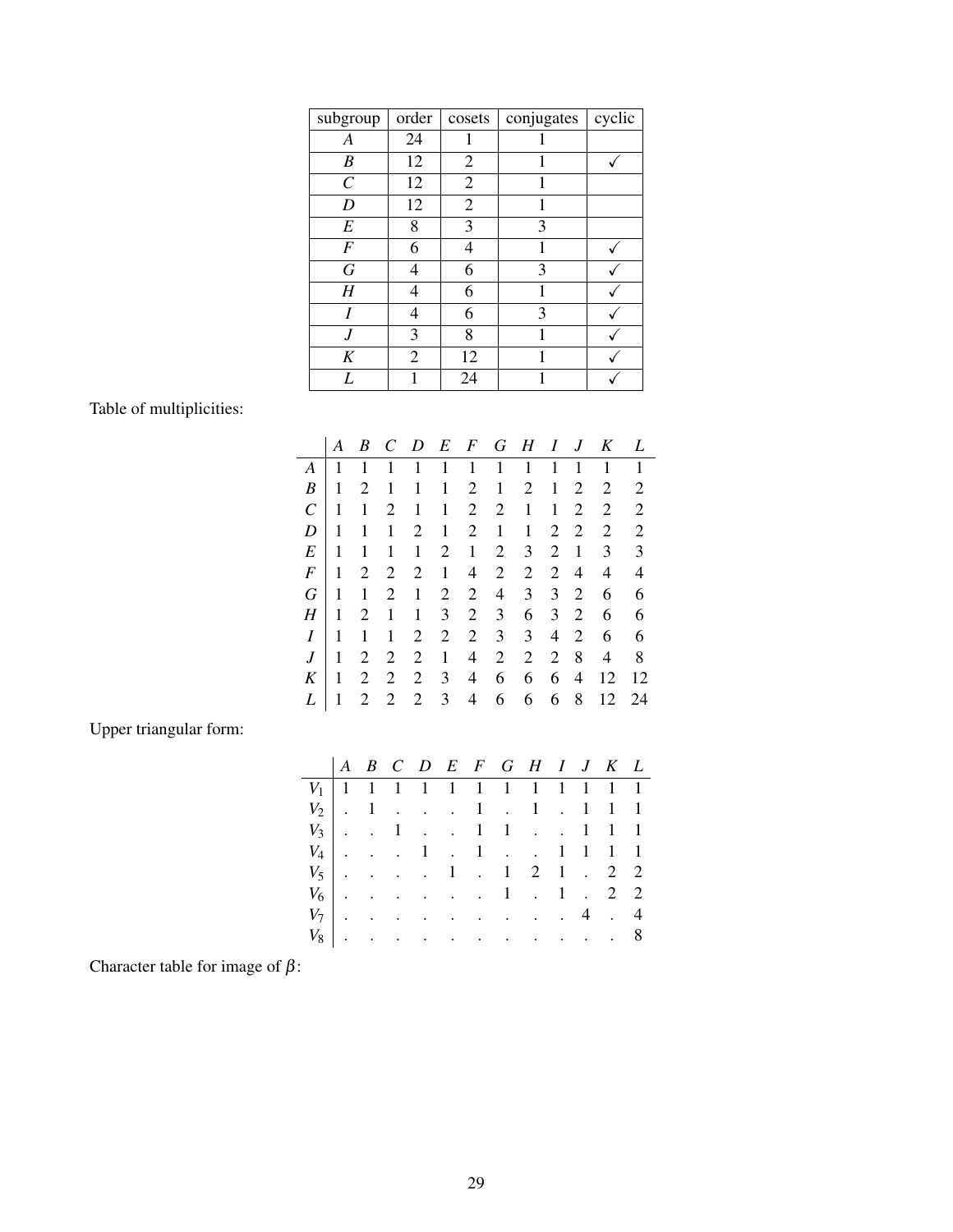| class $1 \t 2 \t 3 \t 4 \t 4 \t 4$ |                |                |             |                |                    |                | 6                                                      | 12                  | 12          |
|------------------------------------|----------------|----------------|-------------|----------------|--------------------|----------------|--------------------------------------------------------|---------------------|-------------|
| size                               |                |                | $1 \quad 2$ |                | $6 \t 6 \t 2$      |                |                                                        | 2 2 2               |             |
| $V_1$                              |                | 1              |             |                | $1 \t 1 \t 1 \t 1$ |                |                                                        | $1 \quad 1 \quad 1$ |             |
| $V_2$                              | $\cdot$ 1      | $\overline{1}$ |             |                |                    |                | $1 -1 -1 1 1 1 1$                                      |                     |             |
| $V_3$                              | $\perp$ 1      |                |             |                |                    |                | $1 \quad 1 \quad -1 \quad 1 \quad -1 \quad 1 \quad -1$ |                     | $-1$        |
| $V_4$   1                          |                |                |             |                |                    |                | $1 \quad 1 \quad 1 \quad -1 \quad -1 \quad 1 \quad -1$ |                     | $-1$        |
| $V_5$                              | 2              |                |             |                | $2 -1 0 0 2$       |                | $-1$                                                   | $-1$                | $-1$        |
| $V_6$                              |                | 2              |             |                | $-1$ 0 0 $-2$      |                |                                                        | $-1$ 1 1            |             |
| $V_7$                              | $\overline{4}$ |                | 4           | $\overline{0}$ | $\mathbf{0}$       | $\overline{0}$ | $-4$                                                   |                     | $0 \quad 0$ |
| $V_8$                              | 8              |                | $-4$        | $\overline{0}$ | $\overline{0}$     | $\mathbf{0}$   | 4                                                      |                     | $0 \quad 0$ |

## Character table of irreps

over C

| class      |                |            |                                     |  |                   | $\begin{array}{ccccccccc} 1 & 2 & 3 & 4A & 4B & 4C & 6 & 12A & 12B \end{array}$ |                |
|------------|----------------|------------|-------------------------------------|--|-------------------|---------------------------------------------------------------------------------|----------------|
| $\rho_1$   |                |            | $1 \quad 1 \quad 1 \quad 1 \quad 1$ |  | $1 \quad 1$       |                                                                                 | $\overline{1}$ |
| $\rho_2$   |                |            |                                     |  |                   | $1 \quad 1 \quad 1 \quad -1 \quad -1 \quad 1 \quad 1 \quad -1 \quad -1$         |                |
| $\rho_3$   |                |            |                                     |  |                   | $1 \quad 1 \quad 1 \quad 1 \quad -1 \quad -1 \quad 1 \quad 1 \quad 1$           |                |
| $\rho_4$   |                |            |                                     |  |                   | $1 \quad 1 \quad 1 \quad -1 \quad 1 \quad -1 \quad 1 \quad -1 \quad -1$         |                |
| $\rho_5$   | $\overline{2}$ |            |                                     |  |                   | $2 -1 2 0 0 -1 -1 -1$                                                           |                |
| $\rho_6$   |                | $2\quad 2$ | $-1$ $-2$ 0 0                       |  |                   | $-1$ 1 1                                                                        |                |
| $\rho_7$   |                |            | $2 -2 2 0 0$                        |  | $0 \quad -2$      | $\overline{0}$                                                                  | $\overline{0}$ |
| $\rho_8$   | 2              |            | $-2$ $-1$ 0 0                       |  | $0 \quad 1$       | $\sqrt{3}$                                                                      | $-\sqrt{3}$    |
| $\rho_{9}$ |                |            |                                     |  | $2 -2 -1 0 0 0 1$ | $-\sqrt{3}$                                                                     | $\sqrt{3}$     |
|            |                |            |                                     |  |                   |                                                                                 |                |

over  $\mathbb R$ 

| class                |                | 2              | $\mathfrak{Z}$ |                |                  | $4A \quad 4B \quad 4C \quad 6$                |              | 12A                | 12B            |
|----------------------|----------------|----------------|----------------|----------------|------------------|-----------------------------------------------|--------------|--------------------|----------------|
| $\rho_1$             |                |                |                |                | $1 \quad 1$      |                                               | $\mathbf{1}$ | $\left(1\right)$   | 1              |
| $\rho_2$             |                | 1              | $\mathbf{1}$   |                |                  | $-1$ $-1$ $1$                                 | $\mathbf{1}$ | $-1$               | $-1$           |
| $\rho_3$             | -1             | $\overline{1}$ |                |                |                  | $1 \quad 1 \quad -1 \quad -1 \quad 1 \quad 1$ |              |                    | $\overline{1}$ |
| $\rho_4$             | $\overline{1}$ |                | $1 \quad 1$    |                |                  |                                               |              | $-1$ 1 $-1$ 1 $-1$ | $-1$           |
| $\rho_5$             | 2              | 2              | $-1$           |                | $2 \quad 0$      | $\overline{0}$                                | $-1$         | $-1$ $-1$          |                |
| $\rho_6$             | 2              | 2              |                |                | $-1$ $-2$ 0      |                                               | $0 \quad -1$ | $\overline{1}$     | $\overline{1}$ |
| $2\rho_7$            | $\overline{4}$ |                | $4 \quad$      | $\mathbf{0}$   | $\boldsymbol{0}$ | $\overline{0}$                                | $-4$         | $\boldsymbol{0}$   | $\overline{0}$ |
| $2\rho_8$            | 4              | $-4$           | $-2$           |                | $0\qquad 0$      |                                               | $0\qquad 2$  | $\sqrt{3}$         | $-\frac{2}{3}$ |
| $2\rho$ <sub>9</sub> | 4              |                | $-2$           | $\overline{0}$ |                  |                                               |              | 0 0 2 $-\sqrt{3}$  | $\sqrt{3}$     |

Hence the cokernel of  $\beta$  is

$$
V_1 = \rho_1
$$
  
\n
$$
V_2 = \rho_3
$$
  
\n
$$
V_3 = \rho_2
$$
  
\n
$$
V_4 = \rho_4
$$
  
\n
$$
V_5 = \rho_5
$$
  
\n
$$
V_6 = \rho_6
$$
  
\n
$$
V_7 = 2\rho_7
$$
  
\n
$$
V_8 = 2\rho_8 + 2\rho_9
$$
\n
$$
V_9 = \rho_8
$$
\n
$$
V_9 = \rho_8
$$
\n
$$
V_1 = \rho_9
$$
\n
$$
V_1 = \rho_9
$$
\n
$$
V_2 = \rho_9
$$
\n
$$
V_3 = \rho_5
$$
\n
$$
V_4 = \rho_5
$$
\n
$$
V_5 = \rho_6
$$
\n
$$
V_6 = \rho_6
$$
\n
$$
V_7 = 2\rho_7
$$
\n
$$
V_8 = 2\rho_8 + 2\rho_9
$$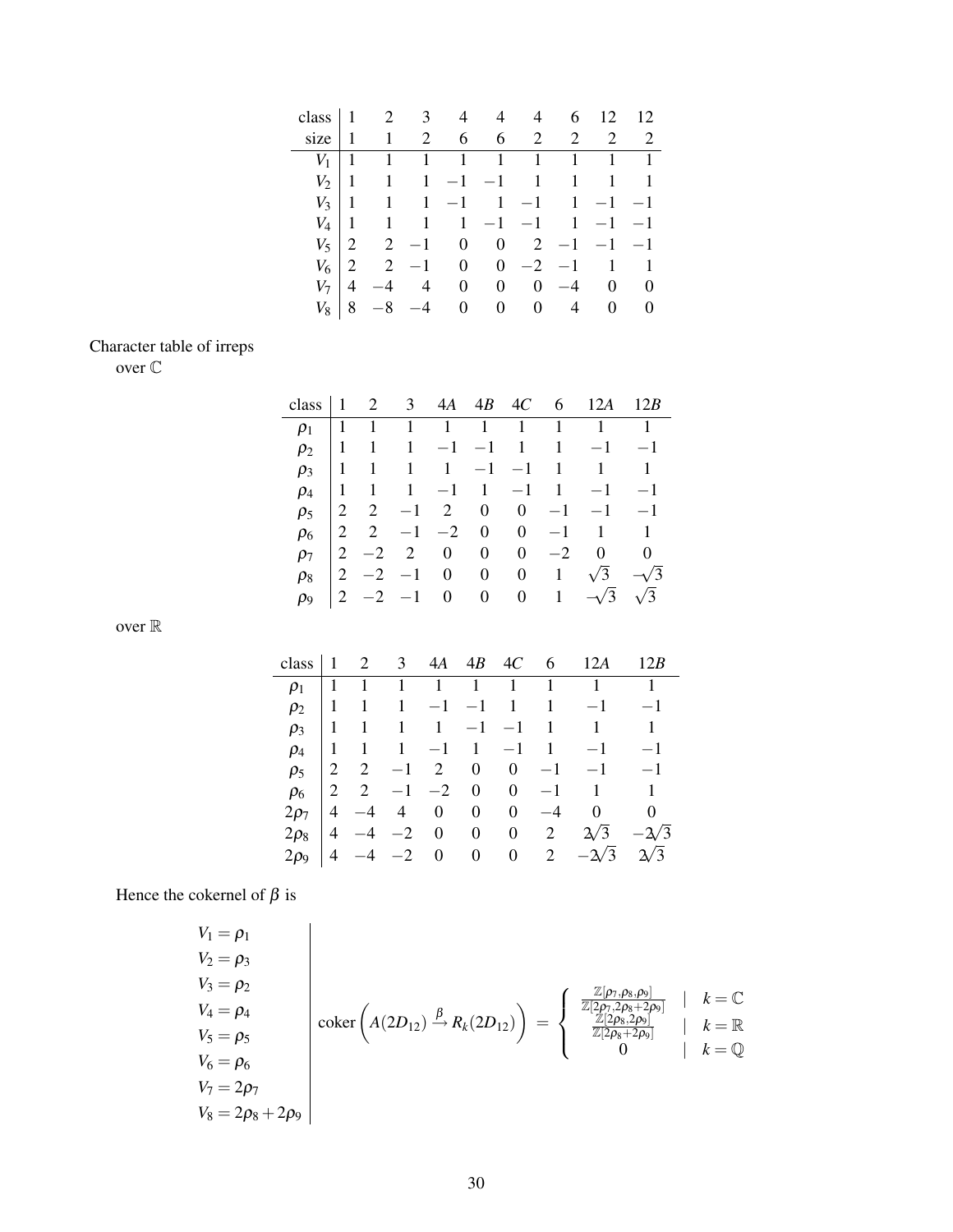### **3.2.6** Binary dihedral group:  $2D_{14} \simeq \text{Dic}_7$

### Group name: 2*D*<sup>14</sup> Group order:  $|2D_{14}| = 28$

#### Subgroups:

| subgroup $ $                | order | $\cosets$ | conjugates   cyclic |  |
|-----------------------------|-------|-----------|---------------------|--|
|                             | 28    |           |                     |  |
|                             | 14    |           |                     |  |
| $\mathcal{C}_{\mathcal{C}}$ |       |           |                     |  |
|                             |       |           |                     |  |
| F                           |       | 14        |                     |  |
|                             |       | 7X        |                     |  |

Table of multiplicities:

|  |  | $\begin{array}{ccccccccc} &A & B & C & D & E & F \end{array}$                                          |  |
|--|--|--------------------------------------------------------------------------------------------------------|--|
|  |  |                                                                                                        |  |
|  |  |                                                                                                        |  |
|  |  |                                                                                                        |  |
|  |  |                                                                                                        |  |
|  |  |                                                                                                        |  |
|  |  | A<br>1 1 1 1 1 1 1<br>B<br>1 2 2 1 2 2<br>C<br>1 2 4 1 2 4<br>E<br>1 2 2 7 14 14<br>F<br>1 2 4 7 14 28 |  |

Upper triangular form:

|  |  | $A \ B \ C \ D \ E \ F$                                                                                                                                                                           |  |
|--|--|---------------------------------------------------------------------------------------------------------------------------------------------------------------------------------------------------|--|
|  |  |                                                                                                                                                                                                   |  |
|  |  |                                                                                                                                                                                                   |  |
|  |  |                                                                                                                                                                                                   |  |
|  |  |                                                                                                                                                                                                   |  |
|  |  | $\begin{array}{c cccccc} V_1 & 1 & 1 & 1 & 1 & 1 & 1 \\ V_2 & . & 1 & 1 & . & 1 & 1 \\ V_3 & . & . & 2 & . & . & 2 \\ V_4 & . & . & . & 3 & 6 & 6 \\ V_5 & . & . & . & . & . & 12 \\ \end{array}$ |  |

Character table for image of  $\beta$ :

|  | class 1 2 4 4 7 7 7 14 14 14                                                                                                              |  |  |  |  |
|--|-------------------------------------------------------------------------------------------------------------------------------------------|--|--|--|--|
|  | size   1 1 7 7 2 2 2 2 2 2 2                                                                                                              |  |  |  |  |
|  |                                                                                                                                           |  |  |  |  |
|  |                                                                                                                                           |  |  |  |  |
|  | $V_3$   2 -2 0 0 2 2 2 -2 -2 -2                                                                                                           |  |  |  |  |
|  |                                                                                                                                           |  |  |  |  |
|  | $\begin{array}{c cccccc}\nV_4 & 6 & 6 & 0 & 0 & -1 & -1 & -1 & -1 & -1 \\ V_5 & 12 & -12 & 0 & 0 & -2 & -2 & -2 & 2 & 2 & 2\n\end{array}$ |  |  |  |  |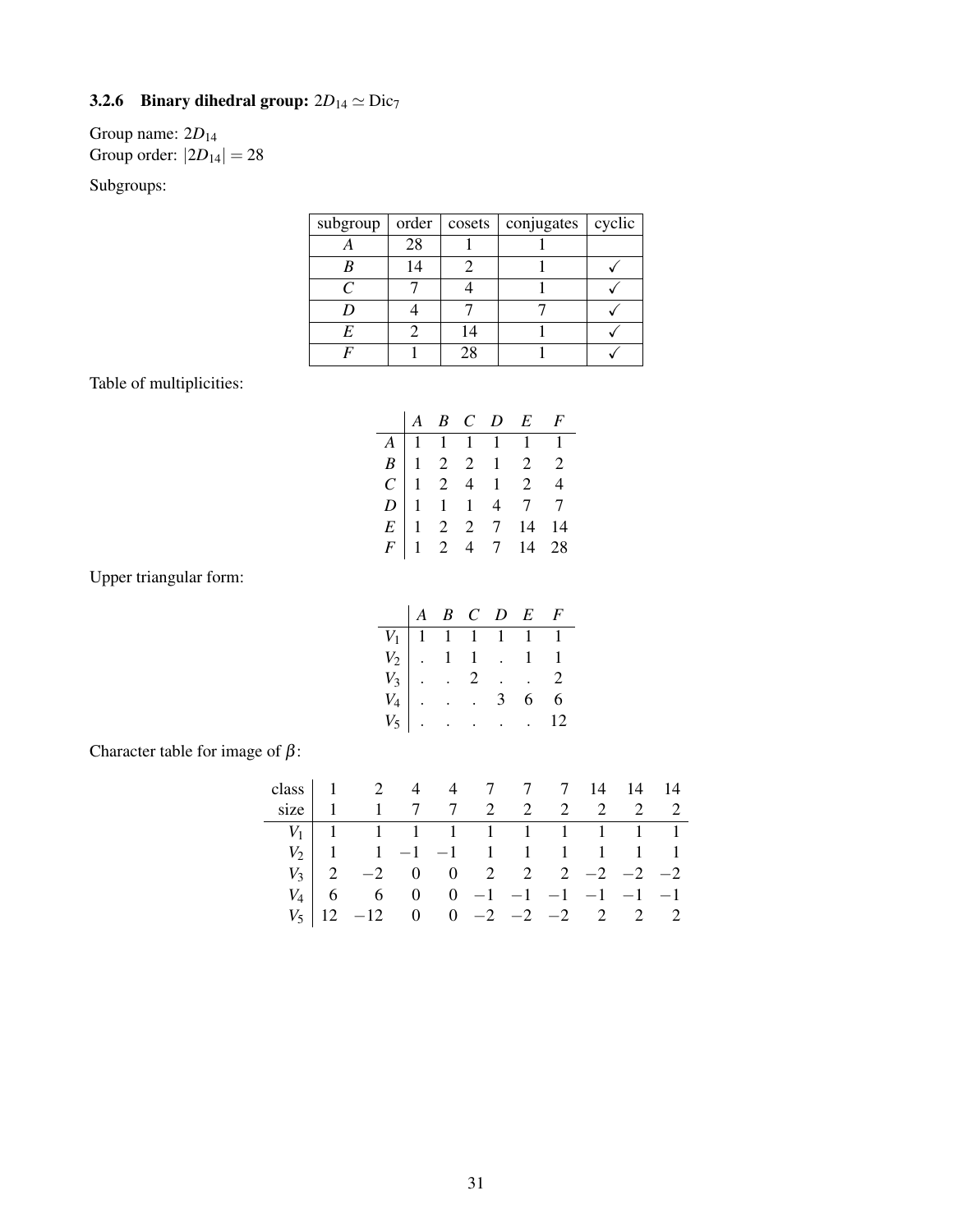| class       |   | 2      | 4A             | 4B               | 7Α                      | 7В                      | 7С                      | 14A                                                                                    | 14B                                                                | 14C                     |
|-------------|---|--------|----------------|------------------|-------------------------|-------------------------|-------------------------|----------------------------------------------------------------------------------------|--------------------------------------------------------------------|-------------------------|
| $\rho_1$    |   |        |                |                  |                         | $\Box$ 1                |                         |                                                                                        |                                                                    |                         |
| $\rho_2$    | 1 |        |                |                  |                         |                         |                         |                                                                                        |                                                                    |                         |
| $\rho_3$    | 1 |        |                | $\dot{i}$        |                         |                         |                         |                                                                                        |                                                                    | $-1$                    |
| $\rho_4$    | 1 | $-1$   | i              | $-i$             |                         |                         |                         | $-1$                                                                                   | $-1$                                                               | $-1$                    |
| $\rho_5$    |   | 2      | $\overline{0}$ | $\boldsymbol{0}$ | $\zeta_7^3 + \zeta_7^4$ | $\zeta_7 + \zeta_7^6$   | $\zeta_7^2 + \zeta_7^5$ | $\zeta_7^3 + \zeta_7^4$                                                                | $\zeta_7 + \zeta_7^6$                                              | $\zeta_7^2 + \zeta_7^5$ |
| $\rho_6$    | 2 | 2      | $\mathbf{0}$   | $\boldsymbol{0}$ | $\zeta_7^2 + \zeta_7^5$ | $\zeta_7^3 + \zeta_7^4$ | $\zeta_7 + \zeta_7^6$   | $\zeta_7^2 + \zeta_7^5$                                                                | $\zeta_7^3 + \zeta_7^4$                                            | $\zeta_7 + \zeta_7^6$   |
| $\rho_7$    | 2 | 2      | $\overline{0}$ | $\mathbf{0}$     | $\zeta_7 + \zeta_7^6$   | $\zeta_7^2 + \zeta_7^5$ | $\zeta_7^3 + \zeta_7^4$ | $\zeta_7 + \zeta_7^6$                                                                  | $\zeta_7^2 + \zeta_7^5$                                            | $\zeta_7^3 + \zeta_7^4$ |
| $\rho_8$    | 2 | $-2$   | $\overline{0}$ | $\boldsymbol{0}$ | $\zeta_7^3 + \zeta_7^4$ | $\zeta_7 + \zeta_7^6$   | $\zeta_7^2 + \zeta_7^5$ | $-\zeta_7^3 - \zeta_7^4$                                                               | $-\zeta_7-\zeta_7^6$                                               | $-\zeta_7^2-\zeta_7^5$  |
| $\rho_9$    | 2 | $-2$   | $\mathbf{0}$   | $\overline{0}$   | $\zeta_7^2 + \zeta_7^5$ | $\zeta_7^3 + \zeta_7^4$ |                         | $\zeta_7+\zeta_7^6$ $-\zeta_7^2-\zeta_7^5$ $-\zeta_7^3-\zeta_7^4$ $-\zeta_7-\zeta_7^6$ |                                                                    |                         |
| $\rho_{10}$ | 2 | $-2$ 0 |                | $\boldsymbol{0}$ | $\zeta_7 + \zeta_7^6$   | $\zeta_7^2 + \zeta_7^5$ | $\zeta_7^3 + \zeta_7^4$ |                                                                                        | $-\zeta_7-\zeta_7^6$ $-\zeta_7^2-\zeta_7^5$ $-\zeta_7^3-\zeta_7^4$ |                         |

## 3.2.7 Binary dihedral group:  $2D_{16} \simeq \text{Dic}_8 \simeq Q_{32}$

Group name:  $2D_{16}$ Group order:  $|2D_{16}| = 32$ 

Subgroups:

| subgroup         | order          | cosets         | conjugates     | cyclic |
|------------------|----------------|----------------|----------------|--------|
| А                | 32             |                |                |        |
| B                | 16             | $\overline{2}$ | 1              |        |
| $\mathcal{C}$    | 16             | $\overline{2}$ | 1              |        |
| D                | 16             | $\overline{2}$ | 1              |        |
| E                | 8              | 4              | 1              |        |
| F                | 8              | 4              | $\overline{2}$ |        |
| $\boldsymbol{G}$ | 8              | 4              | $\overline{2}$ |        |
| Η                | 4              | 8              | 4              |        |
| I                | 4              | 8              | 4              |        |
| J                | 4              | 8              | 1              |        |
| $\boldsymbol{K}$ | $\overline{2}$ | 16             |                |        |
| L                |                | 32             |                |        |

Table of multiplicities:

|                       | A | B | C | D              | E              | $\boldsymbol{F}$ | G              | H              | I | J | K  | L  |
|-----------------------|---|---|---|----------------|----------------|------------------|----------------|----------------|---|---|----|----|
| A                     | 1 | 1 | 1 | 1              | 1              | 1                | 1              | 1              | 1 | 1 | 1  | 1  |
| B                     | 1 | 2 | 1 | 1              | 2              | 1                | 2              | 2              | 1 | 2 | 2  | 2  |
| $\mathcal{C}_{0}^{0}$ | 1 | 1 | 2 | 1              | $\overline{2}$ | 1                | 1              | 1              | 1 | 2 | 2  | 2  |
| D                     | 1 | 1 | 1 | $\mathfrak{2}$ | 2              | 2                | 1              | 1              | 2 | 2 | 2  | 2  |
| E                     | 1 | 2 | 2 | $\mathfrak{2}$ | 4              | 2                | $\overline{2}$ | $\overline{2}$ | 2 | 4 | 4  | 4  |
| $\boldsymbol{F}$      | 1 | 1 | 1 | 2              | $\overline{2}$ | 3                | $\overline{2}$ | 2              | 3 | 4 | 4  | 4  |
| G                     | 1 | 2 | 1 | 1              | 2              | 2                | 3              | 3              | 2 | 4 | 4  | 4  |
| Η                     | 1 | 2 | 1 | 1              | 2              | $\overline{2}$   | 3              | 5              | 4 | 4 | 8  | 8  |
| I                     | 1 | 1 | 1 | 2              | $\overline{2}$ | 3                | $\overline{2}$ | 4              | 5 | 4 | 8  | 8  |
| $\boldsymbol{J}$      | 1 | 2 | 2 | 2              | 4              | 4                | 4              | 4              | 4 | 8 | 8  | 8  |
| K                     | 1 | 2 | 2 | 2              | 4              | 4                | 4              | 8              | 8 | 8 | 16 | 16 |
| L                     |   | 2 | 2 | 2              | 4              | 4                | 4              | 8              | 8 | 8 | 16 | 32 |

Upper triangular form: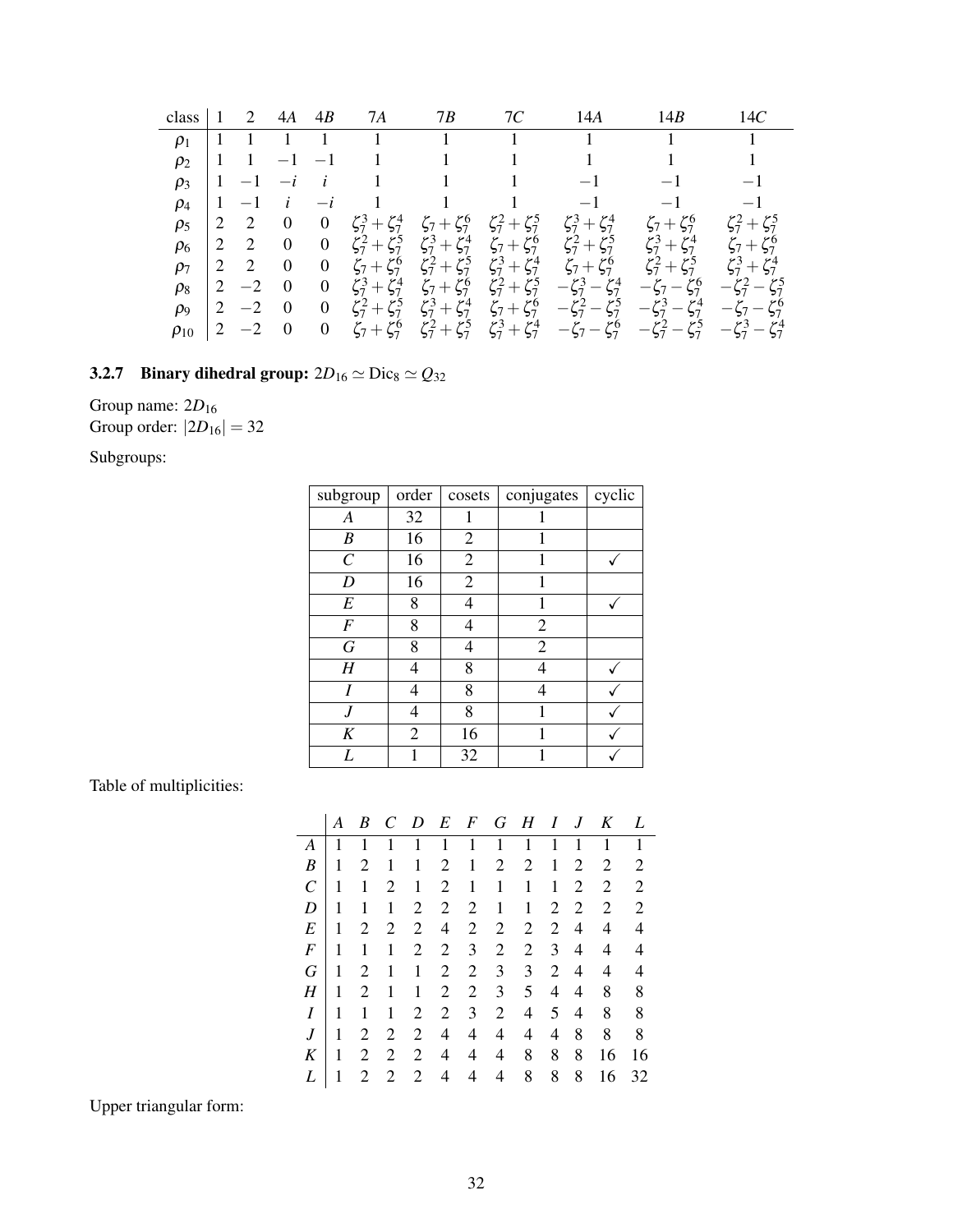| $V_1$ 1 1 1 1 1 1 1 1 1 1 1 1 1 |  |  |  |  |  |  |
|---------------------------------|--|--|--|--|--|--|
| $V_2$   . 1 1 . 1 1 . 1 1 1     |  |  |  |  |  |  |
| $V_3$ . 1 . 1 1 1 1             |  |  |  |  |  |  |
| $V_4$ 1 1 1 1 1 1 1             |  |  |  |  |  |  |
| $V_5$ 1 1 1 1 2 2 2             |  |  |  |  |  |  |
| $V_6$ 2 2 . 4 4                 |  |  |  |  |  |  |
| $V_7$ 16                        |  |  |  |  |  |  |

Character table for image of  $\beta$ :

|            |                | class $1 \t2 \t4 \t4 \t4 \t8 \t8 \t16 \t16 \t16 \t16$ |                                                                                  |  |  |                     |  |
|------------|----------------|-------------------------------------------------------|----------------------------------------------------------------------------------|--|--|---------------------|--|
| size       | $\overline{1}$ |                                                       | 1 8 8 2 2 2 2 2 2 2 2                                                            |  |  |                     |  |
| $V_1$      | 1              |                                                       |                                                                                  |  |  |                     |  |
|            | $V_2$   1      |                                                       | $1 \quad 1 \quad -1 \quad 1 \quad 1 \quad 1 \quad -1 \quad -1 \quad -1 \quad -1$ |  |  |                     |  |
|            | $V_3$   1      |                                                       | $1 -1 -1 1 1 1 1 1 1 1 1$                                                        |  |  |                     |  |
|            |                |                                                       |                                                                                  |  |  |                     |  |
|            |                |                                                       |                                                                                  |  |  |                     |  |
| $V_6$      | $\overline{4}$ |                                                       | $4 \t 0 \t 0 \t -4 \t 0 \t 0 \t 0 \t 0 \t 0 \t 0$                                |  |  |                     |  |
| $V_{\tau}$ |                | $16 - 16$ 0 0 0 0 0 0                                 |                                                                                  |  |  | $0 \quad 0 \quad 0$ |  |

| class       |                |                          | 4A             | 4B               | 4C               | <b>8A</b>      | <b>8B</b>      | 16A                                | 16B                                   | 16C                                                        | 16D                                 |
|-------------|----------------|--------------------------|----------------|------------------|------------------|----------------|----------------|------------------------------------|---------------------------------------|------------------------------------------------------------|-------------------------------------|
| $\rho_1$    |                |                          |                |                  |                  |                |                |                                    |                                       |                                                            |                                     |
| $\rho_2$    |                |                          |                |                  |                  |                |                |                                    |                                       |                                                            |                                     |
| $\rho_3$    |                |                          |                |                  |                  |                |                | $\qquad \qquad \longleftarrow$     |                                       |                                                            |                                     |
| $\rho_4$    |                |                          |                |                  |                  |                |                |                                    |                                       |                                                            |                                     |
| $\rho_5$    | 2              | $\overline{2}$           | 2              | 0                | $\theta$         | $-2$           | $-2$           |                                    |                                       |                                                            | 0                                   |
| $\rho_6$    | $\overline{2}$ | 2                        | $-2$           | $\boldsymbol{0}$ | $\theta$         | $\overline{0}$ | $\overline{0}$ |                                    | $^{\prime}2$                          | $\sqrt{2}$                                                 | $\sqrt{2}$                          |
| $\rho_7$    | 2              | 2                        | $-2$           | $\theta$         | $\theta$         | $\overline{0}$ | $\overline{0}$ | $\sqrt{2}$                         | $\sqrt{2}$                            |                                                            |                                     |
| $\rho_8$    | 2              | $-2$                     | $\theta$       | $\boldsymbol{0}$ | $\theta$         | $^{\prime}$ 2  | $\sqrt{2}$     | $\zeta_{16} - \zeta_{16}^7$        | $-\zeta_{16} + \zeta_{16}^7$          | $-\zeta_{16}^3 + \zeta_{16}^5$                             | $\zeta_{16}^3$                      |
| $\rho_9$    | 2              | $-2$                     | $\overline{0}$ | $\boldsymbol{0}$ | $\boldsymbol{0}$ | $^{\prime}$ 2  | $\sqrt{2}$     | $\zeta_{16} + \zeta_{16}^7$        | $\zeta_{16} - \zeta_{16}^7$           | $\zeta_{16}^3$<br>$\zeta_{16}^5$<br>-                      | $-\zeta_{16}^3$<br>$+ \zeta_{16}^5$ |
| $\rho_{10}$ | $\overline{2}$ | $-2$                     | $\theta$       | $\boldsymbol{0}$ | $\boldsymbol{0}$ | $\sqrt{2}$     | $\sqrt{2}$     | $-\zeta_{16}^3$<br>$+\zeta_{16}^5$ | $\zeta_{16}^3$<br>$\zeta_{16}^5$<br>— | $-\zeta_{16} + \zeta_{16}^7$                               | $\zeta_{16} - \zeta_{16}^7$         |
| $\rho_{11}$ | 2              | $\overline{\phantom{0}}$ | $\Omega$       | $\boldsymbol{0}$ | $\boldsymbol{0}$ | $\sqrt{2}$     |                | $\zeta_{16}^5$<br>$\zeta_{16}^3$   | $\zeta_{16}^3 + \zeta_{16}^5$         | $\zeta_{16}^7$<br>$\zeta_{16}$<br>$\overline{\phantom{0}}$ | $-\zeta_{16} + \zeta_{16}^7$        |

### <span id="page-32-0"></span>3.3 Binary exceptional groups: 2*T*, 2*I*, 2*O*

We discuss the three exceptional cases in the E-series of the finite subgroups of  $SU(2)$  (from Prop. [A.1\)](#page-41-2).

#### <span id="page-32-1"></span>3.3.1 Binary tetrahedral group:  $2T = SL(2,3)$ .

Group name: 2*T* ([\[Dok-2](#page-46-7)*T*]) Group order:  $|2T| = 24$ Subgroups: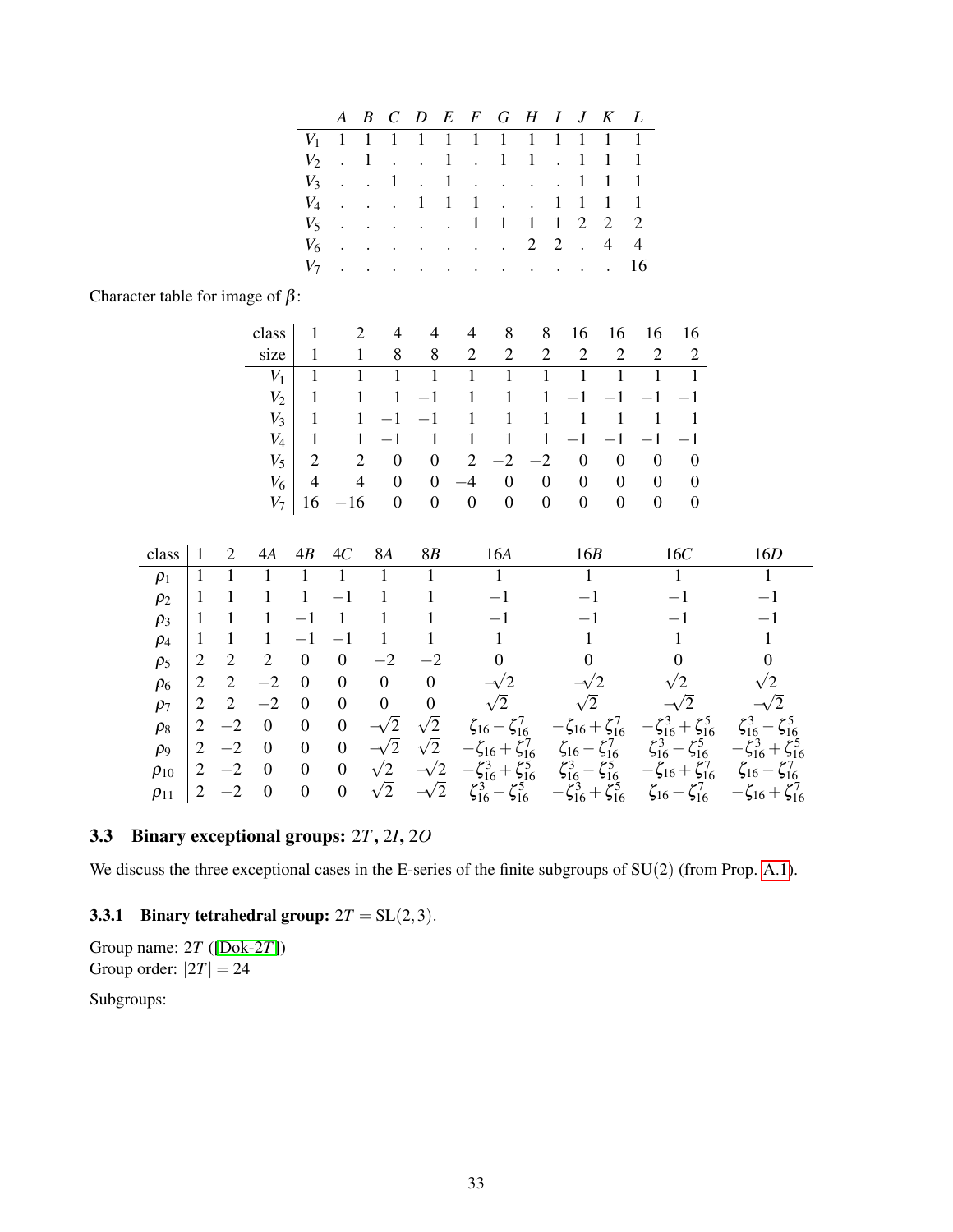| subgroup | order | cosets | conjugates | cyclic |
|----------|-------|--------|------------|--------|
|          | 24    |        |            |        |
|          |       |        |            |        |
| C        |       |        |            |        |
|          |       |        |            |        |
| E        |       |        |            |        |
|          |       | 12     |            |        |
|          |       | 24     |            |        |

Table of multiplicities:

|  |  |  | $\begin{array}{ccccccccc} & A & B & C & D & E & F & G \end{array}$                                                                       |  |
|--|--|--|------------------------------------------------------------------------------------------------------------------------------------------|--|
|  |  |  |                                                                                                                                          |  |
|  |  |  |                                                                                                                                          |  |
|  |  |  |                                                                                                                                          |  |
|  |  |  |                                                                                                                                          |  |
|  |  |  |                                                                                                                                          |  |
|  |  |  |                                                                                                                                          |  |
|  |  |  | A<br>1 1 1 1 1 1 1 1 1<br>B<br>1 3 1 3 1 3 3<br>C<br>1 3 2 4 2 6 6<br>E<br>1 1 2 2 4 4 8<br>F<br>1 3 4 6 4 12 12<br>G<br>1 3 4 6 8 12 24 |  |

Upper triangular form:

|                                                                                                                                                                                                                                                                 |  | $A$ $B$ $C$ $D$ $E$ $F$ $G$ |  |  |
|-----------------------------------------------------------------------------------------------------------------------------------------------------------------------------------------------------------------------------------------------------------------|--|-----------------------------|--|--|
|                                                                                                                                                                                                                                                                 |  |                             |  |  |
|                                                                                                                                                                                                                                                                 |  |                             |  |  |
|                                                                                                                                                                                                                                                                 |  |                             |  |  |
|                                                                                                                                                                                                                                                                 |  |                             |  |  |
| $\begin{tabular}{ c c c c c c } \hline $V_1$ & $1$ & $1$ & $1$ & $1$ & $1$ & $1$ \\ $V_2$ & $2$ & $2$ & $2$ & $2$ & $2$ \\ $V_3$ & $1$ & $1$ & $1$ & $3$ & $3$ \\ $V_4$ & $1$ & $1$ & $3$ & $3$ \\ $V_5$ & $1$ & $1$ & $1$ & $3$ & $3$ \\ \hline \end{tabular}$ |  |                             |  |  |

Character table for image of  $\beta$ :

|  |  |  | class $\begin{vmatrix} 1 & 2 & 3A & 3B & 4 & 6A & 6B \\ 1 & 1 & 4 & 4 & 6 & 4 & 4 \end{vmatrix}$<br>$\begin{tabular}{c cccccc} $V_1$ & $1$ & $1$ & $1$ & $1$ & $1$ & $1$ & $1$ \\ $V_2$ & $2$ & $2$ & $-1$ & $-1$ & $2$ & $-1$ & $-1$ \\ $V_3$ & $3$ & $3$ & $0$ & $0$ & $-1$ & $0$ & $0$ \\ $V_4$ & $4$ & $-4$ & $1$ & $1$ & $0$ & $-1$ & $-1$ \\ $V_5$ & $4$ & $-4$ & $-2$ & $-2$ & $0$ & $2$ & $2$ \\ \end{tabular}$ |
|--|--|--|-------------------------------------------------------------------------------------------------------------------------------------------------------------------------------------------------------------------------------------------------------------------------------------------------------------------------------------------------------------------------------------------------------------------------|

Character table of irreps [\[Dok-2](#page-46-7)*T*, [Mon-2](#page-46-8)*T*]:

over C:

|        |            |   | conjugacy class |                |                |   |                |                         |  |  |  |  |
|--------|------------|---|-----------------|----------------|----------------|---|----------------|-------------------------|--|--|--|--|
|        |            |   | 2               | 3Α             | 3Β             | 4 | 6А             | 6B                      |  |  |  |  |
|        |            |   |                 |                |                |   |                |                         |  |  |  |  |
|        | $\rho_2$   |   |                 | 2ء<br>33       | $\frac{1}{2}$  |   | $\frac{6}{3}$  | $\mathbf{3}$            |  |  |  |  |
|        | ρ,         |   |                 | $\zeta_3$      | 2ء<br>3ء       |   | $\overline{3}$ | 2ء<br>33                |  |  |  |  |
| repr   | $\rho_3$   | 2 |                 | 0              |                |   |                |                         |  |  |  |  |
| irred. | $\mu_4$    |   |                 | $\frac{6}{2}$  | $\overline{2}$ | 0 | $\xi_3^2$      | $\overline{\mathbf{3}}$ |  |  |  |  |
|        | $\rho_4^*$ |   |                 | $\overline{2}$ | $\frac{6}{3}$  | 0 | $\overline{3}$ | ر<br>33                 |  |  |  |  |
|        | ρ5         |   |                 |                |                |   |                |                         |  |  |  |  |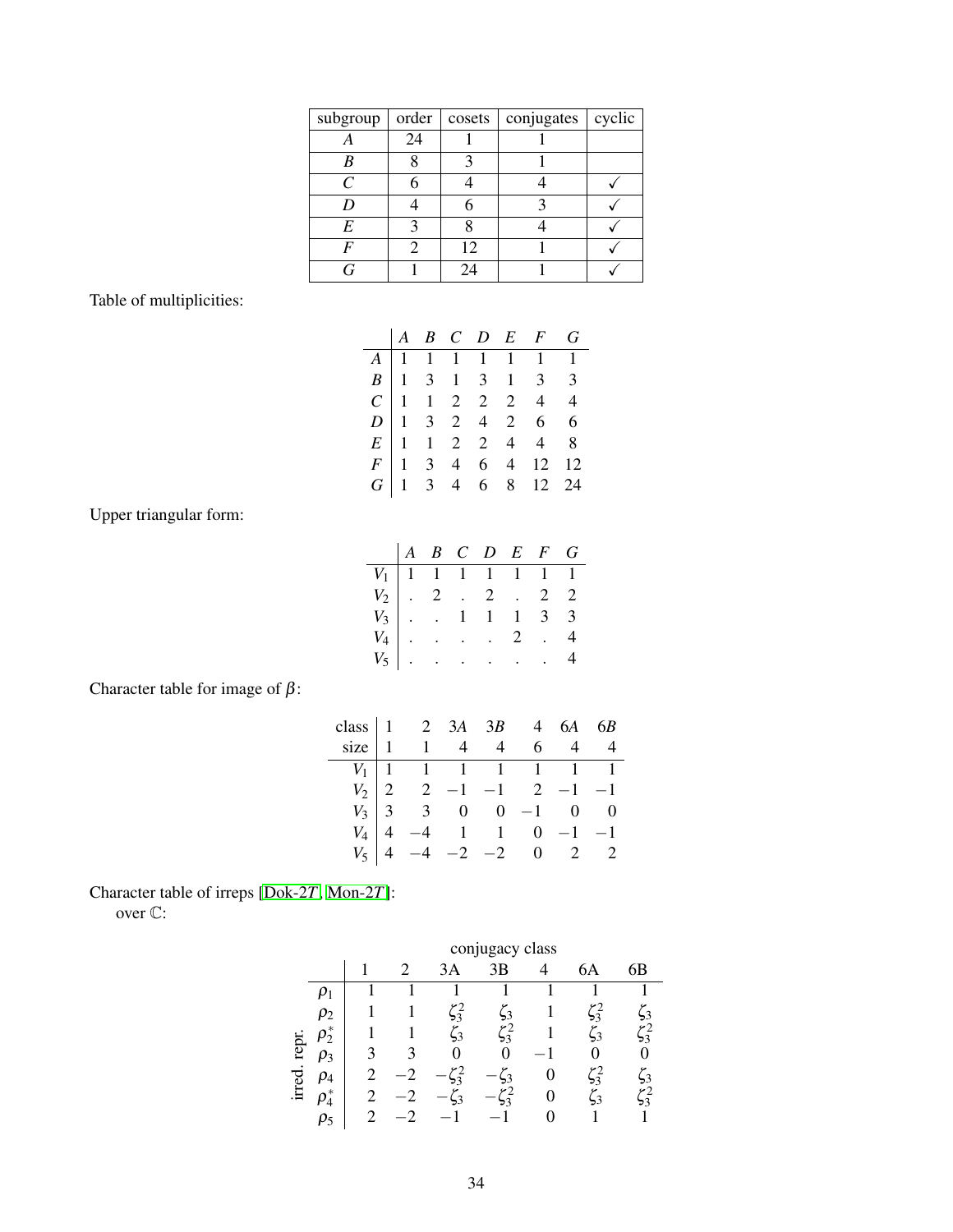|       |                       |   | conjugacy class |          |          |                   |              |              |  |  |  |
|-------|-----------------------|---|-----------------|----------|----------|-------------------|--------------|--------------|--|--|--|
|       |                       |   |                 | 3A       | 3B       |                   | 6A           | 6В           |  |  |  |
|       |                       |   |                 |          |          |                   |              |              |  |  |  |
|       | $+\rho_{2}^{*}$       |   | 2               |          |          | 2                 |              |              |  |  |  |
| ia.   |                       | κ | 3               | $\theta$ | $\theta$ |                   | $\mathbf{U}$ | $\mathbf{U}$ |  |  |  |
| irred | $+\rho_{4}^{*}$<br>μ4 |   |                 |          | ı        | $\mathbf{\Omega}$ |              |              |  |  |  |
|       |                       | Δ |                 |          |          | $\mathbf{\Omega}$ |              |              |  |  |  |

where  $\zeta_3 := \frac{1}{2}$  $rac{1}{2}(-1 +$ √ 3*i*

Hence the cokernel of  $\beta$  is:

$$
\operatorname{coker}\left(A(2T)\stackrel{\beta}{\to}R_k(2T)\right) \simeq \left\{\begin{array}{c} \frac{\mathbb{Z}[\rho_2,\rho_2^*,\rho_4,\rho_4^*,\rho_8]}{\mathbb{Z}[\rho_2+\rho_2^*,\rho_4+\rho_4^*,2\rho_8]} & | & k=\mathbb{C} \\ 0 & | & k=\mathbb{R} \\ 0 & | & k=\mathbb{Q} \end{array}\right.
$$

### <span id="page-34-0"></span>3.3.2 Binary octahedral group:  $20 \simeq \text{CSU}(2,\mathbb{F}_3)$ .

Group name: 2*O* ([\[Dok-2](#page-46-9)*O*]) Group order:  $|2O| = 48$ 

Subgroups:

| subgroup              | order          | cosets         | conjugates | cyclic |
|-----------------------|----------------|----------------|------------|--------|
| $\boldsymbol{A}$      | 48             | 1              |            |        |
| B                     | 24             | $\overline{c}$ | 1          |        |
| $\mathcal{C}_{0}^{0}$ | 16             | 3              | 3          |        |
| D                     | 12             | 4              | 4          |        |
| E                     | 8              | 6              | 3          |        |
| $\boldsymbol{F}$      | 8              | 6              | 1          |        |
| G                     | 8              | 6              | 3          |        |
| H                     | 6              | 8              | 4          |        |
| Ι                     | 4              | 12             | 6          |        |
| J                     | 4              | 12             | 3          |        |
| K                     | 3              | 16             | 4          |        |
| L                     | $\overline{c}$ | 24             | 1          |        |
| $\boldsymbol{M}$      | 1              | 48             | 1          |        |

Table of multiplicities: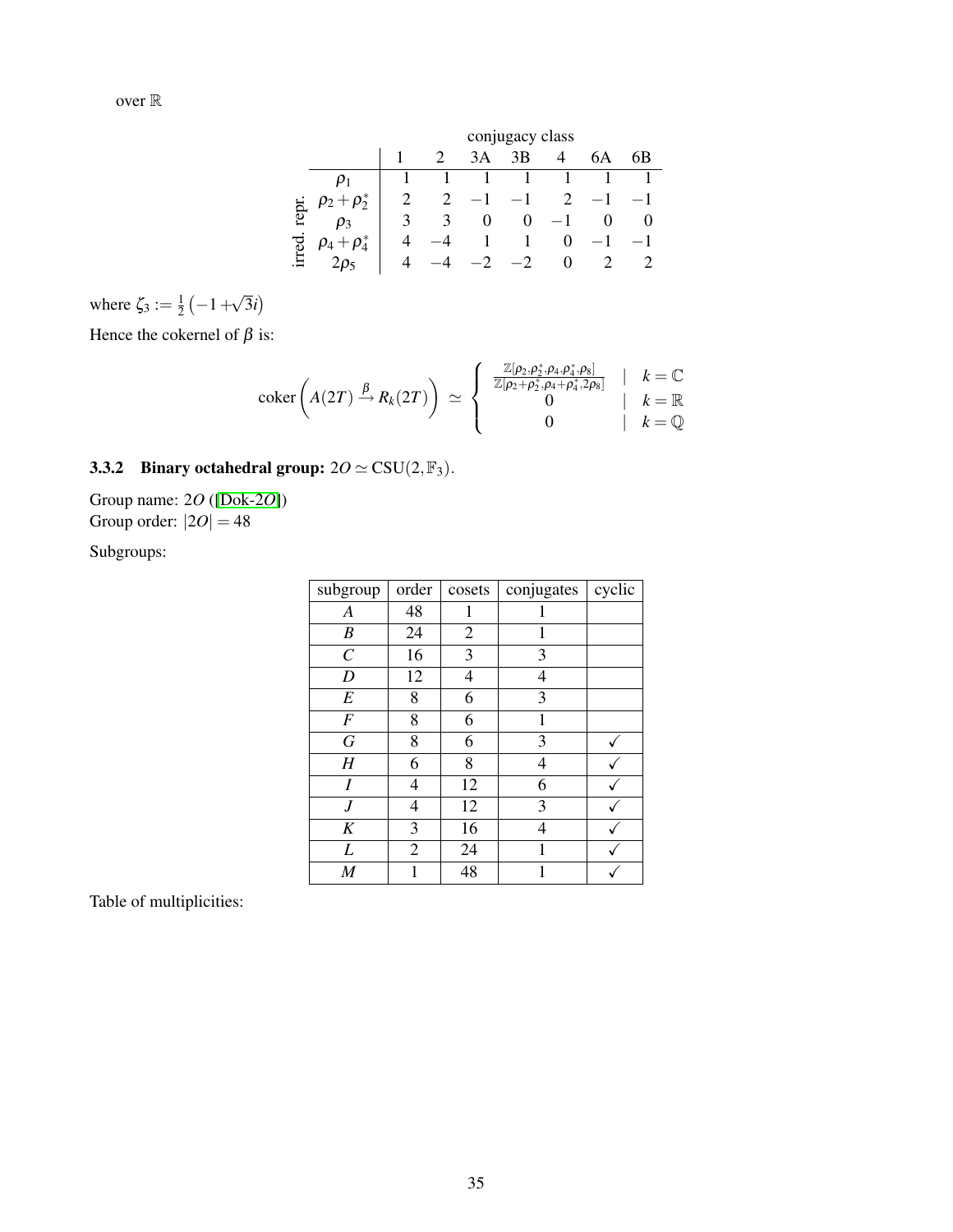|              | A | B              | C              | D | E              | $\boldsymbol{F}$ | G              | H              | I              | .1 | K              | L  | M  |
|--------------|---|----------------|----------------|---|----------------|------------------|----------------|----------------|----------------|----|----------------|----|----|
| A            | 1 | 1              |                | 1 | 1              | 1                | 1              | 1              | 1              | 1  | 1              | 1  | 1  |
| B            | 1 | $\overline{2}$ | 1              | 1 | 1              | $\overline{c}$   | 1              | $\overline{c}$ | 1              | 2  | $\overline{2}$ | 2  | 2  |
| $\mathcal C$ | 1 | 1              | $\overline{2}$ | 1 | 2              | 3                | $\overline{2}$ | 1              | $\overline{2}$ | 3  | 1              | 3  | 3  |
| D            | 1 | 1              | 1              | 2 | 2              | 1                | 1              | 2              | 3              | 2  | 2              | 4  | 4  |
| E            | 1 | 1              | 2              | 2 | 3              | 3                | 2              | 2              | 4              | 4  | 2              | 6  | 6  |
| F            | 1 | $\overline{2}$ | 3              | 1 | 3              | 6                | 3              | 2              | 3              | 6  | 2              | 6  | 6  |
| G            | 1 | 1              | 2              | 1 | $\overline{2}$ | 3                | 3              | 2              | 3              | 4  | 2              | 6  | 6  |
| Η            | 1 | $\overline{2}$ | 1              | 2 | 2              | 2                | 2              | 4              | 4              | 4  | 4              | 8  | 8  |
| I            | 1 | 1              | 2              | 3 | 4              | 3                | 3              | 4              | 7              | 6  | 4              | 12 | 12 |
| J            | 1 | $\overline{2}$ | 3              | 2 | 4              | 6                | 4              | 4              | 6              | 8  | 4              | 12 | 12 |
| K            | 1 | $\overline{2}$ | 1              | 2 | 2              | 2                | $\overline{2}$ | 4              | 4              | 4  | 8              | 8  | 16 |
| L            | 1 | 2              | 3              | 4 | 6              | 6                | 6              | 8              | 12             | 12 | 8              | 24 | 24 |
| M            |   | 2              | 3              | 4 | 6              | 6                | 6              | 8              | 12             | 12 | 16             | 24 | 48 |

Upper triangular form:

|  |  |  |  | $V_1$   1   1   1   1   1   1   1   1   1 |  |  |  |
|--|--|--|--|-------------------------------------------|--|--|--|
|  |  |  |  | $V_2$   . 1 1 . 1 . 1 1 1 1               |  |  |  |
|  |  |  |  | $V_3$ . 1 . 1 2 1 . 1 2 . 2 2             |  |  |  |
|  |  |  |  | $V_4$ 1 1 1 2 1 1 3 3                     |  |  |  |
|  |  |  |  | $V_5$ 1 1 1 1 1 3 3                       |  |  |  |
|  |  |  |  | $V_6$ 4 . 8                               |  |  |  |
|  |  |  |  | $V_7$ 8                                   |  |  |  |
|  |  |  |  |                                           |  |  |  |

Character table for image of  $\beta$ :

| class $\begin{vmatrix} 1 & 2 & 3 \end{vmatrix}$ |   |                                                    | 4A | 4B                                                     |          | 6 8A 8B |                            |
|-------------------------------------------------|---|----------------------------------------------------|----|--------------------------------------------------------|----------|---------|----------------------------|
| size                                            |   | $\begin{array}{cccc} \n1 & 1 & 8 & 6\n\end{array}$ |    |                                                        | 12 8 6 6 |         |                            |
| $V_1$                                           |   |                                                    |    | $1 \quad 1 \quad 1 \quad 1 \quad 1 \quad 1 \quad 1$    |          |         |                            |
| $V_2$   1                                       |   |                                                    |    | $1 \quad 1 \quad 1 \quad -1 \quad 1 \quad -1 \quad -1$ |          |         |                            |
| $V_3$                                           |   |                                                    |    | $2 -1 2 0 -1 0 0$                                      |          |         |                            |
|                                                 |   | $V_4$ 3 3 0 -1 1 0 -1 -1                           |    |                                                        |          |         |                            |
| $V_5$                                           | 3 |                                                    |    | $3 \t 0 \t -1 \t -1 \t 0 \t 1 \t 1$                    |          |         |                            |
| $V_6$                                           |   |                                                    |    | 8 2 0 0                                                | $-2$     |         | $0 \quad 0$                |
| $V_{7}$                                         |   | $-8$                                               |    | $-4$ 0 0 4                                             |          |         | $\overline{0}$<br>$\theta$ |

Character table of irreps [\[Dok-2](#page-46-9)*O*, [Mon-2](#page-46-10)*O*]

over C

|        |          | conjugacy class |                       |   |        |    |   |    |    |  |  |  |  |
|--------|----------|-----------------|-----------------------|---|--------|----|---|----|----|--|--|--|--|
|        |          |                 | $\mathcal{D}_{\cdot}$ | 3 | 4<br>А | 4B | 6 | 8Α | 8Β |  |  |  |  |
|        | $\rho_1$ |                 |                       |   |        |    |   |    |    |  |  |  |  |
|        | $\rho_2$ | 1               |                       |   | 1      |    |   |    |    |  |  |  |  |
|        | $\rho_3$ | 2               | 2                     |   | 2      | 0  |   |    |    |  |  |  |  |
| repr   | $\rho_4$ | 3               | 3                     | 0 |        |    | 0 |    |    |  |  |  |  |
|        | $\rho_5$ | 3               | 3                     | 0 |        |    | 0 |    |    |  |  |  |  |
| irred. | $\rho_6$ | 2               |                       |   | 0      | 0  | 1 | 2  |    |  |  |  |  |
|        | $\rho_7$ | 2               |                       |   | 0      | 0  |   | 2  | 2  |  |  |  |  |
|        | $\rho_8$ |                 |                       |   | 0      | 0  |   |    |    |  |  |  |  |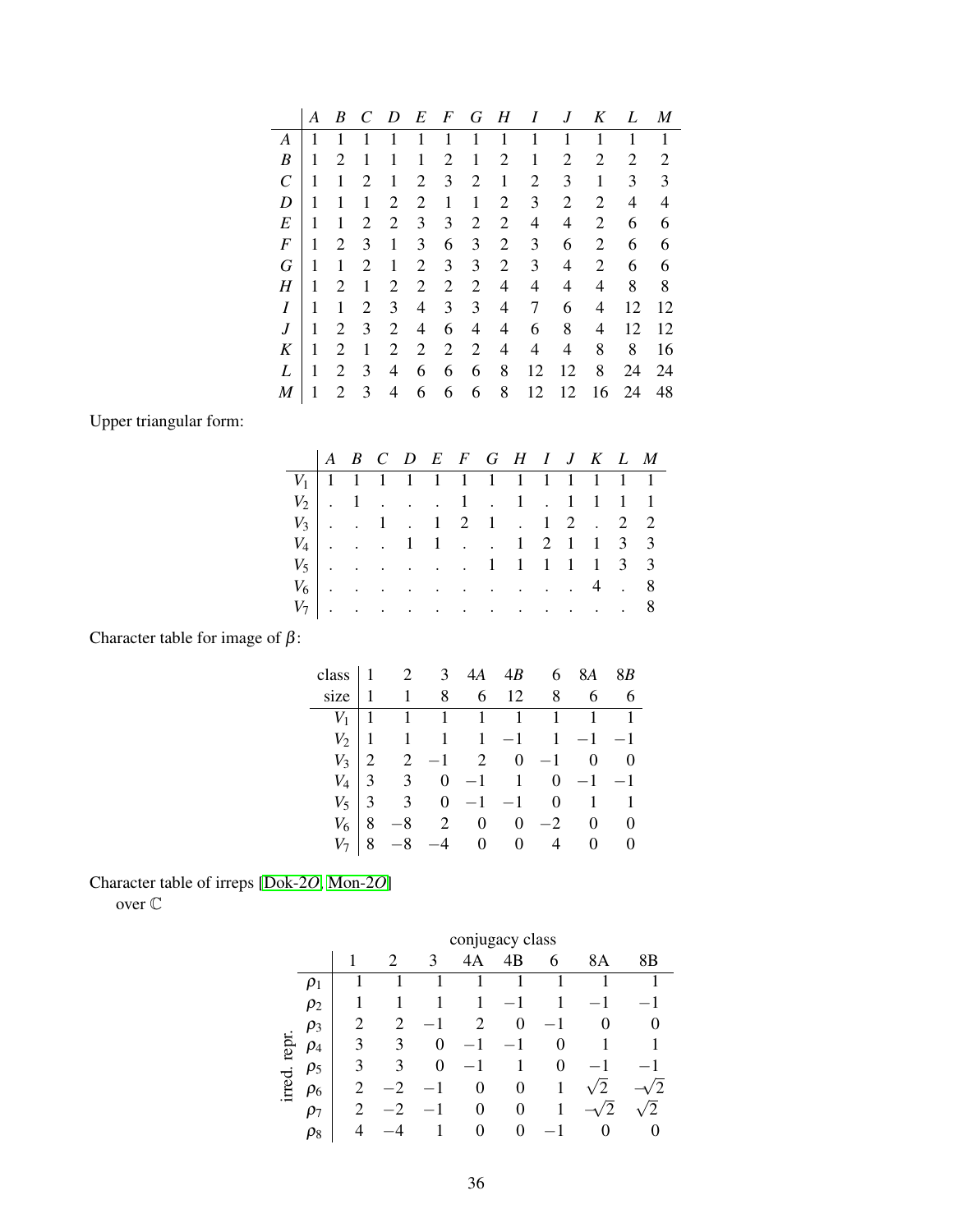|        |           |   | conjugacy class |    |    |          |                |               |    |  |  |  |  |
|--------|-----------|---|-----------------|----|----|----------|----------------|---------------|----|--|--|--|--|
|        |           |   | 2               | 3  | 4A | 4B       | 6              | 8Α            | 8Β |  |  |  |  |
|        | $\rho_1$  |   |                 |    |    |          |                |               |    |  |  |  |  |
|        | $\rho_2$  |   |                 |    | 1  |          |                |               |    |  |  |  |  |
|        | $\rho_3$  | 2 | 2               |    | 2  | $\theta$ |                |               |    |  |  |  |  |
| repr.  | $\rho_4$  | 3 | 3               | 0  |    |          | 0              |               |    |  |  |  |  |
|        | $\rho_5$  | 3 | 3               | 0  |    |          | 0              |               |    |  |  |  |  |
| irred. | $2\rho_6$ | 4 |                 | -2 | 0  | 0        | 2              | $^{\prime}$ 2 |    |  |  |  |  |
|        | $2\rho_7$ | 4 |                 | -2 | 0  | 0        | $\overline{2}$ |               | /2 |  |  |  |  |
|        | $2\rho_8$ | 8 |                 | 2  | 0  | 0        | . 2            |               |    |  |  |  |  |

Hence the cokernel of  $\beta$  is:

$$
\operatorname{coker}\left(A(2O) \xrightarrow{\beta} R_k(2O)\right) \simeq \left\{\begin{array}{ccc} \frac{\mathbb{Z}[\rho_6, \rho_7, \rho_8]}{\mathbb{Z}[2\rho_6 + 2\rho_7, 2\rho_8]} & | & k = \mathbb{C};\\ \frac{\mathbb{Z}[2\rho_6 + 2\rho_7]}{\mathbb{Z}[2\rho_6 + 2\rho_7]} & | & k = \mathbb{R};\\ 0 & | & k = \mathbb{Q} \end{array}\right.
$$

### <span id="page-36-0"></span>3.3.3 Binary icosahedral group:  $2I \simeq SL(2,5)$ .

Group name: 2*I* ([\[Dok-2](#page-46-11)*I*]) Group order:  $|2I| = 120$ 

Subgroups:

| subgroup          | order | cosets | conjugates | cyclic |
|-------------------|-------|--------|------------|--------|
| А                 | 120   |        |            |        |
| B                 | 24    | 5      | 5          |        |
| $\mathcal{C}_{0}$ | 20    | 6      | 6          |        |
| D                 | 12    | 10     | 10         |        |
| E                 | 10    | 12     | 6          |        |
| F                 | 8     | 15     | 5          |        |
| G                 | 6     | 20     | 10         |        |
| Η                 | 5     | 24     | 6          |        |
| I                 | 4     | 30     | 15         |        |
| .J                | 3     | 40     | 10         |        |
| K                 | 2     | 60     | 1          |        |
| L                 |       | 120    |            |        |

Table of multiplicities: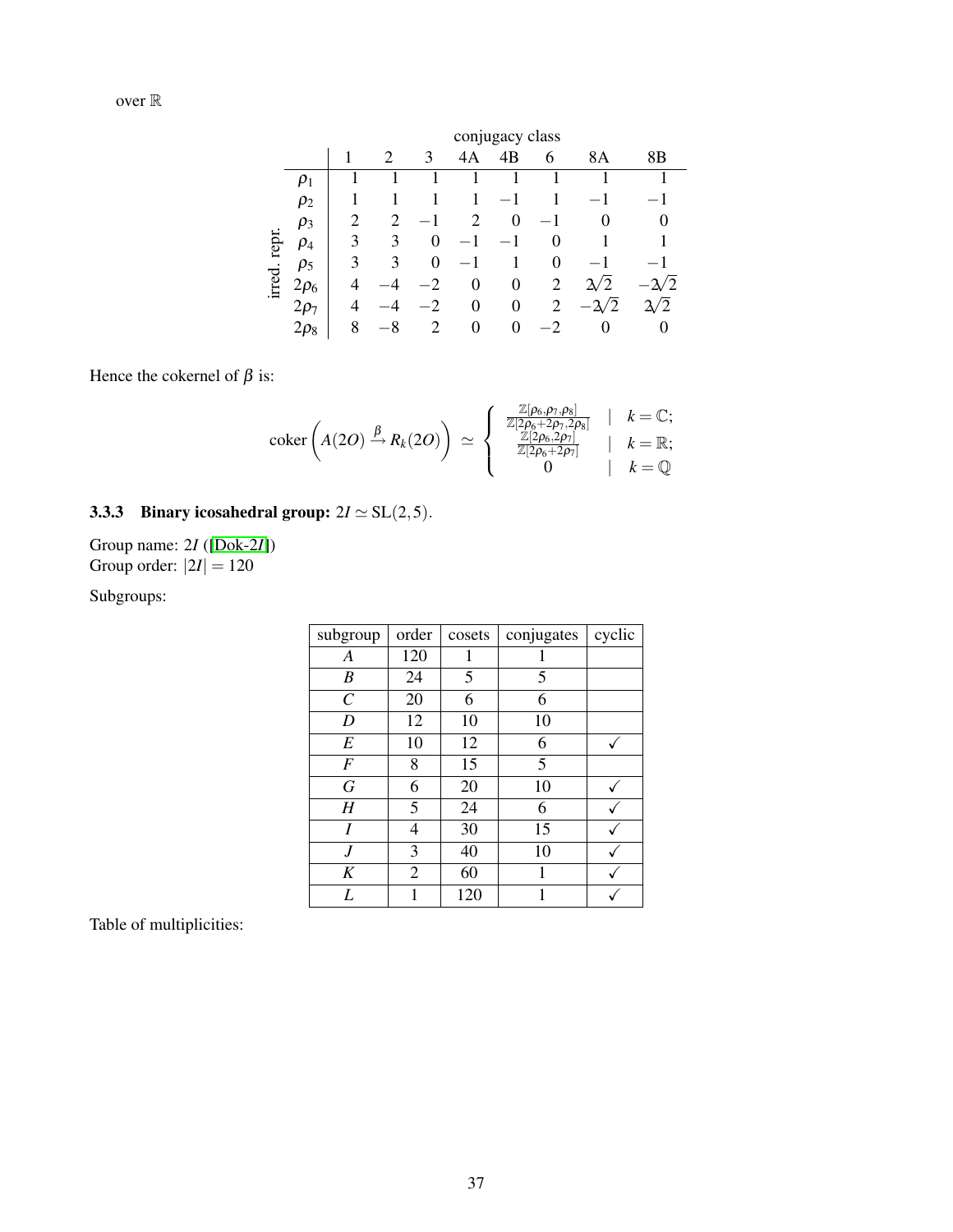|              | А | B              | $\mathcal{C}$ | D              | E  | $\boldsymbol{F}$ | G  | H  | I  |    | K  | L   |
|--------------|---|----------------|---------------|----------------|----|------------------|----|----|----|----|----|-----|
| A            | 1 | 1              |               | 1              | 1  | 1                | 1  | 1  | 1  | 1  | 1  | 1   |
| B            | 1 | $\overline{2}$ | 1             | 2              | 1  | 2                | 3  | 1  | 3  | 3  | 5  | 5   |
| $\mathcal C$ | 1 | 1              | 2             | $\overline{2}$ | 2  | 3                | 2  | 2  | 4  | 2  | 6  | 6   |
| D            | 1 | 2              | 2             | 3              | 2  | 4                | 4  | 2  | 6  | 4  | 10 | 10  |
| E            | 1 | 1              | 2             | $\overline{2}$ | 4  | 3                | 4  | 4  | 6  | 4  | 12 | 12  |
| F            | 1 | 2              | 3             | 4              | 3  | 6                | 5  | 3  | 9  | 5  | 15 | 15  |
| G            | 1 | 3              | 2             | 4              | 4  | 5                | 8  | 4  | 10 | 8  | 20 | 20  |
| H            | 1 | 1              | 2             | $\overline{2}$ | 4  | 3                | 4  | 8  | 6  | 8  | 12 | 24  |
| I            | 1 | 3              | 4             | 6              | 6  | 9                | 10 | 6  | 16 | 10 | 30 | 30  |
| J            | 1 | 3              | 2             | 4              | 4  | 5 <sup>5</sup>   | 8  | 8  | 10 | 16 | 20 | 40  |
| K            | 1 | 5              | 6             | 10             | 12 | 15               | 20 | 12 | 30 | 20 | 60 | 60  |
| L            |   | 5              | 6             | 10             | 12 | 15               | 20 | 24 | 30 | 40 | 60 | 120 |

Upper triangular form:

|  |  |  |  |                                 |  | $V_1$   1   1   1   1   1   1   1   1 |
|--|--|--|--|---------------------------------|--|---------------------------------------|
|  |  |  |  | $V_2$   . 1 . 1 . 1 2 . 2 2 4 4 |  |                                       |
|  |  |  |  | $V_3$ . 1 1 1 2 1 1 3 1 5 5     |  |                                       |
|  |  |  |  | $V_4$ 2 . 2 2 2 2 6 6           |  |                                       |
|  |  |  |  | $V_5$ 4 . 4 . 12                |  |                                       |
|  |  |  |  | $V_6$ 4 . 8                     |  |                                       |
|  |  |  |  | $V_7$ 8                         |  |                                       |
|  |  |  |  |                                 |  |                                       |

Character table for image of  $\beta$ :

|         |                 | class 1 2 3 4 5A 5B 6 10A 10B |      |  |           |                                                                     |           |
|---------|-----------------|-------------------------------|------|--|-----------|---------------------------------------------------------------------|-----------|
| size    |                 | 1                             | 20   |  |           | 30   12   12   20   12   12                                         |           |
| $V_1$   |                 |                               |      |  |           | $1 \quad 1 \quad 1 \quad 1 \quad 1 \quad 1 \quad 1 \quad 1 \quad 1$ |           |
|         | $V_2$   4       |                               |      |  |           | 4 1 0 -1 -1 1 -1 -1                                                 |           |
|         |                 |                               |      |  |           |                                                                     |           |
| $V_A$   | $6\overline{6}$ |                               |      |  |           | $6 \t 0 \t -2 \t 1 \t 1 \t 0 \t 1 \t 1$                             |           |
| $V_{5}$ | 12              | $-12$ 0 0 2 2 0               |      |  |           |                                                                     | $-2$ $-2$ |
| $V_6$   | 8               |                               |      |  |           | $-8$ 2 0 $-2$ $-2$ $-2$ 2 2                                         |           |
|         |                 |                               | $-4$ |  | $0 -2 -2$ | $4 \t2 \t2$                                                         |           |
|         |                 |                               |      |  |           |                                                                     |           |

### Character table of irreps [\[Dok-2](#page-46-11)*I*]

over C

|        | conjugacy class |                |      |                |      |                |                               |          |         |                |  |  |
|--------|-----------------|----------------|------|----------------|------|----------------|-------------------------------|----------|---------|----------------|--|--|
|        |                 |                | 2    | 3              | 4    | 5Α             | 5B                            | 6        | 10A     | 10B            |  |  |
|        | $\rho_1$        |                |      |                |      |                |                               |          |         |                |  |  |
|        | $\rho_2$        | $\overline{2}$ |      |                | 0    | Ø              | $-\phi$                       |          | Ø       | $-\varnothing$ |  |  |
|        | $\rho_3$        | 2              | $-2$ | -1             | 0    | $-\varnothing$ | Ø<br>— 1                      |          | $\phi$  | ⋒              |  |  |
| repr.  | $\rho_4$        | 3              | 3    | 0              |      | $-\phi$        | Φ                             | 0        | Ø       | 0              |  |  |
|        | $\rho_5$        | 3              | 3    | $\overline{0}$ | $-1$ | Ø              | Ø<br>$\overline{\phantom{m}}$ | $\theta$ | $-\phi$ |                |  |  |
| irred. | $\rho_6$        | 4              | 4    |                | 0    |                |                               |          |         |                |  |  |
|        | $\rho_7$        | 4              |      |                | 0    | $-1$           | $-1$                          |          |         |                |  |  |
|        | $\rho_8$        | 5              |      |                | 1    | 0              | $\theta$                      |          | 0       |                |  |  |
|        | $\rho_9$        | 6              |      | 0              | 0    |                |                               | 0        |         |                |  |  |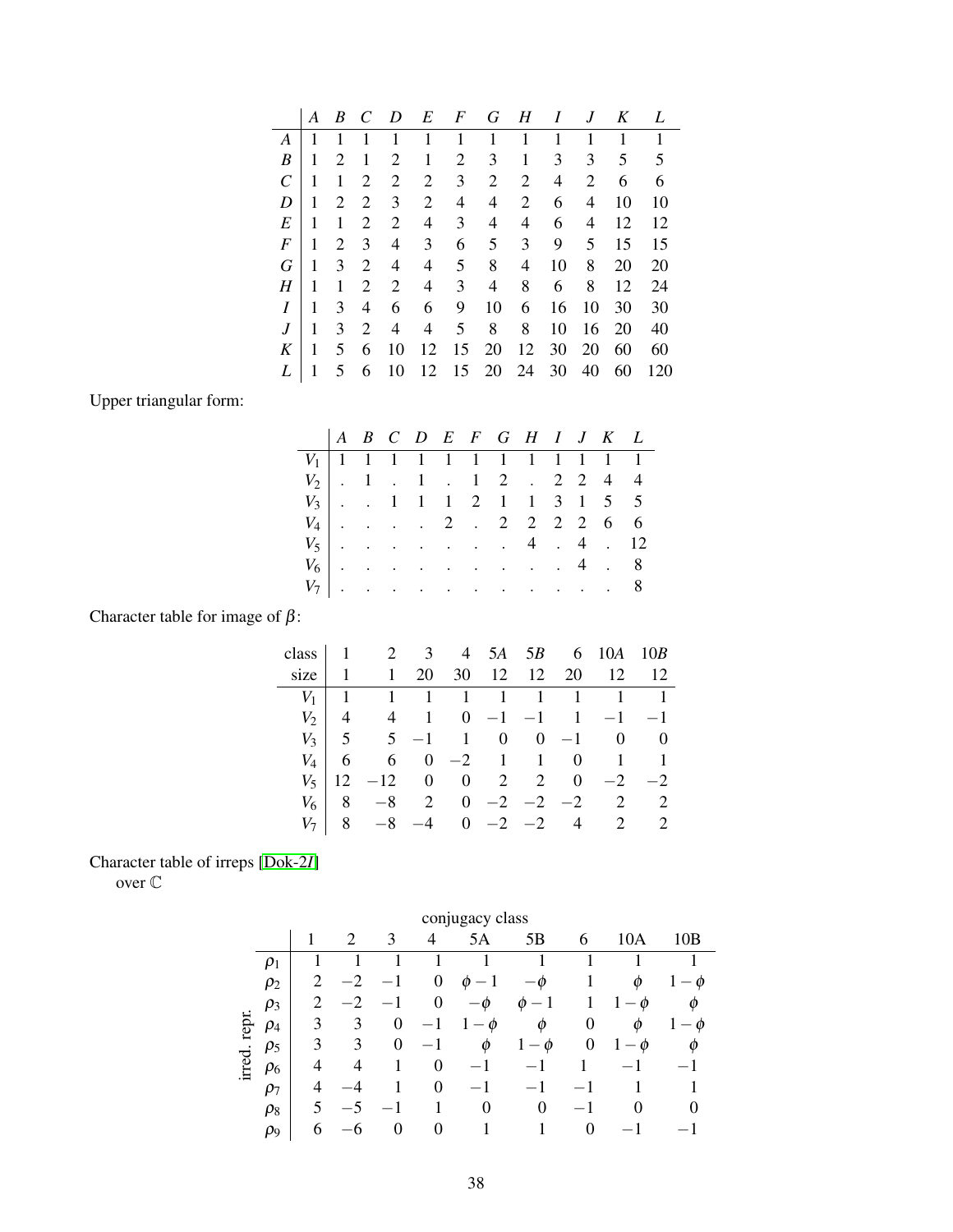|        | conjugacy class |    |                             |                |                                  |                       |                                     |                          |                     |                        |  |  |
|--------|-----------------|----|-----------------------------|----------------|----------------------------------|-----------------------|-------------------------------------|--------------------------|---------------------|------------------------|--|--|
|        |                 |    | $\mathcal{D}_{\mathcal{A}}$ | 3              | $\overline{4}$                   | 5A                    | 5B                                  | 6                        | 10A                 | 10B                    |  |  |
|        | $\rho_1$        |    |                             |                |                                  |                       |                                     |                          |                     |                        |  |  |
|        | $2\rho_2$       | 4  |                             | $-2$           | $\boldsymbol{0}$                 | $-1)$<br>2(<br>$\phi$ | $-2\phi$                            | 2                        | $2\phi$             | 2(1)<br>$-\varnothing$ |  |  |
|        | $2\rho_3$       | 4  |                             | $-2$           | $\theta$                         | $-2\phi$              | $2(\phi)$<br>$-1)$                  | 2                        | $\phi$              | $2\phi$                |  |  |
| repr.  | $\rho_4$        | 3  | 3                           | 0              | $\overbrace{\phantom{12322111}}$ | $\emptyset$           | Ø                                   | 0                        | Ø                   | $\emptyset$            |  |  |
|        | $\rho_5$        | 3  | 3                           | 0              |                                  | Ø                     | $\phi$<br>$\mathbf{I}$ $\mathbf{-}$ | 0                        | $\boldsymbol{\phi}$ |                        |  |  |
| irred. | $\rho_6$        | 4  | 4                           |                | $\theta$                         |                       |                                     |                          |                     |                        |  |  |
|        | $2\rho_7$       | 8  | $-8$                        | $\overline{2}$ | $\boldsymbol{0}$                 | $-2$                  | $-2$                                |                          |                     |                        |  |  |
|        | $\rho_8$        | 5  | 5                           |                |                                  | $\theta$              | $\theta$                            | $\overline{\phantom{0}}$ |                     |                        |  |  |
|        | $2\rho_9$       | 12 | $\overline{2}$              | 0              | $\boldsymbol{0}$                 | ↑                     | ↑                                   | $\theta$                 |                     |                        |  |  |

where  $\phi := \frac{1}{2}$  $rac{1}{2}(1 +$ √  $\overline{5}$ ) is the golden ratio. Hence the cokernel of  $\beta$  is

$$
V_1 = \rho_1
$$
  
\n
$$
V_2 = \rho_6
$$
  
\n
$$
V_3 = \rho_8
$$
  
\n
$$
V_4 = \rho_4 + \rho_5
$$
  
\n
$$
V_5 = 2\rho_9
$$
  
\n
$$
V_6 = 2\rho_7
$$
  
\n
$$
V_7 = 2\rho_2 + 2\rho_3
$$
\n
$$
V_8 = \rho_8
$$
\n
$$
V_9 = \rho_9
$$
\n
$$
V_1 = 2\rho_2 + 2\rho_3
$$
\n
$$
V_2 = \rho_9
$$
\n
$$
V_3 = \rho_9
$$
\n
$$
V_4 = \rho_9
$$
\n
$$
V_5 = \rho_9
$$
\n
$$
V_6 = \rho_9
$$
\n
$$
V_7 = \rho_9
$$
\n
$$
V_8 = \rho_9
$$
\n
$$
V_9 = \rho_9
$$
\n
$$
V_9 = \rho_9
$$
\n
$$
V_9 = \rho_9
$$
\n
$$
V_9 = \rho_9
$$
\n
$$
V_9 = \rho_9
$$
\n
$$
V_9 = \rho_9
$$
\n
$$
V_9 = \rho_9
$$
\n
$$
V_9 = \rho_9
$$
\n
$$
V_9 = \rho_9
$$
\n
$$
V_9 = \rho_9
$$
\n
$$
V_9 = \rho_9
$$
\n
$$
V_9 = \rho_9
$$
\n
$$
V_9 = \rho_9
$$
\n
$$
V_9 = \rho_9
$$
\n
$$
V_9 = \rho_9
$$
\n
$$
V_9 = \rho_9
$$
\n
$$
V_9 = \rho_9
$$
\n
$$
V_9 = \rho_9
$$
\n
$$
V_9 = \rho_9
$$
\n
$$
V_9 = \rho_9
$$
\n
$$
V_9 = \rho_9
$$
\n
$$
V_9 = \rho_9
$$
\n
$$
V_9 = \rho_9
$$
\n

#### <span id="page-38-0"></span>3.3.4 The general linear group:  $GL(2, \mathbb{F}_3)$

Group name:  $GL(2, \mathbb{F}_3)$  ([\[Dok-GL](#page-46-12) $(2, 3)$ ]<sup>[1](#page-38-1)</sup>) Group order:  $|GL(2,\mathbb{F}_3)| = 48$ 

Subgroups:

<span id="page-38-1"></span><sup>&</sup>lt;sup>1</sup> The representation theory of this group GL(2,  $\mathbb{F}_3$ ) is deceptively similar to that of the binary octahedral group  $20 \simeq \text{CSU}(2, \mathbb{F}_3)$ (discussed Sect. [3.3.2\)](#page-34-0): Both have the same character table over C, the only difference being in the Schur indices, hence in the real character table. In fact, several online databases of character tables had misidentified the two groups, which became apparent when our computation of the image of β revealed real representations of 2*O* that contradicted available character tables. We are indebted to James Montaldi for patiently double-checking computations with us and to Tim Dokchitser for swiftly recognizing and fixing the issue with the databases.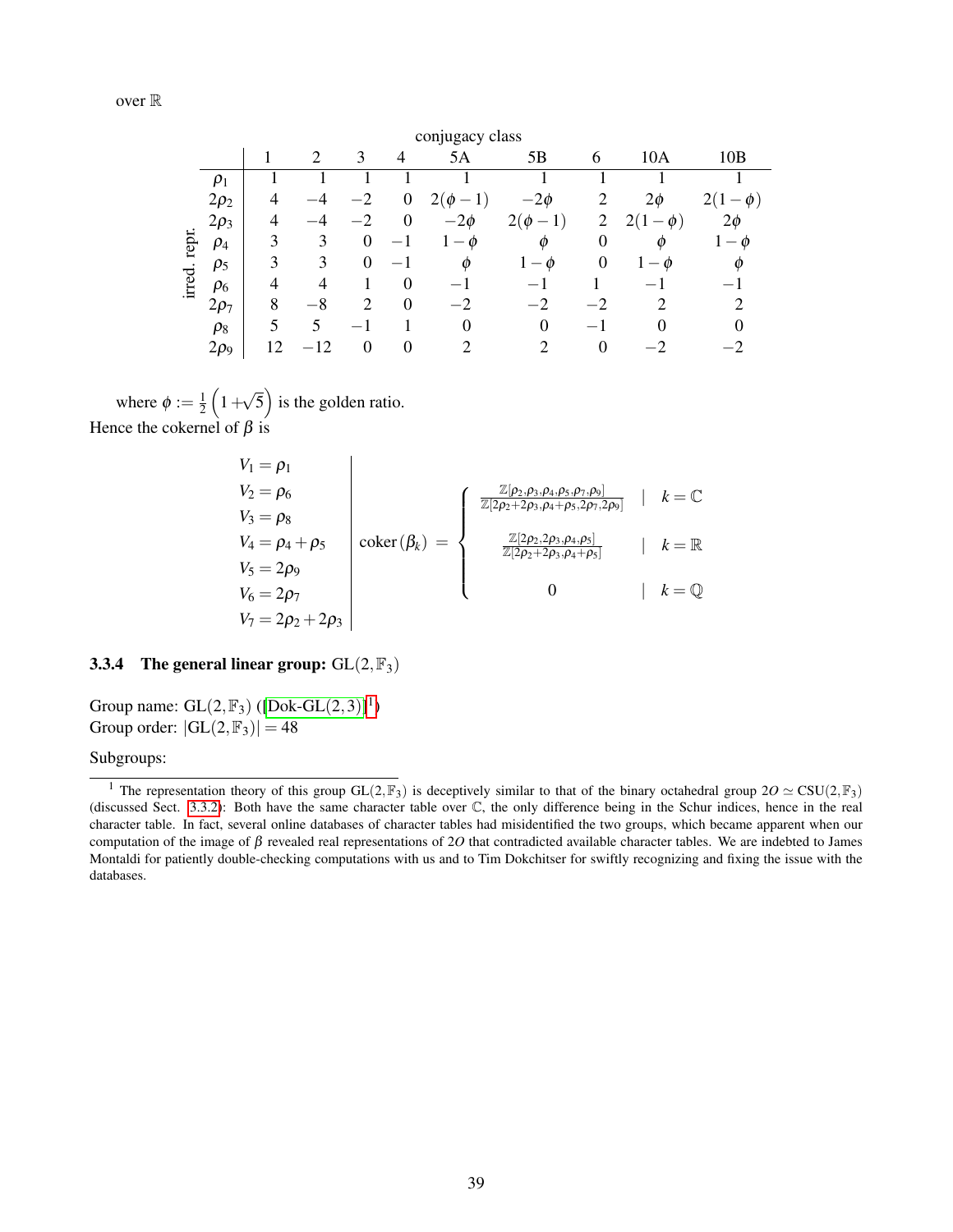| subgroup         | order                    | cosets         | conjugates               | cyclic       |
|------------------|--------------------------|----------------|--------------------------|--------------|
| A                | 48                       | 1              |                          |              |
| $\boldsymbol{B}$ | 24                       | $\overline{c}$ | 1                        |              |
| $\overline{C}$   | 16                       | 3              | 3                        |              |
| $\boldsymbol{D}$ | 12                       | $\overline{4}$ | $\overline{4}$           |              |
| $\cal E$         | 8                        | 6              | 3                        | ✓            |
| $\cal F$         | 8                        | 6              | 1                        |              |
| G                | 8                        | 6              | 3                        |              |
| $H_{\rm}$        | 6                        | 8              | 4                        |              |
| I                | 6                        | 8              | $\overline{\mathcal{L}}$ |              |
| $\boldsymbol{J}$ | 6                        | 8              | $\overline{\mathcal{L}}$ | $\checkmark$ |
| $K_{\rm}$        | 4                        | 12             | 6                        |              |
| L                | $\overline{\mathcal{L}}$ | 12             | 3                        |              |
| $\boldsymbol{M}$ | 3                        | 16             | $\overline{4}$           |              |
| $\cal N$         | $\sqrt{2}$               | 24             | $\mathbf 1$              |              |
| $\boldsymbol{P}$ | $\overline{2}$           | 24             | 12                       |              |
| $\varrho$        | $\mathbf{1}$             | 48             | 1                        |              |

Table of multiplicities:

|                  | A | B              | C              | D              | E              | F              | G              | Н              | I              | J              | Κ              | L              | M              | N  | P  | Q              |
|------------------|---|----------------|----------------|----------------|----------------|----------------|----------------|----------------|----------------|----------------|----------------|----------------|----------------|----|----|----------------|
| A                | 1 | 1              |                |                | 1              | 1              |                |                |                |                | 1              |                |                |    | 1  |                |
| B                | 1 | $\overline{c}$ |                |                | 1              | $\overline{2}$ | 1              | 2              |                |                | 1              | 2              | $\overline{c}$ | 1  | 2  | $\overline{2}$ |
| C                | 1 | 1              | 2              | 1              | $\overline{2}$ | 3              | $\overline{2}$ | 1              | 1              | 1              | $\overline{2}$ | 3              | 1              | 2  | 3  | 3              |
| D                | 1 | 1              | 1              | 2              | 1              | $\mathbf{1}$   | 2              | 2              | $\overline{2}$ | $\overline{2}$ | 3              | $\overline{2}$ | 2              | 3  | 4  | 4              |
| E                | 1 | 1              | 2              | 1              | 3              | 3              | $\overline{2}$ | 2              | 1              | 1              | 3              | $\overline{4}$ | 2              | 3  | 6  | 6              |
| $\boldsymbol{F}$ | 1 | $\overline{2}$ | 3              | 1              | 3              | 6              | 3              | $\overline{2}$ | 1              | 1              | 3              | 6              | $\overline{2}$ | 3  | 6  | 6              |
| G                | 1 | $\mathbf{1}$   | $\overline{2}$ | $\overline{2}$ | $\overline{2}$ | 3              | 3              | $\overline{2}$ | $\overline{2}$ | $\overline{2}$ | 4              | 4              | $\overline{2}$ | 4  | 6  | 6              |
| Н                | 1 | 2              | 1              | 2              | $\overline{2}$ | $\overline{2}$ | 2              | 4              | $\overline{2}$ | 2              | 4              | 4              | 4              | 4  | 8  | 8              |
| Ι                | 1 | 1              | 1              | $\overline{2}$ | $\mathbf{1}$   | $\mathbf{1}$   | $\overline{2}$ | $\overline{2}$ | 3              | 3              | 3              | $\overline{2}$ | 4              | 5  | 4  | 8              |
| J                | 1 | 1              | 1              | 2              | 1              | 1              | $\overline{2}$ | $\overline{2}$ | 3              | 3              | 3              | $\overline{2}$ | 4              | 5  | 4  | 8              |
| K                | 1 | 1              | $\overline{c}$ | 3              | 3              | 3              | 4              | 4              | 3              | 3              | 7              | 6              | 4              | 7  | 12 | 12             |
| L                | 1 | $\overline{2}$ | 3              | $\overline{2}$ | 4              | 6              | 4              | 4              | $\overline{2}$ | $\overline{2}$ | 6              | 8              | 4              | 6  | 12 | 12             |
| M                | 1 | $\overline{2}$ | 1              | $\overline{2}$ | 2              | $\overline{2}$ | $\overline{2}$ | 4              | 4              | 4              | 4              | 4              | 8              | 8  | 8  | 16             |
| N                | 1 | 1              | $\overline{2}$ | 3              | 3              | 3              | 4              | 4              | 5              | 5              | 7              | 6              | 8              | 13 | 12 | 24             |
| $\boldsymbol{P}$ | 1 | $\overline{2}$ | 3              | $\overline{4}$ | 6              | 6              | 6              | 8              | 4              | 4              | 12             | 12             | 8              | 12 | 24 | 24             |
| $\varrho$        | 1 | $\overline{2}$ | 3              | 4              | 6              | 6              | 6              | 8              | 8              | 8              | 12             | 12             | 16             | 24 | 24 | 48             |

Upper triangular form:

| $V_1$ 1 1 1 1 1 1 1 1 1 1 1 1 1 1 1 1 1 |  |  |  |  |  |  |  |  |
|-----------------------------------------|--|--|--|--|--|--|--|--|
| $V_2$   . 1 1 . 1 1 1 . 1 1             |  |  |  |  |  |  |  |  |
| $V_3$ . 1 . 1 2 1 1 2 . 1 2 2           |  |  |  |  |  |  |  |  |
| $V_4$ 1 1 1 1 1 2 1 1 2 3 3             |  |  |  |  |  |  |  |  |
| $V_5$ 1 1 1 1 1 1 3 3                   |  |  |  |  |  |  |  |  |
| $V_6$ 1 1 2 2 . 4                       |  |  |  |  |  |  |  |  |
| $V_7$   2 . 4                           |  |  |  |  |  |  |  |  |

Character table for image of  $\beta$ :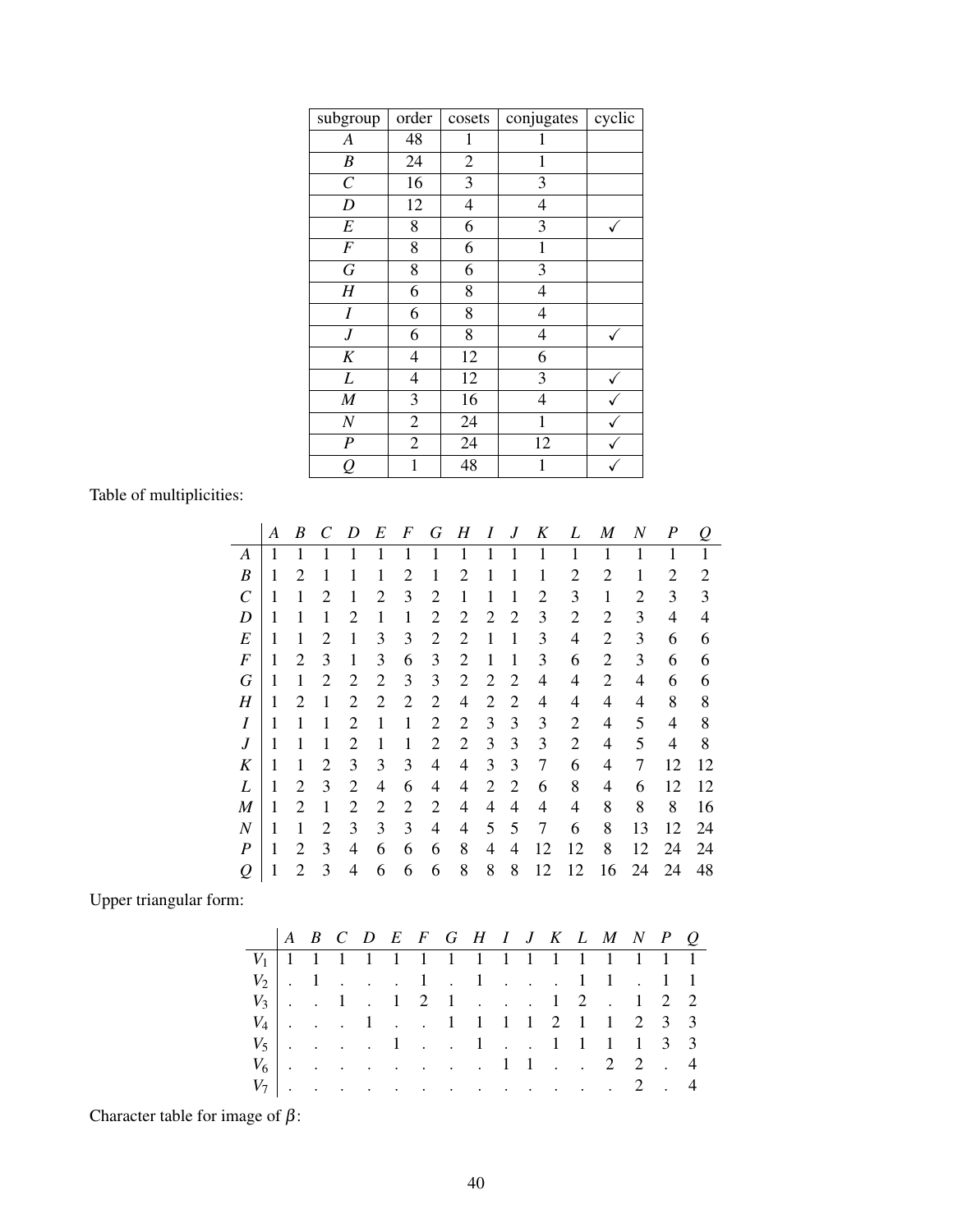|       | class $\begin{vmatrix} 1 & 2A & 2B & 3 & 4 & 6 & 8 \\ 1 & 1 & 12 & 8 & 6 & 8 \end{vmatrix}$ |  |  | 8A                                                                                                                                 | 8B  |
|-------|---------------------------------------------------------------------------------------------|--|--|------------------------------------------------------------------------------------------------------------------------------------|-----|
|       |                                                                                             |  |  |                                                                                                                                    | 6 6 |
| $V_1$ | $\begin{array}{cccccccccccccc} 1 & 1 & 1 & 1 & 1 & 1 & 1 & 1 & 1 \end{array}$               |  |  |                                                                                                                                    |     |
|       | $V_2$ 1 1 -1 1 1 1 -1 -1                                                                    |  |  |                                                                                                                                    |     |
| $V_3$ | $2 \t 2 \t 0 \t -1 \t 2 \t -1 \t 0 \t 0$                                                    |  |  |                                                                                                                                    |     |
|       | $V_4$ 3 3 1 0 -1 0 -1 -1                                                                    |  |  |                                                                                                                                    |     |
| $V_5$ |                                                                                             |  |  | $\begin{array}{ccccccccc}\n3 & -1 & 0 & -1 & 0 & 1 & 1 \\ -4 & 0 & 1 & 0 & -1 & 0 & 0 \\ -4 & 0 & -2 & 0 & 2 & 0 & 0\n\end{array}$ |     |
| $V_6$ |                                                                                             |  |  |                                                                                                                                    |     |
|       |                                                                                             |  |  |                                                                                                                                    |     |

## Character table of irreps [\[Dok-GL](#page-46-12)(2,3)]:

over C

|        |          |                             |    |    |          | conjugacy class |        |    |    |
|--------|----------|-----------------------------|----|----|----------|-----------------|--------|----|----|
|        |          |                             | 2Α | 2Β | 3        | 4               | 6      | 8Α | 8Β |
|        | $\rho_1$ |                             |    |    |          | 1               |        |    |    |
|        | $\rho_2$ |                             | 1  |    |          |                 | 1      |    |    |
|        | $\rho_3$ | 2                           |    | 0  |          | 2               |        |    |    |
| repr.  | $\rho_4$ | 3                           | 3  |    | $\theta$ |                 | $_{0}$ |    |    |
|        | $\rho_5$ | 3                           | 3  |    | 0        |                 | 0      |    |    |
| irred. | $\rho_6$ | 2                           |    | 0  | 1        | 0               | 1      |    |    |
|        | $\rho_7$ | $\mathcal{D}_{\mathcal{A}}$ |    | 0  |          | 0               | 1      | 2  |    |
|        | $\rho_8$ |                             |    | 0  |          | 0               |        |    |    |

over  $\mathbb R$ 

|       |           |   |    |          |         | conjugacy class |          |          |                   |
|-------|-----------|---|----|----------|---------|-----------------|----------|----------|-------------------|
|       |           |   | 2Α | 2В       | 3       | 4               | 6        | 8Α       | 8B                |
|       | $\mu_1$   |   |    |          |         |                 |          |          |                   |
|       | $\rho_2$  |   |    |          |         |                 |          |          |                   |
|       | $\rho_3$  | 2 | 2  | $\theta$ |         | 2               |          | 0        |                   |
| repr. | $\rho_4$  | 3 | 3  |          | 0       | $-1$            | 0        |          |                   |
| ್ಪಾ   | $\rho_5$  | 3 | 3  |          | 0       |                 | $\theta$ |          |                   |
|       | $+\rho_7$ | 4 |    | 0        | $^{-2}$ | $\Omega$        | 2        | 0        | $\mathbf{\Omega}$ |
|       | $\rho_8$  | Δ |    | ∩        |         | ∩               |          | $\theta$ | $\mathbf{\Omega}$ |

Hence the cokernel of  $\beta$  is

$$
\operatorname{coker}\left(A\big(\operatorname{GL}(2,\mathbb{F}_3)\big)\stackrel{\beta_k}{\to} R_k\big(\operatorname{GL}(2,\mathbb{F}_3)\big)\right)\,\simeq\,\left\{\begin{array}{c}\frac{\mathbb{Z}[\rho_6,\rho_7]}{\mathbb{Z}[\rho_6+\rho_7]}&|&k=\mathbb{C}\\0&|&k=\mathbb{Q}\\0&|&k=\mathbb{Q}\end{array}\right.
$$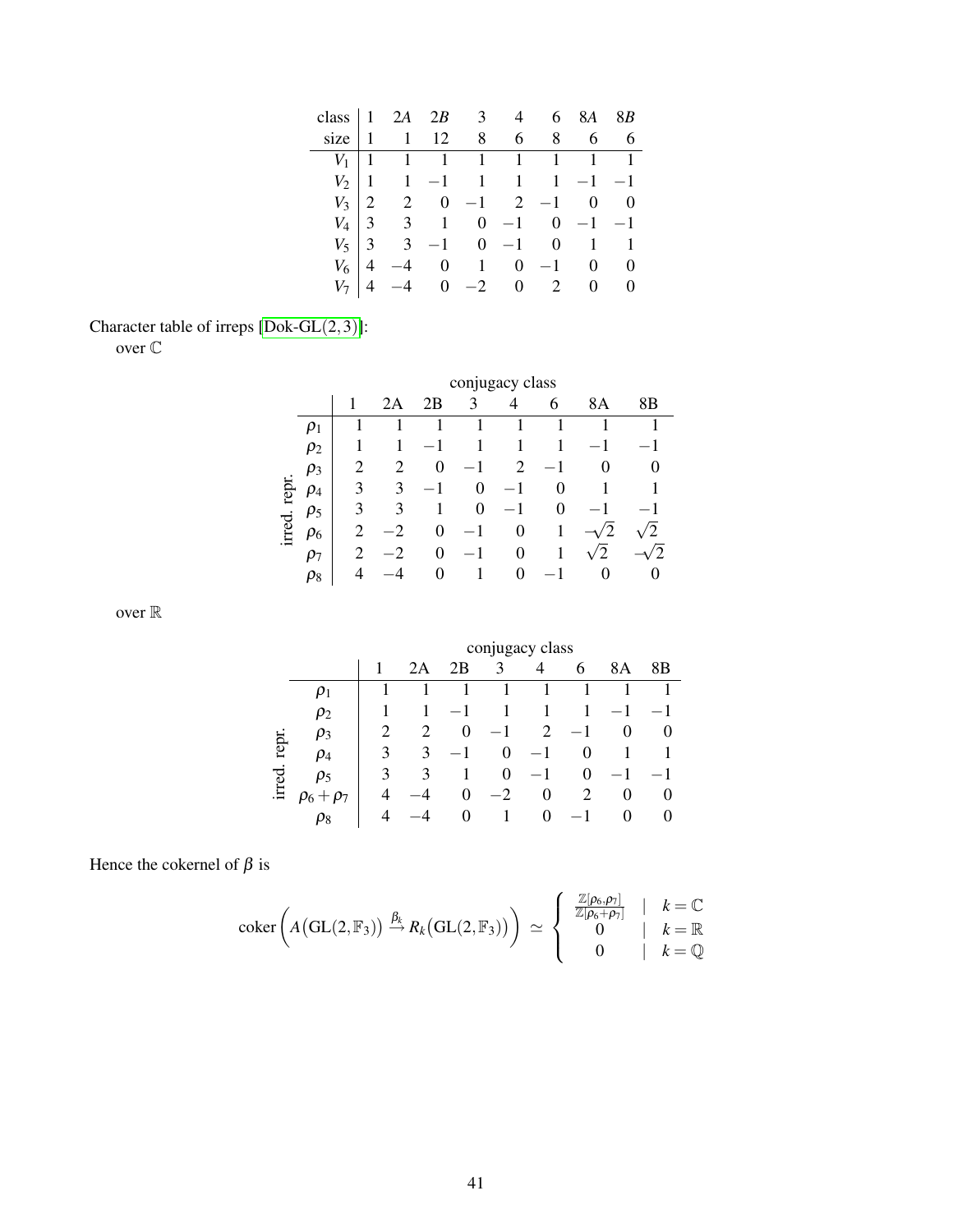### <span id="page-41-0"></span>A Background on platonic groups and categorical algebra

To be reasonably self-contained, we briefly collect some background material which will be directly useful for our discussion and for connecting the physical and the mathematical sides of the arguments.

#### <span id="page-41-1"></span>A.1 The Platonic groups

We are interested in the ADE groups as the main groups appearing in orbifolds in string theory. There are two variants, ones that are subgroups of the orthogonal group SO(3) and ones that are subgroups of the unitary group SU(2). Our focus will be on the latter.

<span id="page-41-2"></span>Proposition A.1 (ADE-classification of the finite rotation groups [\[Kl84\]](#page-44-20)). *The finite subgroups of* SU(2) *are given, up to conjugacy, by the following classification (where*  $n \in \mathbb{N}$ *):* 

| <b>Dynkin</b><br>label | <b>Finite</b><br>subgroup<br>of $SO(3)$ | Name of<br>group   | Finite<br>subgroup<br>of $SU(2)$ | Name of<br>group         |
|------------------------|-----------------------------------------|--------------------|----------------------------------|--------------------------|
| $A_{n\geq 1}$          | $C_{n+1}$                               | Cyclic             | $C_{n+1}$                        | Cyclic                   |
| $\mathbb{D}_{n\geq 4}$ | $D_{2(n-2)}$                            | <i>Dihedral</i>    | $2D_{2(n-2)}$                    | Binary dihedral          |
| $\mathbb{E}_6$         |                                         | <b>Tetrahedral</b> | 2T                               | Binary tetrahedral       |
| $\mathbb{E}_7$         |                                         | <i>Octahedral</i>  | 20                               | <b>Binary</b> octahedral |
| $\mathbb{E}_8$         |                                         | <b>Icosahedral</b> | 21                               | Binary icosahedral       |

Full proof for finite subgroups of  $SL(2,\mathbb{C})$  is in [\[MBD1916\]](#page-44-21), recalled in [\[Ser14,](#page-45-22) Sec. 2]. Full proof for  $SO(3)$ is spelled out in [\[Re05,](#page-45-23) Theorem 11]; from this the case of  $SU(2)$  is given in [\[Kee03,](#page-44-22) Theorem 4]. See also [\[Li18,](#page-44-19) Chapter 1,2] for an elementary treatment.

Our discussion will require details on the structure of these finite groups and how they relate to each other. Hence we highlight the following pattern. The full subgroup lattice of  $SU(2)$  under the three exceptional finite subgroups from Prop. [A.1](#page-41-2) (using the subgroup lattices from [\[Dok-2](#page-46-7)*T*, [Dok-2](#page-46-9)*O*, [Dok-2](#page-46-11)*I*]).

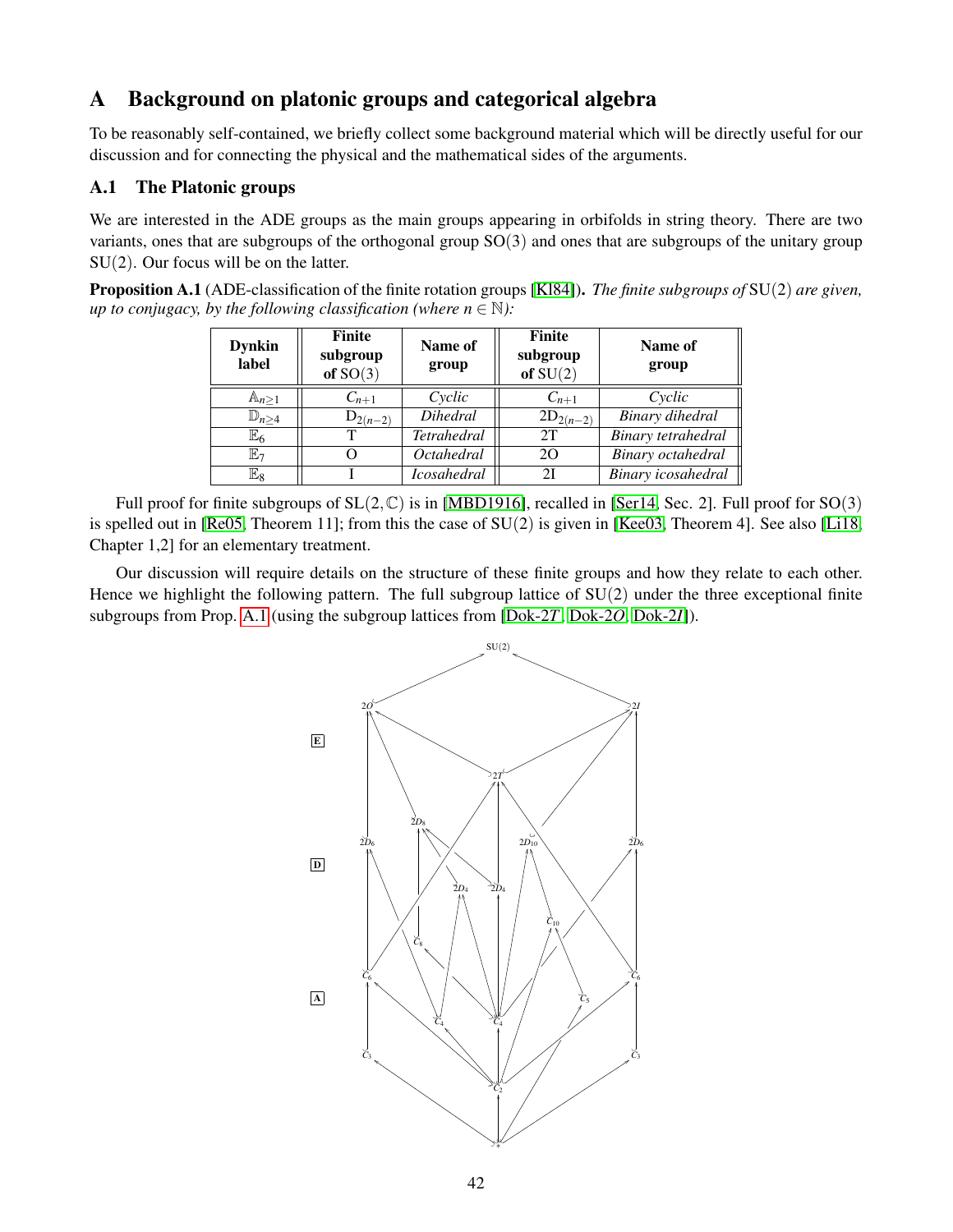#### <span id="page-42-0"></span>A.2 Categorical algebra

For ease of reference, we briefly recall the concept of internal homs in compact closed categories [\[Bo94,](#page-43-23) vol 2, 6.1], also [\[Mc65\]](#page-44-14).

The categories  $GSet^{fin}$  (Def. [2.10\)](#page-7-5) and  $GRep_k^{fin}$  (Def. [2.11\)](#page-7-6) enjoy various properties that are directly analogous to familiar properties of the category Vect<sup>fin</sup> of finite-dimensional *k*-vector spaces. The language of categorical algebra allows to make these analogies explicit, and such that one may reason uniformly in all three cases.

For  $V, W \in \text{Vect}_{k}^{\text{fin}}$  two vector spaces, the set  $\text{Hom}(V, W)$  of linear maps ("homomorphisms")  $V \to W$  between them becomes itself canonically a vector space, by pointwise multiplication with *k* and pointwise addition of values of functions. When we want to emphasize that we regard the set  $Hom(V, W)$  as equipped with this vector space structure, we write [*V*,*W*] for it.

One way to make this vector space of linear functions [*V*,*W*] more explicit is to consider the *dual* vector space *V* ∗ . With that in hand we have a canonical linear isomorphism

$$
W \otimes V^* \xrightarrow{\simeq} [V, W] (|w\rangle \otimes \langle v|) \xrightarrow{\simeq} (|q\rangle \mapsto |w\rangle \cdot \langle v, q\rangle)
$$

which identifies the tensor product space of *V*<sup>\*</sup> with *W* as the vector space of linear maps from *V* to *W*. Here

$$
\langle -, - \rangle : V^* \otimes V \longrightarrow k = 1
$$

denotes the pairing map that defines the dual vector space, and we denote elements of *V* by  $|q\rangle \in V$  and those of the dual vector space by  $\langle v | \in V^*$ , just so as to bring out the pattern better. Note that this pairing map is itself *k*-linear. Hence if we regard the ground field  $k$  as the canonical 1-dimensional  $k$ -vector 1, as indicated, then this is actually a morphism in Vect<sup> $\hat{f}_k$ </sup>. There is also a closely related linear going the other way around:

$$
1 \xrightarrow{\eta} [V, V] \simeq V \otimes V^* 1 \longmapsto id_V
$$

which, under the above identification, sends any element  $c \in k$  to the linear map from *V* to itself that is given by multiplication with *c*. One readily checks that these two functions make the following triangles commute



whence called the *triangle identities*.

The quickest way to convince oneself that this indeed holds is to choose linear identifications  $V \simeq \mathbb{R}^n$  and  $W \simeq \mathbb{R}^m$ , which means to choose *linear bases*. This in turn induces a canonical identification  $V^* \simeq (\mathbb{R}^n)^* \simeq \mathbb{R}^n$ (the *dual linear basis*), hence a linear identification

$$
[V,W] \simeq V^* \otimes W \simeq \mathbb{R}^n \otimes \mathbb{R}^m \simeq \mathbb{R}^{n \times m} \simeq \mathrm{Mat}_{n \times m}(k)
$$

of the vector space of linear maps  $V \to W$  with the vector space of  $n \times m$  matrices.

The description of dual vector spaces in terms of pairing and co-pairing maps satisfying triangle identities, as above, turns out to be *equivalent* to the traditional definition. It may seem more involved than the direct definition, but it has the great advantage that it makes sense without any actual reference to the nature of vector spaces: all that is needed to speak of *dual objects* is the analogue of the tensor product ⊗.

Categorical algebra shows that the *triangle identities* guarantee that  $V^* \otimes W$  behaves like an "internalized" version of the Hom-set. The same applies to the tensor product of representations used in [§2.3.](#page-7-0)

Acknowledgements. We thank Tim Dokchitser, James Dolan, James Montaldi and Todd Trimble for discussion. Our algorithm is inspired by the note [\[Tr09\]](#page-45-24), which in turn goes back to private communication with James Dolan.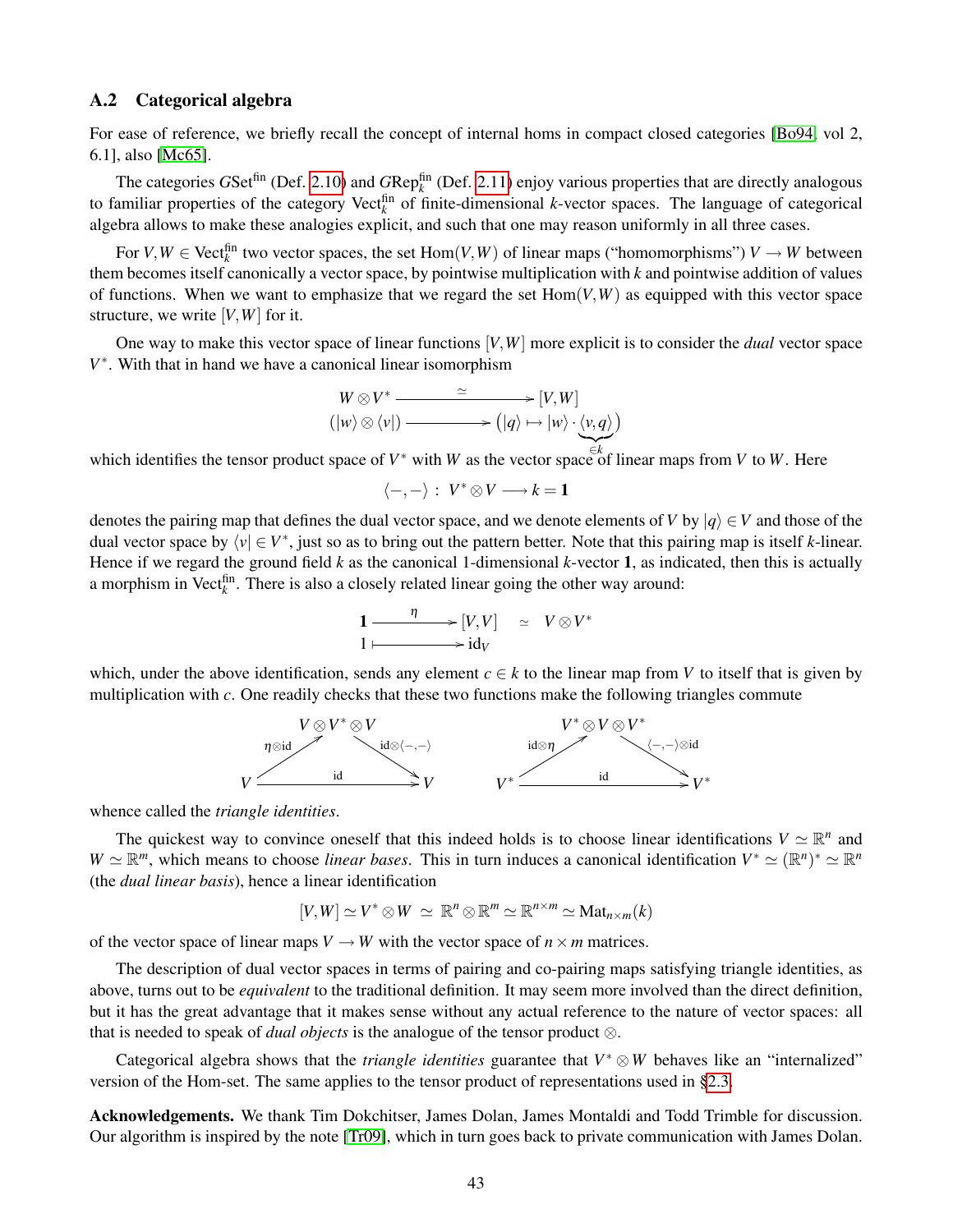### References

- <span id="page-43-14"></span>[Ad74] J. F. Adams, *Stable homotopy and generalized homology*, University of Chicago Press, 1974, [[ucp:bo21302708](https://www.press.uchicago.edu/ucp/books/book/chicago/S/bo21302708.html)].
- <span id="page-43-2"></span>[BDS00] C. Bachas, M. Douglas, C. Schweigert, *Flux Stabilization of D-branes*, JHEP 0005 (2000), 048, [[arXiv:hep-th/0003037](https://arxiv.org/abs/hep-th/0003037)].
- <span id="page-43-22"></span>[BD16] A. Bartel, T. Dokchitser, *Rational representations and permutation representations of finite groups*, Math. Ann. 364 (2016), 539-558, [[arXiv:1405.6616](https://arxiv.org/abs/1405.6616)].
- <span id="page-43-17"></span>[Be91] D. J. Benson, *Representations and Cohomology Volume 1: Basic Representation Theory of Finite Groups and Associative Algebras*, Cambridge University Press, 1991.
- <span id="page-43-3"></span>[BCR00] M. Billó, B. Craps, F. Roose, *Orbifold boundary states from Cardy's condition*, JHEP 0101 (2001), 038, [[arXiv:hep-th/0011060](https://arxiv.org/abs/hep-th/0011060)].
- <span id="page-43-1"></span>[BDH+02] J. de Boer, R. Dijkgraaf, K. Hori, A. Keurentjes, J. Morgan, D. Morrison and S. Sethi, *Triples, Fluxes, and Strings*, Adv. Theor. Math. Phys. 4 (2002) 995-1186, [[arXiv:hep-th/0103170](https://arxiv.org/abs/hep-th/0103170)].
- <span id="page-43-15"></span>[Bl17] A. Blumberg, *Equivariant homotopy theory*, lecture notes 2017, [[github.com/adebray/equivariant](https://github.com/adebray/equivariant_homotopy_theory) homotopy theory].
- <span id="page-43-23"></span>[Bo94] F. Borceux, *Handbook of Categorical Algebra*, Cambridge University Press, Cambridge, 1994.
- <span id="page-43-12"></span>[Bo36] K. Borsuk, *Sur les groupes des classes de transformations continues*, CR Acad. Sci. Paris 202 (1936), 1400-1403, [[doi:10.24033/asens.603](https://doi.org/10.24033/asens.603)].
- <span id="page-43-18"></span>[Bo10] S. Bouc, *Biset Functors for Finite Groups*, Springer-Verlag, Berlin, 2010.
- <span id="page-43-8"></span>[BSS18] V. Braunack-Mayer, H. Sati, U. Schreiber, *Gauge enhancement for Super M-branes via Parameterized stable homotopy theory*, Comm. Math. Phys. 371: 197 (2019) [[arXiv:1805.05987](https://arxiv.org/abs/1805.05987)] [\[doi:10.1007/s00220-](https://doi.org/10.1007/s00220-019-03441-4) [019-03441-4\]](https://doi.org/10.1007/s00220-019-03441-4).
- <span id="page-43-20"></span>[Bur01] W. Burnside, *On the Representation of a Group of Finite Order as a Permutation Group, and on the Composition of Permutation Groups*, Proceedings of the American Mathematical Society 1901 [\[doi:10.1112/plms/s1-34.1.159\]](https://doi.org/10.1112/plms/s1-34.1.159)
- <span id="page-43-13"></span>[Ca84] G. Carlsson, *Equivariant Stable Homotopy and Segal's Burnside Ring Conjecture*, Ann. Math. 120 (1984), 189-224, [[jstor:2006940](https://www.jstor.org/stable/2006940)].
- <span id="page-43-5"></span>[CP18] S. M. Chester and E. Perlmutter, *M-Theory Reconstruction from* (2,0) *CFT and the Chiral Algebra Conjecture*, J. High Energy Phys. 2018 (2018) 116, [[arXiv:1805.00892](https://arxiv.org/abs/1805.00892)].
- <span id="page-43-19"></span>[CCM09] A. Connes, C. Consani, M. Marcolli, *Fun with* F1, J. Number Th. 129 (2009), 1532-1561.
- <span id="page-43-0"></span>[DGM97] M. R. Douglas, B. R. Greene, D. R. Morrison, *Orbifold Resolution by D-Branes*, Nucl. Phys. B506 (1997), 84-106, [[hep-th/9704151](https://arxiv.org/abs/hep-th/9704151)].
- <span id="page-43-16"></span>[Dr71] A. Dress, *Notes on the theory of representations of finite groups*, Bielefeld, 1971.
- <span id="page-43-21"></span>[Dr86] A. Dress, *Congruence relations characterizing the representation ring of the symmetric group*, J. of Algebra 101 (1986), 350-364, [[ncatlab.org/nlab/files/Dress86.pdf](https://ncatlab.org/nlab/files/Dress86.pdf)]
- <span id="page-43-4"></span>[Du99] M. Duff (ed.) *The World in Eleven Dimensions: Supergravity, Supermembranes and M-theory*, Institute of Physics Publishing, Bristol, 1999.
- <span id="page-43-7"></span>[FSS15] D. Fiorenza, H. Sati and U. Schreiber, *The WZW term of the M5-brane and differential cohomotopy*, J. Math. Phys. 56 (2015), 102301, [[arXiv:1506.07557](https://arxiv.org/abs/1506.07557)] [\[doi:doi:10.1063/1.4932618\]](http://scitation.aip.org/content/aip/journal/jmp/56/10/10.1063/1.4932618).
- <span id="page-43-6"></span>[FSS16a] D. Fiorenza, H. Sati and U. Schreiber, *Rational sphere valued supercocycles in Mtheory and type IIA string theory*, J. Geom. Phys. 114 (2017) 91-108, [[arXiv:1606.03206](https://arxiv.org/abs/1606.03206)] [\[doi:10.1016/j.geomphys.2016.11.024\]](http://dx.doi.org/10.1016/j.geomphys.2016.11.024).
- <span id="page-43-9"></span>[FSS19a] D. Fiorenza, H. Sati and U. Schreiber, *[The rational higher structure of M-theory](https://ncatlab.org/schreiber/show/The+rational+higher+structure+of+M-theory)*, Fortschr. d. Phys. Volume 67 Issue 8-9 (2019) [\[arXiv:1903.02834\]](https://arxiv.org/abs/1903.02834) [\[doi:10.1002/prop.201910017\]](https://doi.org/10.1002/prop.201910017).
- <span id="page-43-10"></span>[FSS19b] D. Fiorenza, H. Sati and U. Schreiber, *Twisted Cohomotopy implies M-theory anomaly cancellation on 8-manifolds*, Comm. Math. Phys. (2020) [\[arXiv:1904.10207\]](https://arxiv.org/abs/1904.10207) [\[doi:10.1007/s00220-020-03707-2\]](https://doi.org/10.1007/s00220-020-03707-2)
- <span id="page-43-11"></span>[FSS19c] D. Fiorenza, H. Sati and U. Schreiber, *Twisted Cohomotopy implies M5 WZ term level quantization*, [[arXiv:1906.07417](https://arxiv.org/abs/1906.07417)].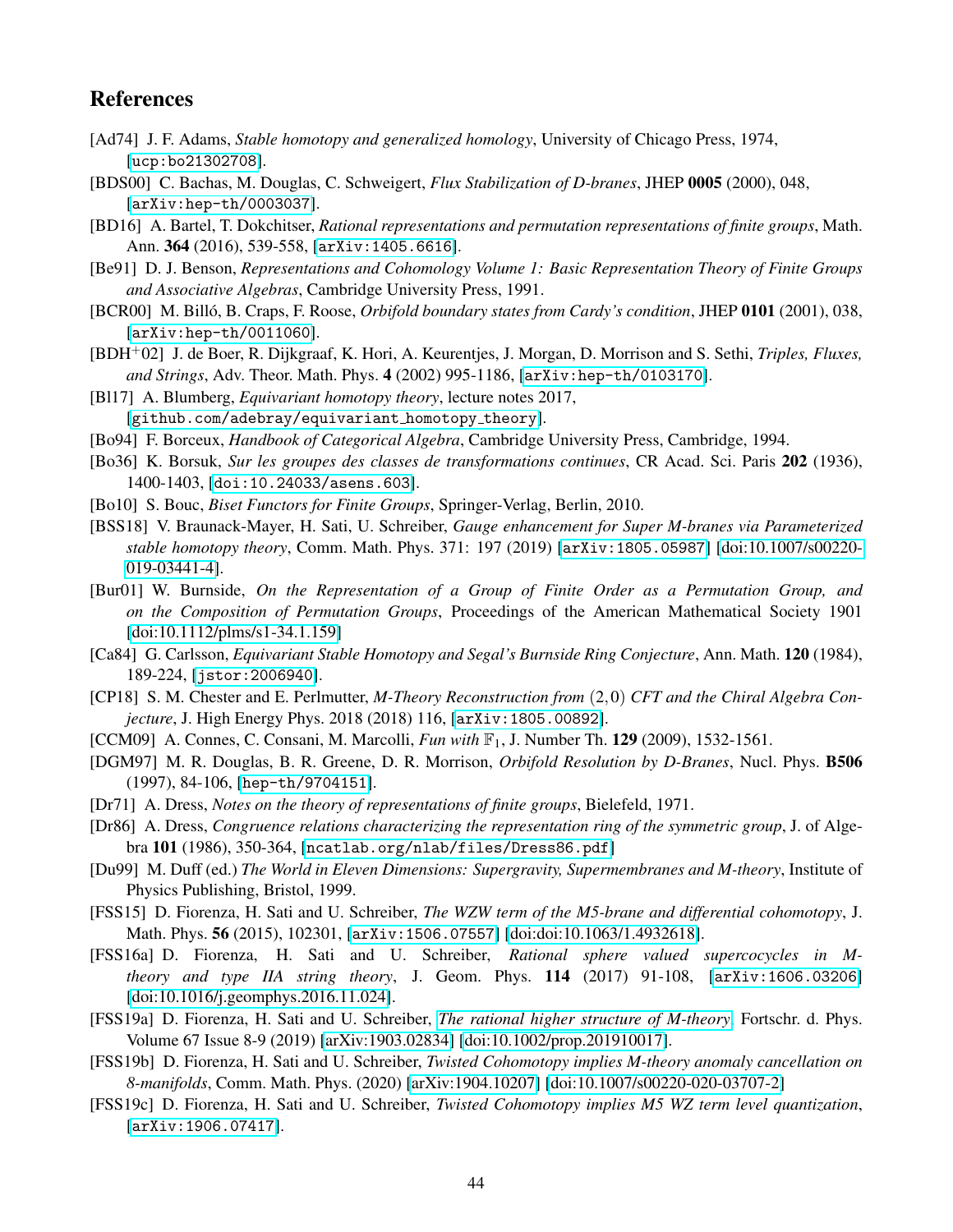- [GC99] H. Garcia-Compean, *D-branes in Orbifold Singularities and Equivariant K-Theory*, Nucl. Phys. B557 (1999), 480-504, [[arXiv:hep-th/9812226](https://arxiv.org/abs/hep-th/9812226)].
- <span id="page-44-17"></span>[GP90] W. Gilbert and A. Pathria, *Linear Diophantine Equations*, preprint 1990, [[ncatlab.org/nlab/files/GilbertPathria90.pdf](https://ncatlab.org/nlab/files/GilbertPathria90.pdf)]
- <span id="page-44-5"></span>[GS19] D. Grady and H. Sati, *Ramond-Ramond fields and twisted differential K-theory*, [[arXiv:1903.08843](https://arxiv.org/abs/1903.08843)] [hep-th].
- <span id="page-44-0"></span>[Gr05] J. Greenlees, *Equivariant version of real and complex connective K-theory*, Homology Homotopy Appl. 7 (2005), 63-82, [[euclid.hha/1139839291](http://projecteuclid.org/euclid.hha/1139839291)].
- <span id="page-44-2"></span>[HSS18] J. Huerta, H. Sati, U. Schreiber, *Real ADE-equivariant (co)homotpy of super M-branes*, Comm. Math. Phys. 371:425. (2019) [\[arXiv:1805.05987\]](https://arxiv.org/abs/1805.05987) [\[doi:10.1007/s00220-019-03442-3\]](https://doi.org/10.1007/s00220-019-03442-3).
- <span id="page-44-10"></span>[KS] M. Kapranov and A. Smirnov, *Cohomology determinants and reciprocity laws: number field case*, unpublished preprint, cage.ugent.be/kthas/Fun/library/KapranovSmirnov.pdf
- <span id="page-44-22"></span>[Kee03] A. Keenan, *Which finite groups act freely on spheres?*, 2003, [www.math.utah.edu/](http://www.math.utah.edu/~keenan/actions.pdf)∼keenan/actions.pdf
- <span id="page-44-8"></span>[Ke99] A. Kerber, *Applied Finite Group Actions*, Springer-Verlag, Berlin, 1999.
- <span id="page-44-20"></span>[Kl84] F. Klein, *Vorlesungen uber das Ikosaeder und die Auflosung der Gleichungen vom funften Grade ¨* , 1884, translated as *Lectures on the Icosahedron and the Resolution of Equations of Degree Five* by George Morrice 1888, [[archive.org/details/cu31924059413439](https://archive.org/details/cu31924059413439)].
- <span id="page-44-19"></span>[Li18] M. Lindh, *An Introduction to the McKay Correspondence: Master Thesis in Physics*, 2018, [[www.diva-portal.org/smash/get/diva2:1184051/FULLTEXT01.pdf](http://www.diva-portal.org/smash/get/diva2:1184051/FULLTEXT01.pdf)]
- <span id="page-44-12"></span>[Lo18] O. Lorscheid, F<sup>1</sup> *for everyone*, [[arXiv:1801.05337](https://arxiv.org/abs/1801.05337)] [math.AG].
- <span id="page-44-7"></span>[Lu05] W. Lück, *The Burnside ring and equivariant stable cohomotopy for infinite groups*, Pure Appl. Math. Q. 1 (2005), 479–541, [[arXiv:math/0504051](https://arxiv.org/abs/math/0504051)] [math.AT].
- <span id="page-44-9"></span>[LP12] K. Lux and H. Pahlings, *Representations of Groups: A Computational Approach*, Cambridge University Press, 2012.
- <span id="page-44-14"></span>[Mc65] S. MacLane, *Categorical algebra*, Bull. Amer. Math. Soc. 71 (1965), 40-106.
- [Mad00] A. Mader, *Almost completely decomposable groups*, CRC Press, 2000.
- <span id="page-44-11"></span>[Man08] Y. Manin, *Cyclotomy and analytic geometry over*  $\mathbb{F}_1$ , Quanta of Maths, Conference in honour of Alain Connes, Clay Math. Proceedings 11 (2008), 385-408, [[arXiv:0809.1564](https://arxiv.org/abs/0809.1564)] [math.AG].
- <span id="page-44-16"></span>[Mar30] E. Marczewski, *Sur l'extension de l'ordre partiel*, Fund. Math. 16 (1930), 386-389, [[matwbn.icm.edu.pl/ksiazki/fm/fm16/fm16125.pdf](http://matwbn.icm.edu.pl/ksiazki/fm/fm16/fm16125.pdf)]
- <span id="page-44-21"></span>[MBD1916] G. A. Miller, H. F. Blichfeldt, L. E. Dickson, *Theory and applications of finite groups*, Dover, New York, 1916.
- <span id="page-44-4"></span>[Mo14] G. Moore, *Physical Mathematics and the Future*, talk at [Strings 2014](http://physics.princeton.edu/strings2014/) [www.physics.rutgers.edu/∼[gmoore/PhysicalMathematicsAndFuture.pdf](http://www.physics.rutgers.edu/~gmoore/PhysicalMathematicsAndFuture.pdf)].
- <span id="page-44-13"></span>[Na-cycl] V. Naik, *Characters are cyclotomic integers*,
	- [[groupprops.subwiki.org/wiki/Characters](https://groupprops.subwiki.org/wiki/Characters_are_cyclotomic_integers) are cyclotomic integers]
- <span id="page-44-3"></span>[NH98] H. Nicolai and R. Helling, *Supermembranes and M(atrix) Theory*, In: M. Duff, E. Sezgin, B. Greene et. al. (eds.) *Nonperturbative aspects of strings, branes and supersymmetry*, World Scientific (1999), [[arXiv:hep-th/9809103](https://arxiv.org/abs/hep-th/9809103)].
- <span id="page-44-1"></span>[Ra02] P. Rajan, *D2-brane RR-charge on* SU(2), Phys. Lett. B533 (2002), 307-312, [[arXiv:hep-th/0111245](https://arxiv.org/abs/hep-th/0111245)].
- <span id="page-44-6"></span>[Pe56] F. P. Peterson, *Some Results on Cohomotopy Groups*, Amer. J. Math. 78 (1956), 243-258, [[jstor:2372514](https://www.jstor.org/stable/2372514)].
- <span id="page-44-15"></span>[Pf97] G. Pfeiffer, *The Subgroups of M*24*, or How to Compute the Table of Marks of a Finite Group*, Experiment. Math. 6 (1997), 247-270, [\[doi:10.1080/10586458.1997.10504613\]](https://doi.org/10.1080/10586458.1997.10504613) [schmidt.ucg.ie/∼[goetz/pub/marks/marks.html](http://schmidt.ucg.ie/~goetz/pub/marks/marks.html)].
- <span id="page-44-18"></span>[PT91] L. Pursell, S. Y. Trimble, *Gram-Schmidt orthogonalization by Gauss Elimination*, Amer. Math. Month. 98(1991), 544-549, [[jstor:2324877](https://www.jstor.org/stable/2324877)].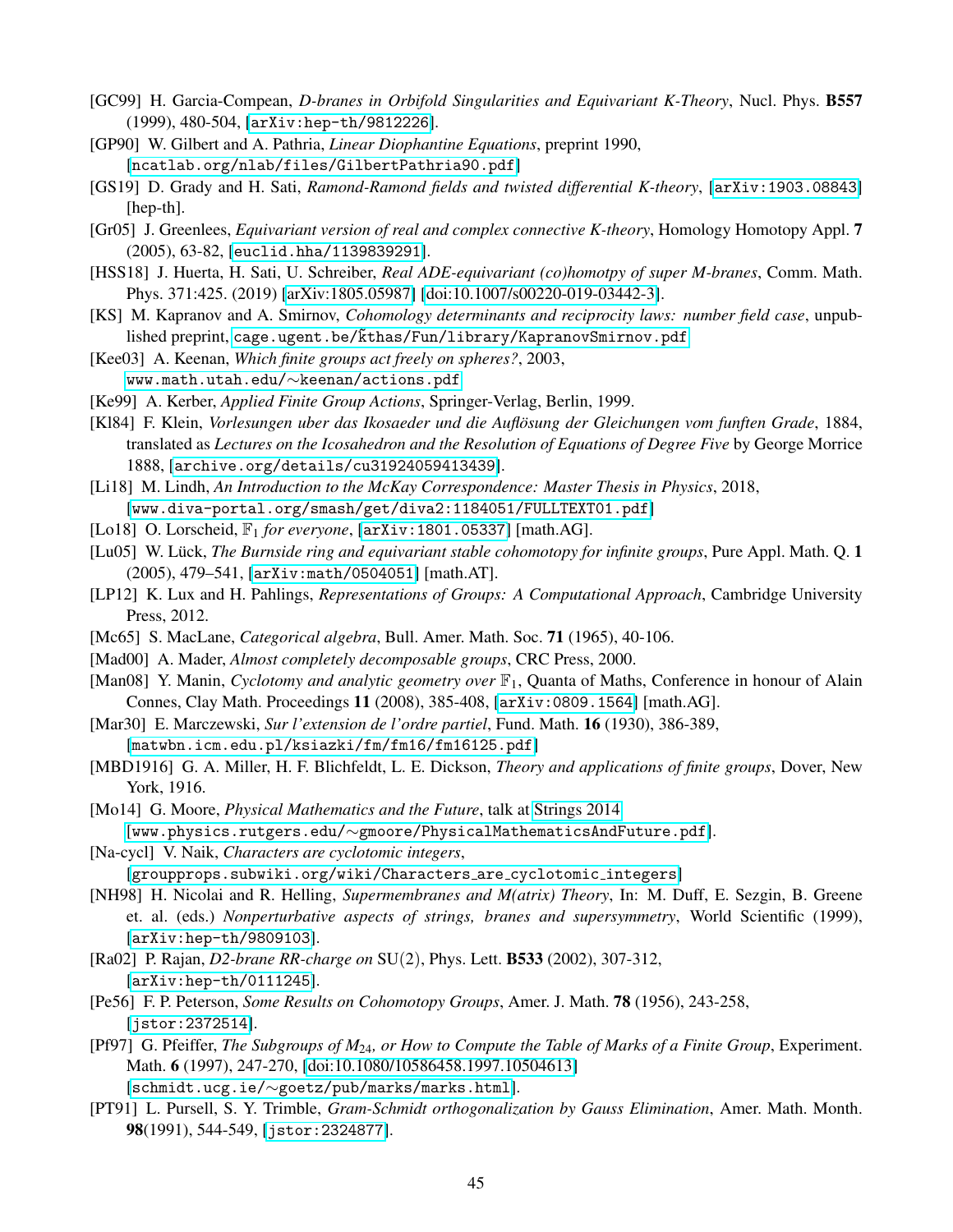- <span id="page-45-2"></span>[RS13] A. Recknagel, V. Schomerus, *Boundary Conformal Field Theory and the Worldsheet Approach to D-Branes*, Cambridge University Press, 2013.
- <span id="page-45-23"></span>[Re05] E. Rees, *Notes on Geometry*, Springer, Berlin, 2005.
- <span id="page-45-16"></span>[Rob06] J. Robbin, *Real, Complex and Quaternionic representations*, 2006, [www.math.wisc.edu/∼[robbin/angelic/RCH-G.pdf](http://www.math.wisc.edu/~robbin/angelic/RCH-G.pdf)]
- <span id="page-45-6"></span>[Sa18] H. Sati, *Framed M-branes, corners, and topological invariants*, J. Math. Phys. 59 (2018), 062304, [[arXiv:1310.1060](https://arxiv.org/abs/ arXiv:1310.1060)].
- <span id="page-45-0"></span>[SS19] H. Sati and U. Schreiber, *Equivariant Cohomotopy implies orientifold tadpole cancellation*, J. Geom. Phys. (2020) [\[doi:10.1016/j.geomphys.2020.103775\]](https://doi.org/10.1016/j.geomphys.2020.103775). [[arXiv:1909.12277](https://arxiv.org/abs/1909.12277)]
- <span id="page-45-8"></span>[Seg71] G. Segal, *Equivariant stable homotopy theory*, In *Actes du Congres International des Math ` ematiciens ´* (Nice, 1970), Tome 2 , pages 59-63, Gauthier-Villars, Paris, 1971,

[[ncatlab.org/nlab/files/SegalEquivariantStableHomotopyTheory.pdf](https://ncatlab.org/nlab/files/SegalEquivariantStableHomotopyTheory.pdf)].

- <span id="page-45-14"></span>[Seg72] G. Segal, *Permutation representations of finite p-groups*, Quart. J. Math. Oxford (2) 23 (1972), 375-381, [[10.1093/qmath/23.4.375](https://doi.org/10.1093/qmath/23.4.375)].
- [Sen97] A. Sen, *A Note on Enhanced Gauge Symmetries in M- and String Theory*, JHEP 9709 (1997), 001, [[arXiv:hep-th/9707123](https://arxiv.org/abs/hep-th/9707123)].
- <span id="page-45-22"></span>[Ser14] J. Serrano, *Finite subgroups of SL*(2,C) *and SL*(3,C), Warwick 2014, [[homepages.warwick.ac.uk/](https://homepages.warwick.ac.uk/~masda/McKay/Carrasco_Project.pdf)∼masda/McKay/Carrasco Project.pdf]
- [Ser77] J.-P. Serre, *Linear Representations of Finite Groups*, Graduate Texts in Math., vol. 42, Springer-Verlag, New York, 1977.
- <span id="page-45-13"></span>[So67] L. Solomon, *The Burnside algebra of a finite group*, J. Comb. Theory 1 (1967), 603-615. [\[doi:10.1016/S0021-9800\(67\)80064-4\]](https://doi.org/10.1016/S0021-9800(67)80064-4)
- <span id="page-45-11"></span>[So04] C. Soule,´ *Les variet´ es sur le corps ´ a un ´ el´ ement ´* , Mosc. Math. J. 4 (2004), 217-244.
- <span id="page-45-7"></span>[Sp49] E. Spanier, *Borsuk's Cohomotopy Groups*, Ann. Math. 50 (1949), 203-245, [[jstor:1969362](http://www.jstor.org/stable/1969362)].
- <span id="page-45-3"></span>[Ta00] W. Taylor, *D2-branes in B fields*, JHEP 0007 (2000) 039, [[arXiv:hep-th/0004141](https://arxiv.org/abs/hep-th/0004141)].
- <span id="page-45-12"></span>[Th16] K. Thas, *Absolute Arithmetic and* F1*-geometry*, European Mathematical Society, 2016.
- <span id="page-45-10"></span>[Ti56] J. Tits, *Sur les analogues algébriques des groupes semi-simples complexes*, Colloque d'algébre supérieure, tenu á Bruxelles du 19 au 22 décembre 1956 (1957), 261-289.
- <span id="page-45-9"></span>[tD79] T. tom Dieck, *Transformation Groups and Representation Theory* Lecture Notes in Mathematics vol. 766, Springer, 1979, [[doi:10.1007/BFb0085965](https://link.springer.com/book/10.1007/BFb0085965)].
- <span id="page-45-15"></span>[tDi09] T. tom Dieck, *Representation theory*, lecture notes 2009, [[www.uni-math.gwdg.de/tammo/rep.pdf](http://www.uni-math.gwdg.de/tammo/rep.pdf)]
- <span id="page-45-24"></span>[Tr09] T. Trimble, *Categorified Gram-Schmidt process*, *n*Lab note, November 2009 [ncatlab.org/nlab/revision/Gram-Schmidt+process/7#categorified](https://ncatlab.org/nlab/revision/Gram-Schmidt+process/7#categorified_gramschmidt_process) gramschmidt process latest revision April 2018

[ncatlab.org/nlab/revision/Gram-Schmidt+process/14#categorified](https://ncatlab.org/nlab/revision/Gram-Schmidt+process/14#categorified_gramschmidt_process) gramschmidt process

- <span id="page-45-5"></span>[Va05] C. Vafa, *The String Landscape and the Swampland*, [[arXiv:hepth/0509212](http://arxiv.org/abs/hepth/0509212)]
- <span id="page-45-1"></span>[Wi98] E. Witten, *D-Branes And K-Theory*, JHEP 9812 (1998), 019, [[arXiv:hep-th/9810188](https://arxiv.org/abs/hep-th/9810188)].
- <span id="page-45-4"></span>[Zh01] J.-G. Zhou, *D-branes in B Fields*, Nucl. Phys. B607 (2001) 237-246, [[hep-th/0102178](https://arxiv.org/abs/hep-th/0102178)].

#### We list the following items for ease of reference:

<span id="page-45-17"></span>[Dok-GroupNames] T. Dokchitser, *GroupNames*,

[[people.maths.bris.ac.uk/](https://people.maths.bris.ac.uk/~matyd/GroupNames/1/Q8.html)∼matyd/GroupNames/

- <span id="page-45-18"></span>[Dok-*C*2] T. Dokchitser, *GroupNames: C*2,
	- [[people.maths.bris.ac.uk/ matyd/GroupNames/1/C2.html](people.maths.bris.ac.uk/~matyd/GroupNames/1/C2.html)]
- <span id="page-45-19"></span>[Dok-*C*3] T. Dokchitser, *GroupNames: C*3,
	- [[people.maths.bris.ac.uk/ matyd/GroupNames/1/C3.html](people.maths.bris.ac.uk/~matyd/GroupNames/1/C3.html)]
- <span id="page-45-20"></span>[Dok-*C*4] T. Dokchitser, *GroupNames: C*4,
- [[people.maths.bris.ac.uk/ matyd/GroupNames/1/C4.html](people.maths.bris.ac.uk/~matyd/GroupNames/1/C4.html)]
- <span id="page-45-21"></span>[Dok-2*D*2*n*] T. Dokchitser, *GroupNames: Dicyclic groups* Dic*n*,
	- [people.maths.bris.ac.uk/ matyd/GroupNames/dicyclic.html](https://people.maths.bris.ac.uk/~matyd/GroupNames/dicyclic.html)